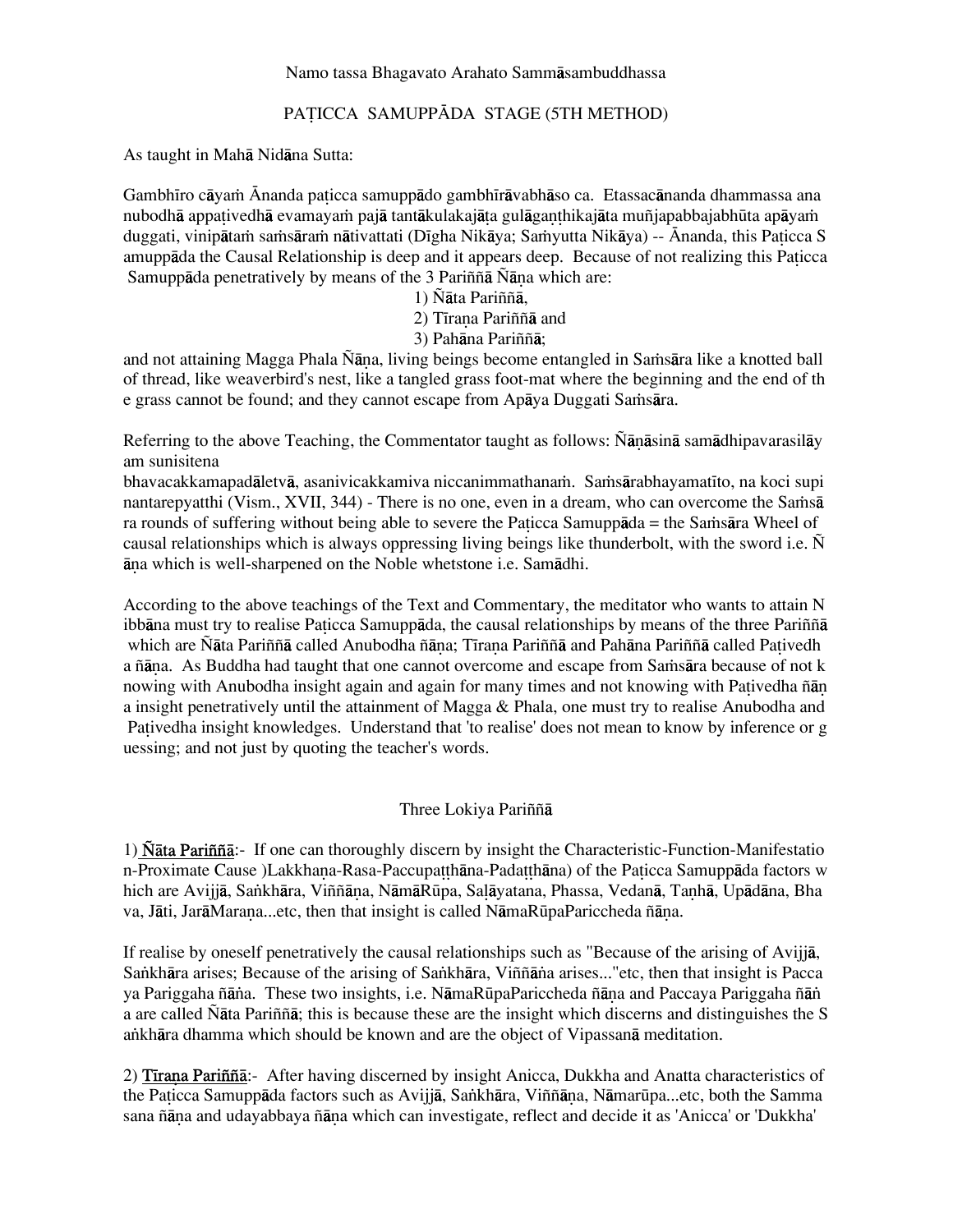or 'Anatta' are called Tīrana Pariññā. It is the discerning Paññã which investigates, reflects and deci des on the Anicca, Dukkha and Anatta characteristics of the Paticca Samuppada factors.

3) Pahåna Pariññå:- After having discerned thoroughly by insight the perishing away only of the Pa ticca Samuppāda factors, the upper Vipassanā ñāna beginning from Bhanga ñāna which meditates o n the Three Characteristics alternately and eradicates the respective Kilesa temporarily (Tadanga) is called Pahåna Pariññå as it distinguishes and know the Anicca, Dukkha and Anatta characteristics o f the Paticca Samuppāda. These are the three Lokiya Pariññā.

## Three Lokuttarå Pariññå

At the end of the Vipassana ñana which is the Lokiya Pariñña Pañña, Ariya Magga comes to arise. The Ariya Magga totally eradicates (Samuccheda) the respective Kilesa accordingly and realise the Asa∫khata Dhåtu Peaceful Element Nibbåna penetratively. Therefore Pahåna Pariññå is the Mukhy a name for Magga.

The Ariya Magga realises Asankhata Dhātu Peaceful Element Nibbāna penetratively by means of  $\overline{A}$ rammana Pativedha. In realising like that, the Ariya Magga totally remove Moha which conceals the e Four Noble Truths and make one not able to realise the Four Noble Truths. As it removes the Mo ha that conceal Four Noble Truths, the task to realise the Four Noble Truths is completed. Realising the Noble Truths by means of Kicca Siddhi like that is called  $\bar{A}$ sammoha Pativedha. Among them, the Ariya Magga realises the Nirodha Sacca by means of  $\bar{A}$ rammana Pativedha. Dukkha Sacca, Sa mudaya Sacca and Magga Sacca are realised by means of Asammoha Pativedha. Therefore, as the Ariya Magga has completed the task of realising the Paticca Samuppāda factors and their causal rela tionships called Dukkha Sacca and Samudaya Sacca, it is also called Ñåta Pariññå indirectly.

Furthermore the Ariya Magga also totally remove the Moha that conceals Anicca, Dukkha and Anat ta characteristics of Dukkha Sacca and Samudaya Sacca. Therefore the task of investigating, reflect ing and deciding on the Anicca, Dukkha and Anatta characteristics of Rūpa-Nāma-Causes-Effects = Sankhāra dhamma called Dukkha Sacca & Samudaya Sacca is completed. Thus the Ariya Magga i s also called Tīrana Pariññā indirectly. These are the three Lokuttarā Pariññā.

Only after having realised by oneself Paticca Samuppada i.e. the causal relationships by means of L okiya Pariññå Paññå and Lokuttarå Pariññå Paññå then it can be called Anubodha realization and Pa tivedha realization. Only after having realised the Paticca Samuppada by means of Anubodha and P ativedha realizations like that then one can overcome and escape from Samsara. This is what is mea nt by the above statement from Nidåna Sutta.

### Anubodha And Pativedha Insights

Ananubodhāti ñātapariññāvasena ananubujjhanā appativedhāti tīraṇappahāna pariññāvasena apativij jhana (Digha Nikåya Commentary-Vol.II-85, Burmese script).

According to the explanation to the sub-commentary "AnuAnubujjhanat thena Anubodho", as the tas k of realising these two dhammas:

1) NāmaRūpa which should be distinguished and realised by NāmaRūpa Pariccheda ñāna and

2) the causal relationships between Causes and Effects which should be distinguished and realised b y Paccaya Pariggaha ñāna

is not completed by knowing them for one time only but can be completed by knowing for many ti mes, again and again, therefore the NāmaRūpa Pariccheda ñāna and Paccaya Pariggaha ñāna are cal led Anubodha ñāna. The knowing by means of Anubodha ñāna is Anubodha realization. This is Ñā ta Pariññå realization.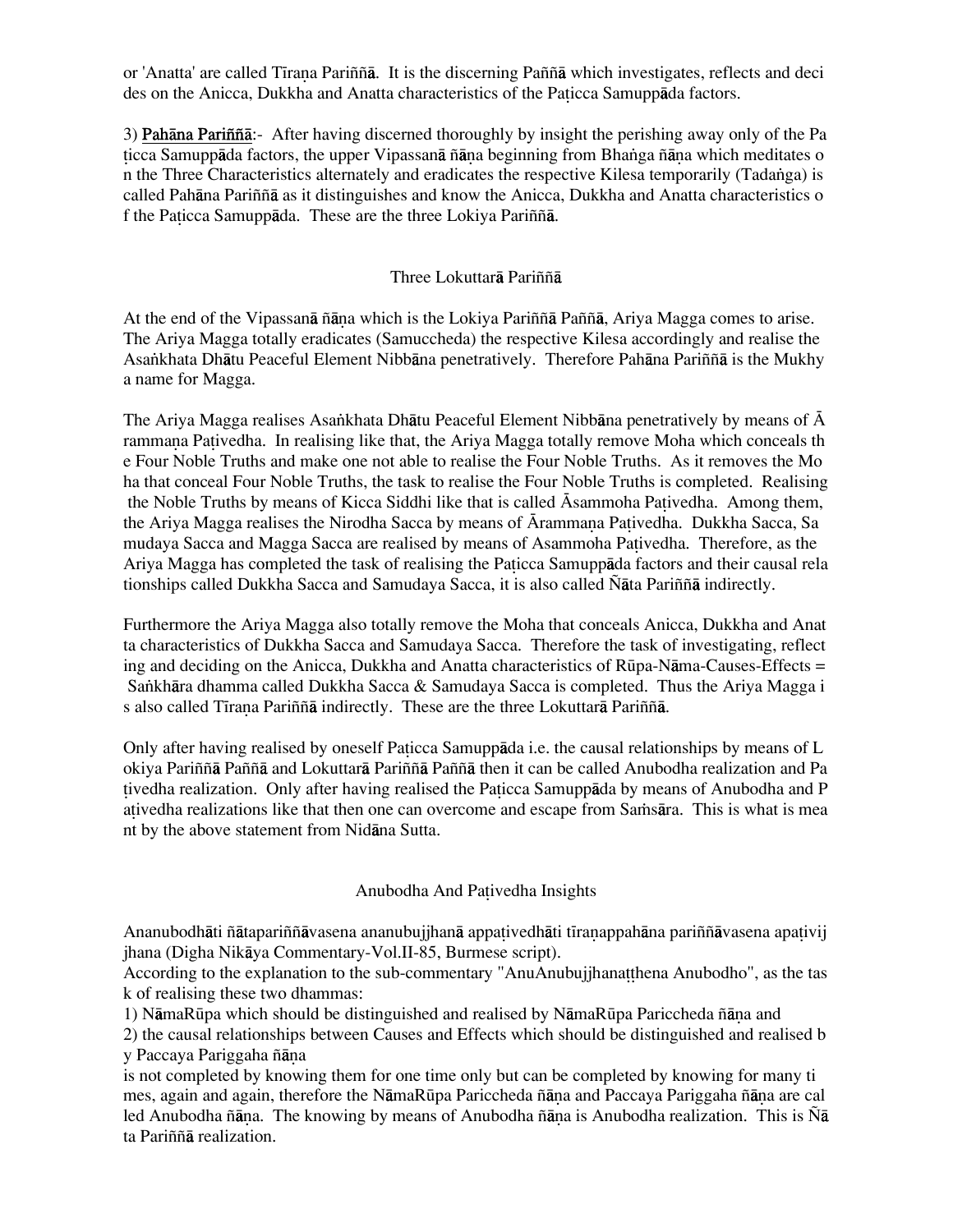The realization by means of Tirana Pariññã and Pahãna Pariññã is called Pativedha realization. Vip assanå insights are called Pahåna Pariññå indirectly. Pahåna Pariññå is the Mukhya name for Ariya Magga. Therefore take note that the penetrative realization of NåmaRËpa called Dukkha Sacca and the penetrative realization of Paticca Samuppāda i.e. causal relationships called Samudaya Sacca by means of Tīrana Pariññā and Pahāna Pariññā Paññā until the end in attaining Magga Phala is called Pativedha realization.

### These two insights:

1) penetrative realization by oneself of the Paticca Samuppāda factors such as Avijjā, Sankhāra...etc , in the three periods of Past-Future-Present and

2) penetrative realization by oneself of the causal relationships between the Causes such as Avijjå a nd the Effects such as Sankhāra are called Anubodha realization.

Penetrative realization by oneself of the Anicca, Dukkha and Anatta characteristics of the Paticca Sa muppāda factors until the attainment of Magga Phala is Pativedha realization. Without realising the Paticca Samuppāda by oneself penetratively, as they really are, by means of the two realizations of Anubodha and Pativedha then one cannot overcome and escape from the rounds of Samsara. Only i f one realises them then one can overcome and escape from the rounds of Samisara.

## Brief Notes On The 5th Method

Atīte hetavo pañca, idāni phalapañcakam

Idāni hetavo pañca, āyati phalapañcakam

According to the above Commentary, the meditator must discern to realise that:

1) because of the 5 past causes Avijjā-Tanhā-Upādāna-Sankhāra-Kamma, the 5 present effects Vi ññāna-NāmaRūpa-Salāyatana-Phassa-Vedanā arise and

2) because of the 5 present causes Avijjā-Taṇhā-Upādāna-Saṅkhāra-Kamma, the 5 future effects

Viññāna-NāmaRūpa-Saļāyatana-Phassa-Vedanā arise.

In this case the causes are Samudaya Saccå and the effects are Dukkha Sacca group. Therefore the meditator must meditate to realise penetratively by oneself that:

1) Because of Samudaya Sacca in the past life, Dukkha Sacca arises in present life.

2) Because of present life Samudaya Sacca, Dukkha Sacca arises in the future life.

### Samudaya Saccå

The Buddha taught on Samudaya Sacca in 5 ways in Abhidhamma Vibhanga Pāli which are:

1) Tanhā is Samudaya Saccā

2) All Kilesa together with Tanha are Samudaya Sacca

3) All Akusala dhamma are Samudaya Sacca

4) All Akusala dhamma and Alobha, Adosa, Amoha = the 3 Kusala Mūla dhamma which  $\overline{A}$ sava tak es as object and which can produce Samsara Vatta are Samudaya Sacca

5) All Akusala Kamma and all Kusala Kamma which are the object of  $\overline{A}$ sava and which can produc e Samsara Vatta are Samudaya Sacca.

Therefore the Sammoha Vinodani commentary mentioned - Tattha yasma kusalakusalakammam avi sesena samudaya saccanti sacca vibhange vuttam - that all Kusala Kamma and Akusala Kamma are Samudaya Sacca. Furthermore in Anguttara Pāli Tika Nipata taught that all the factors of Paticca S amuppāda causal relationships are Samudaya Sacca - Katamañca bhikkhave dukkhasamudayam ari yasaccam. Avijjāpaccayā Sankhārā, Sankhārapaccayā Viññānam, Viññānapaccayā NāmaRūpam, N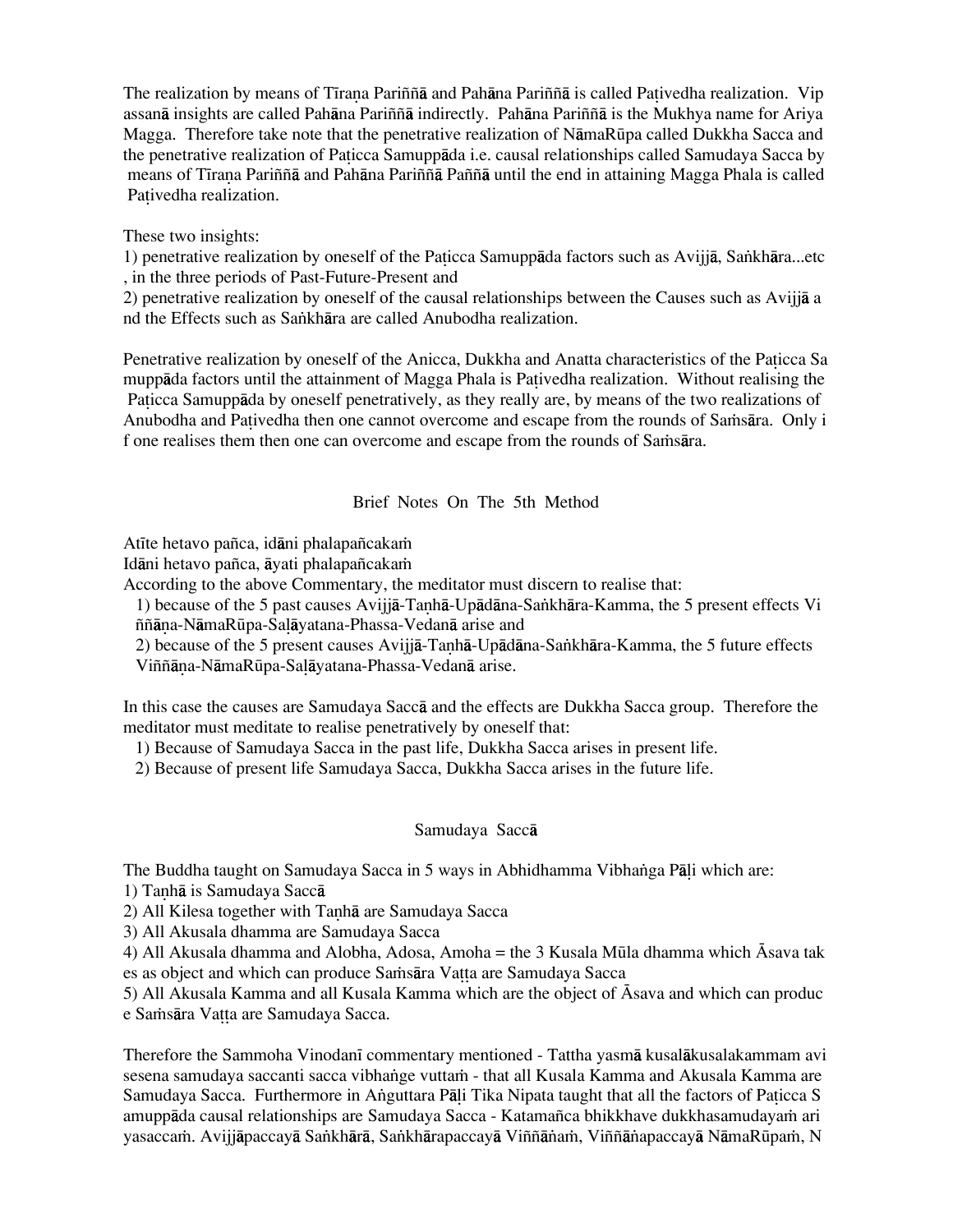āmaRūpapaccayā Salāyatanan, Salāyatanapaccayā Phasso, Phassapaccayā Vedanā, Vedanāpaccayā Tanhā, Tanhāpaccayā Upādānam, Upādānapaccayā Bhavo, Bhavapaccayā Jāti, Jātipaccayā JarāMa rana-Soka Parideva-Dukkha-Domanassupāyāsā sambhavanti. Evametassa kevalassa Dukkhakkhan dhassa samudayo hoti. Idam vuccati bhikkhave dukkhasamudayam ariyasaccam. (Anguttara Nikāy a-Vol.1-178, Burmese script).

In Sacca Samyutta, Kūtāgāra Sutta, it is taught that if one does not realise the Four Noble Truths by insight penetratively then there is no means to end the Samsara Vatta rounds of suffering; but only i f one realises the Four Noble Truths by his own insight penetratively then one can end the Samesara Vatta rounds of suffering.

Therefore the meditator who wants to end the Samsara Vatta rounds of suffering must strive to reali se the Four Noble Truths by insight penetratively. Do not forget that among the Four Noble Truths, Samudaya Sacca is included.

## Tanhā Of Which Period?

The Buddha taught that Tanha is Samudaya Sacca; one should investigate and reflect as to which pe riod did Tanhā, the fundamental cause of the present life Dukkha Sacca called Samudaya Saccā aris e.

Rūpārūpam pañcakkhandhā, tam hoti dukkhasaccam, tam samutthāpikā purimatanhā samudayasacc am (Abhidhamma Commentary-Vol.2-68,69 Burmese script) - Rūpa+Nāma are the 5 Khandhā. Th at 5 Khandhā are Dukkha Saccā. Tanhā accumulated in previous life which can produce the Dukkh a Saccå is Samudaya Saccå. This is what the above commentary means.

According to the teaching of the above commentary, one must understand that the Tanha called Sa mudaya Saccå, which is the fundamental cause of the 5 Khandhå/Dukkha Saccå in the present life meditator, is not the Tanhā that arises in the present life. It is only the Tanhā that was accumulated i n previous life.

# A Teaching In Patisambhida Magga

Purimakammabhavasmim moho avijjā, āyūhanā saṅkhārā, nikanti tanhā, upagamanaṁ upādānaṁ, c etanā bhavo. Ime pañca dhammā purimakammabhavasmim idha patisandhiyā paccayā (Patisambhi da, 50 Burmese script) - the Moha, wrong knowing that arose in the past life of accumulating the K amma called Kamma Bhava is Avijjā. Striving for the arising of Kamma is Sankhāra. Nikanti, the craving for states of existence and objects is Tanhā. Clinging to states of existence and objects is U pådåna. Kusala Cetanå or Akusala Cetanå is Bhava. These 5 dhamma which arose in the previous l ife when accumulating the Kamma called Kamma Bhava are the causes of Patisandhi in the present life ( i.e. Patisandhi 5 Khandhā for human beings).

What the Patisambhida Pali means is that when accumulating Kamma Bhava, the Kamma that was being surrounded by Avijia, Tanhã and Upãdãna which arose in the past life is the real cause of Vip åka Khandhå, such as present life Pa isandhi 5 Khandhå. Take note that the Kamma is Samudaya S acca.

Therefore the meditator must discern to realise penetratively by oneself that because of the Kamma called Samudaya Sacca in the past life, the Dukkha Sacca such as Patisandhi 5 Khandha in the prese nt life arises. Only then one will realise penetratively by oneself that because of Samudaya Sacca, Dukkha Sacca arises.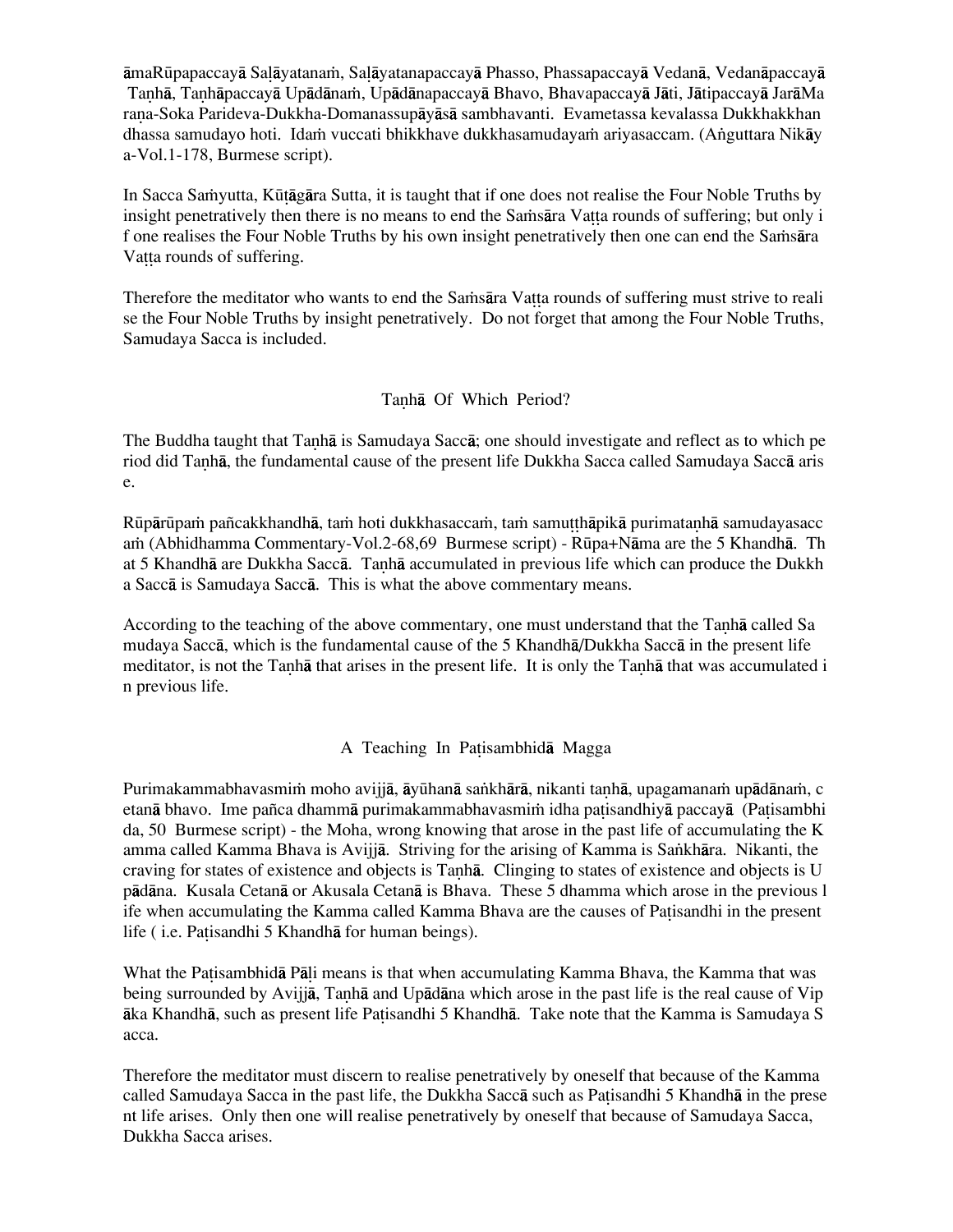### Sankhāra And Kamma Bhava

- 1) In the accumulation of Dāna deeds, the (Pubba) Cetanā that arises before giving is Sankhāra. Th e Patitth $\bar{a}$ paka Cetan $\bar{a}$  (= Muñca Cetan $\bar{a}$ ) that arises when offering the object into the hands of the recipient is Kamma Bhava.
- 2) In another way, in the Manodvārika Javana Vīthi mind processes that are arising while accumulat ing the Kamma, the Cetan $\bar{a}$ s in the first 6 Javanas among the 7 Javanas are called Āyūhana Sank håra. The 7th Javana Cetanå is called Kamma Bhava.
- 3) In another way, the Cetanå in the Javana Cittuppåda while accumulating a Kamma is Kamma Bh ava. The Citta Cetasika group accompanying with the Cetana are called Áyuhana Sankhara.

Therefore one can understand that the Avijjā-Tanhā-Upādāna-Sankhāra-Kamma which are being ac cumulated in the present life are not the causes, Samudaya Saccå, of the present life 5 Khandhå, Du kkha Sacca.

If one considers mainly the Kamma out of those 5 causes, then one may agree satisfactorily that onl y because of the Samudaya Saccå in the past life, Dukkha Saccå arises in this present life. If one do es not agree that because of the Kamma called Samudaya Sacca done and accumulated in the past li fe, the Dukkha Sacca such as Patisandhi 5 Khandha in the present life arises then one must further c onsider whether it is necessary to fulfil the Pāramī for as long as 4 Asankkheyya and 1 lakh Kappa f or Sammā Sambodhi; for as long as 2 Asankkheyya and 1 lakh Kappa for Paccekabodhi; for as long as 1 Asankkheyya and 1 lakh Kappa for Agga Sāvakabodhi; and for as long as 1 lakh Kappa for M ahå Såvakabodhi.

# Anumåna And Paccakkha

- If: (1) the meditator accepts that the past and future can only be discerned by means of inference or guessing (Anumåna) because he thinks that the past no longer exist as it had already perished away and that the future has not occur yet; and
	- (2) he also accepts that 'because of the 5 past causes, the 5 present effects arise' and 'because of t he 5 present causes, the 5 future effects arise' can be discerned only by means of inference ( Anumåna),

then it means that the Ariya person can know that 'because of Samudaya Saccå, Dukkha Saccå arise s' by means of inference only.

However, in both the teachings of the Buddha and the commentary it is taught that Dukkha Saccå a nd Samudaya Sacca are known distinctively as they really are:

Idam dukkhanti yathābhūtam pajānāti. Ayam dukkha samudayoti yathābhūtam pajānāti (Majjhima Nikåya-Vol.1-85 Burmese script).

"Ayam lokīyo ayam lokuttaro"ti ariyam atthangīkam maggam yathābhutam na pajānāti ajānanto lok iyamagge abhinivisitvā lokuttaram nibbattetum na sakkāti (Majjhima commentary-Vol.2-165).

- Only when one realises by oneself penetratively, as they really are, the Dukkha Saccå and Samuda ya Saccå; and that because of Samudaya Saccå, Dukkha Saccå arises then one can develop the Mag ga Sacca, that is one can meditate Vipassanå on the Three Characteristics of Dukkha Saccå and Sam udaya Saccå. Only if one develops the Lokiya Magga Sacca then one can attain the Lokuttarå Mag ga Saccå and Lokuttarå Nirodha Saccå. Therefore take note that it is unavoidable to discern the past and future to realise Paticca Samuppāda, causal relationships as they really are.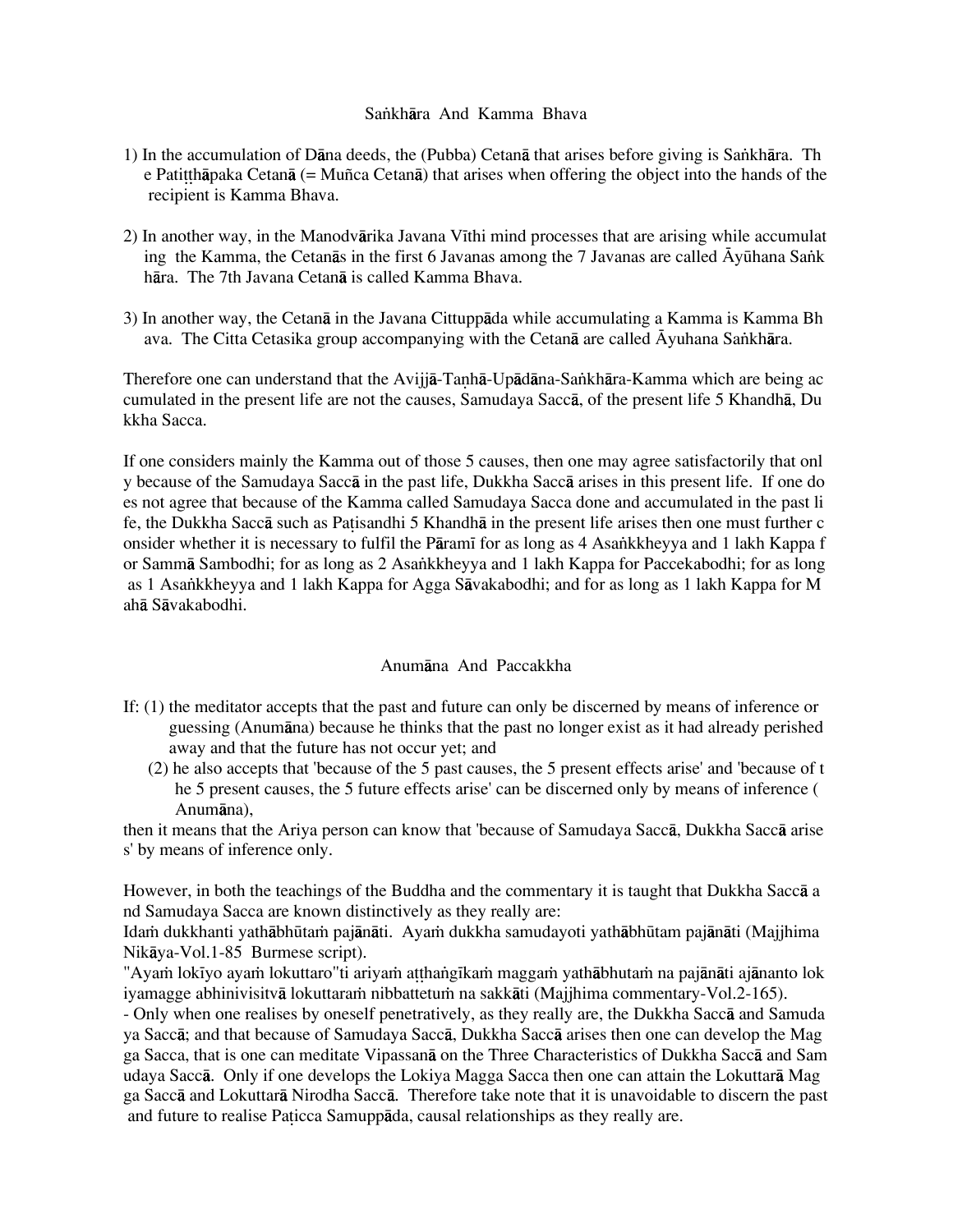### Attaining Paccayapariggaha Ñāna

Vipassakena pana kammantarañca vipākantarañca ekadesato jānitabbam. (Visuddhimagga) Ekadesato jānitabbam anavasesato jānitum na sakkā avisayattā. Sabbena sabbam ajānate paccayapa riggaho na paripūrati. (Mahā Tīka-Vol.2-380)

- it means that the Vipassaka person who is practising Vipassanå meditation should realise some of t he Kamma and their effects among the diverse different Kamma and their effects. As it is not the sc ope of Såvaka (disciples of the Buddha) to know all of the Kamma and their effects totally but is onl y the scope of Buddha's Omniscience (Sabbaññutå), one is not able to know totally. However, if on e does not realise any of the Kamma and its effect, then the insight knowledge of Paccaya Pariggaha Ñāna cannot be fulfilled. This is what the above means.

As PaccayaPariggaha Ñāna cannot be attained if one does not realise the Kamma and its Effect dha mma, one must strive to realise them (Kamma and its effect) to some extent for the attainment of Pa ccayaPariggaha Ñāna.

As you may have already known, there are twelve Vipaka (effects of Kamma) of Buddha. (*For exa* mple, having intense back pain, being wrongly accused by Ciñca, being wounded by a splinter from a rock hurled by Devadatta....etc). In this case, there are individual Kamma which produce their res pective effect (Vipåka). Similarly it is natural that a human being throughout his life is experiencin g various pleasant objects (itthārammana) and unpleasant objects (anitthārammana) which are the g ood Effects and bad Effects. Experiencing pleasant objects are because of Kusala Kamma. Experie ncing unpleasant objects are because of Akusala Kamma. As there are various respective Kusala K amma for the various pleasant objects, there are also various respective Akusala Kamma for the vari ous unpleasant objects. A Såvaka cannot realise all of these Kamma and their Effects totally; but on e can realise some of them only.

### Abhiññå And Vipassanå

One can accept that past lives can be discerned by Pubbenivåsånussati Abhiññå and that future lives can be discerned by Anāgatañsa ñāna which is a section of Dibba Cakkhu; but one may be reluctan t to accept that the pasts and futures Khandhas can be discerned by Vipassanå insight. The teaching s of the Buddha and the explanations of the Commentary that past and future Upådånakkhandhå can be discerned by Vipassanå insight are as follows:

Ye hi keci bhikkhave samanā vā brāhmanā vā anekavihitam pubbenivāsam anussaramānā anussaran ti, sabbete pañcupādānakkhandhe anussaranti etesam vā aññataram. Katame pañca?

"Evam rūpo ahosim atītamaddhāna"nti, iti vā hi bhikkhave anussaramāno rūpam yeva anussarati...E vam vedano...Evam sañño...Evam sankhāro...Evam viññāno...

(Samyutta Nikāya-Vol.2-71 Burmese script) (Khajjaniya Sutta)

Pubbenivāsanti na idam abhiññāvasena anussaranam sandhāya vuttam, Vipassanāvasena pana pubb enivāsam anussarante samaṇabrahmaṇe sandhāyesaṁ vuttaṁ. Tenevāha...."sabbete pañcupādānakk handhe anussaranti etesam vā aññatara "nti. Abhiññāvasena hi samanussarantassa khandhāpi upādā nakkhandhāpi khandhapa tibaddhāpi pannattipi ārammanam hotiyeva. Rūpam yeva anussaratīti eva m anussaranto na aññam kiñci sattam vā puggalam vā anussarati, atīte pana niruddham rūpakkhand hameva anussarati. Vedanādīsupi esevanayoti. (Samyutta Commentary-Vol.2-266 Burmese script) .

"Bhikkhus, there are some Samanas and some Brahmanas who, recollecting by insight the numerou s past existences' Khandha processes can discern them. Such Samanas and Brahmanas can recollect by insight the 5 Upådåna Khandhå or one the 5" (Khajjaniya Sutta).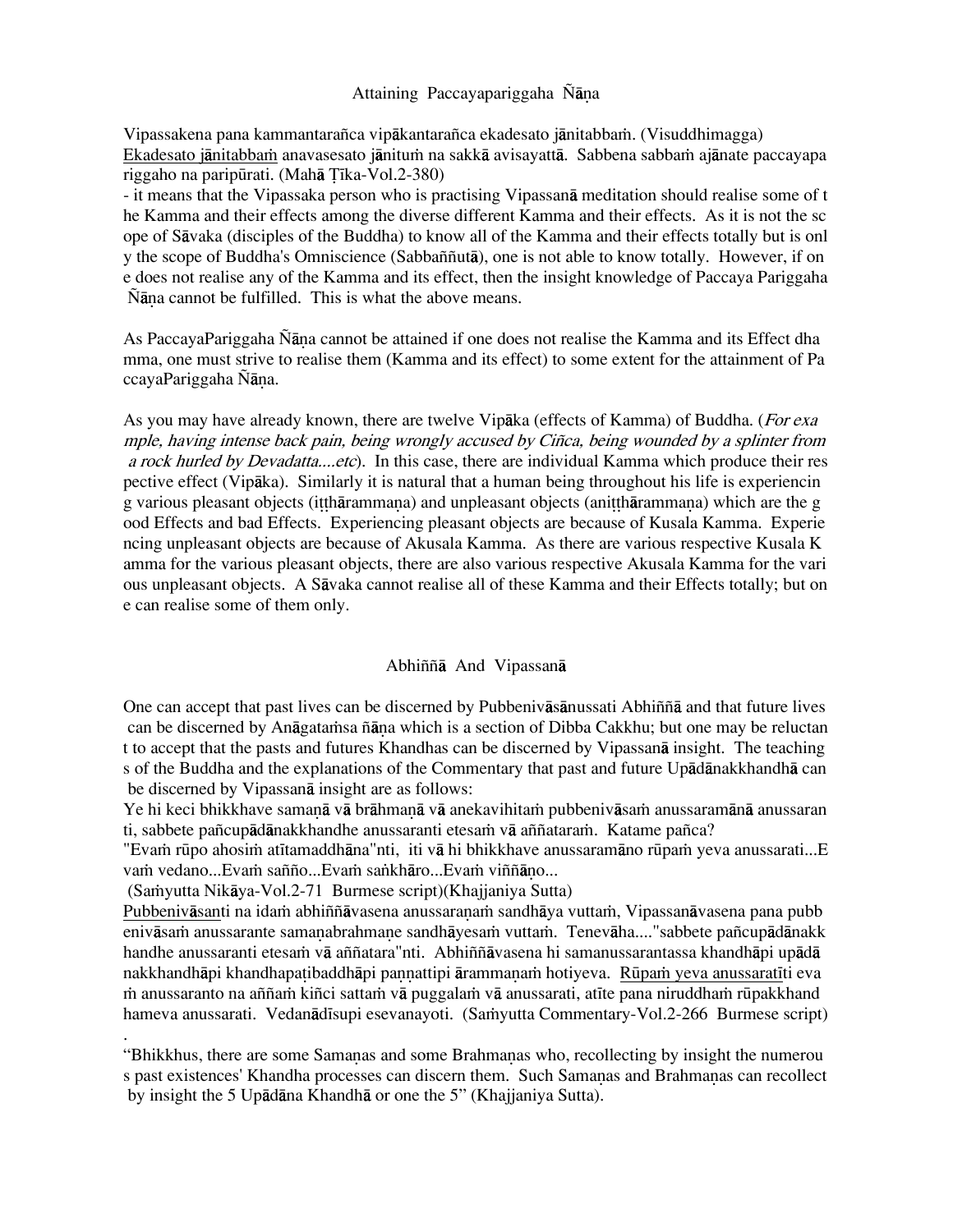In the above Pāļi, by using the word "Pubbenivāsam" the Buddha did not mean that it is the recollec tion of past existence Khandhå process by the power of Pubbenivåsånussati Abhiññå. What the Bu ddha really meant by the word "Pubbenivāsam" is that the Samanas and Brahmanas recollect the pa st existence Khandhå processes by the power of Vipassanå insight. Therefore the Buddha taught it as "sabbete pañcupādānakkhandhe anussaranti etesam vā aññataram..." - "...these Samaṇas and Bra hmanas can recollect the 5 Upādānakkhandhā by insight. They can also recollect one of these 5 by i nsight..."

The reason is that there are only 4 objects of Pubbenivåsånussati Abhiññå which are:

- 1) 5 Khandhå that includes Lokuttarå dhamma,
- 2) 5 Upådånakkhandhå that does not include Lokuttarå dhamma,
- 3) Clan, complexion, food nutriment, happiness, suffering...etc connected with the 5 Khandhå,
- 4) Various name concepts.

In the above Pali Text, as the Buddha was not teaching about the discernment of these 4 objects by i nsight but was teaching only the discernment of the past 5 Upådånakkhandhå or one of them by insi ght, it can be understood that the Buddha only meant the discernment of past Khandhå by Vipassanå ñåˆa and not by Pubbenivåsånussati Abhiññå. In discerning the past Khandhå process by Vipassan å ñåˆa, it is not discerning 'beings', 'persons' but discerns by insight only the RËpa, Vedanå, Saññå, Sankhāra  $&$  Viññāna which had ceased in the past life.

(Samyutta-Vol.2-71; Samyutta Commentary-Vol.2-266 Burmese script)

The above are the references about the difference in power between Pubbenivåsånussati Abhiññå an d Vipassanā ñāna and that the past and future can be discerned by Vipassanā ñāna.

The Technique To Search For The Cause

Paccayasamuppanne hi apariggahite paccayapariggaho na sakkā hoti kātum. Tasmā dhammatthitiñā naggahaneneva tassa hetubhūtam pubbe siddham nāmarūpavavatthānañānam vuttameva hotīti vedit abbam. (Patisambhida Commentary-Vol.1-18)

- According to the above definition of Patisambhida Magga Commentary, the meditator who would like to discern = distinguish the causes by insight = Paccaya Pariggaha must firstly strive to be able to attain the NāmaRūpa Vavatthāna ñāna, that is to distinguish = discern the effects NāmaRūpa call ed Paccayasamuppanna.

What it means is that the meditator who wants to distinguish and discern the past causes by insight must already distinguished and discerned the present NåmaRËpa called Paccayuppannadhamma whi ch arise because of past cause; and the past NåmaRËpa called Paccayuppannadhamma which were d ependent upon a farther past cause (i.e., which arose because of the respective farther past cause). F urthermore, if the meditator wants to discern and distinguish that 'because of the present 5 causes, th e future 5 effects called Paccayuppannadhamma arise', then he must already discerned and distingui shed by insight the present NāmaRūpa called Paccayuppannadhamma which the present causes Avij jā-Tanhā-Upādāna-Sankhāra-Kamma are dependent upon; and the future 5 effects called Paccayupp annadhamma which will arise because of those present causes. Only then can the meditator search f or the past causes easily and can discern that because of the past causes, present effects arise. Simil arly 'the arising of future effects is because of present causes' can also be distinguished and discerne d by insight. Understand that the way is the same for the successive pasts and successive futures.

Therefore the meditator must firstly take note of the fact that before discerning 'because of the cause , the effect arises', he must already discerned the past 5 Khandhå, present 5 Khandhå and future 5 K handhå.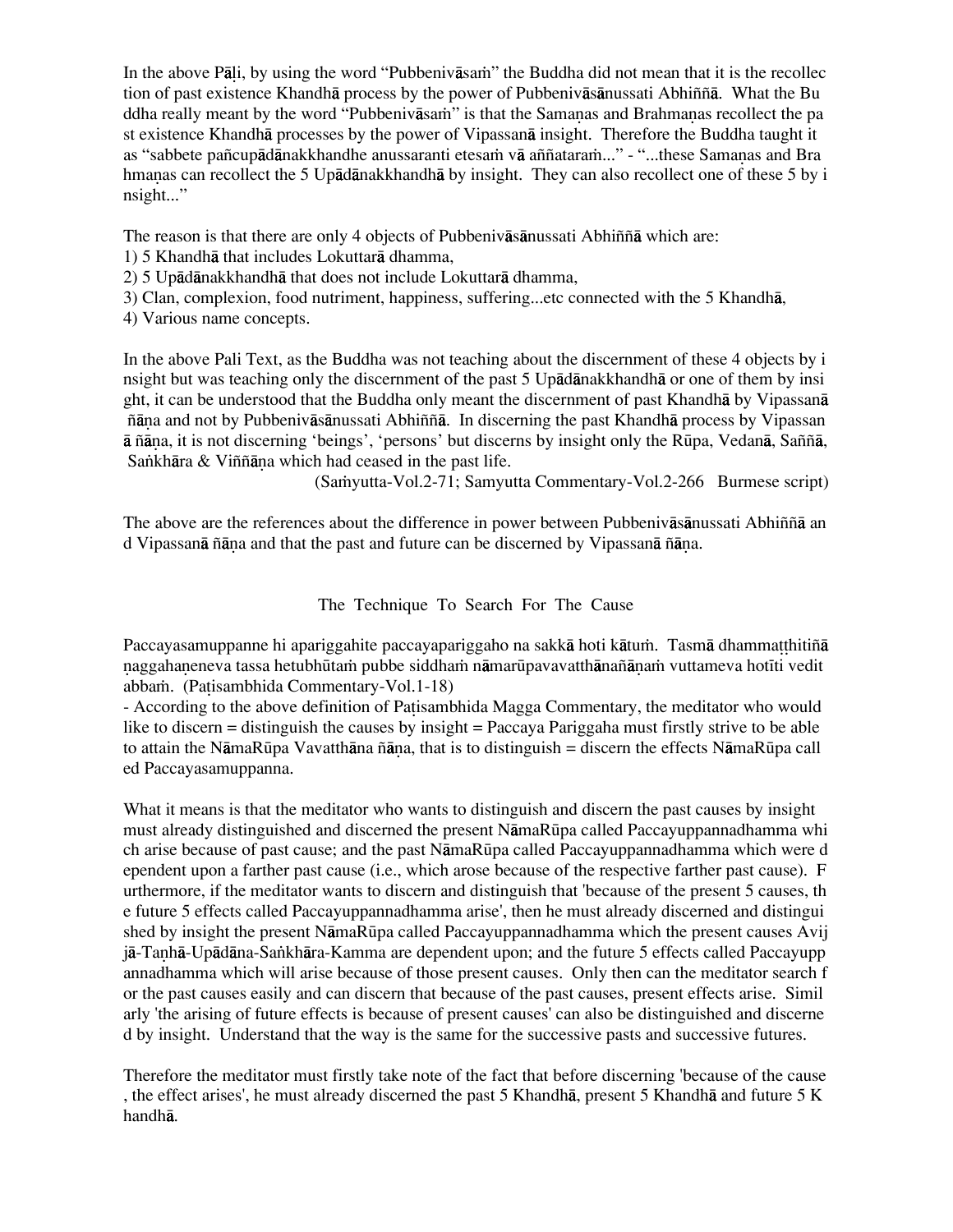## Four Ways Of Teaching Paticca Samuppāda

The Visuddhimagga (Vism., XVII, 28) and Sammoha Vinodanī-Paticca Samuppāda Vibhanga (Abh idhamma Commentary-Vol.2-124,125 Burmese script) mentioned about the 4 ways of teaching Pati cca Samuppåda with similes of men gathering creepers.

- 1) It is taught by means of Anuloma Paticca Samuppada method which is teaching from 'because of Avijjā, Sankhāra arise' until 'because of Jāti, JarāMarana arise' = from the beginning until the en d.
- 2) It is taught beginning from the middle Vedanå until the arising of Jåti produced by Bhava = from the middle till the end.
- 3) It is taught beginning from 'the arising of JarāMarana because of the cause, Jāti' until 'the arising of Sankhāra because of the cause, Avijjā' = from the end until the beginning in reverse order, i.e. Patiloma Paticca Samuppāda method.
- 4) It is taught as 'the 4 Åhāra arise because of Tanhā; Tanhā arise because of Avijjā'...etc, until 'Sank håra arises because of Avijjå' = from the middle until the beginning.
- 5) Mentioned in the Commentary as "Atīte hetavo pañca, idāni phala pañ cakam...etc", it is taught a s:
	- (A) 'Because of 5 past causes, 5 present effects arise',
	- (B) 'Because of 5 present causes, 5 future effects arise'.

The meditator can search for the causes or causes and their effects by any one of the 5 Paticca Samu ppåda methods which he prefers. Among these 5 methods, the 5th method of discerning the causal r elationships between causes and effects is mainly shown in this booklet. At the beginning stage of s earching for the cause, the method from the middle to the beginning is used.

In accordance with the teachings of Patisambhida Magga commentary of searching for the causes fr om the middle to the beginning like that, it is found that it is easier for many meditators if they are fi rstly able to discern the successive 5 Khandhå from the present 5 Khandhå until the past 5 Khandhå.

 Therefore, firstly discern from the present 5 Khandhå until the past 5 Khandhå. In discerning like t hat it is based on the method of discerning past 5 Khandhå successively in the Pubbenivåsånussati s ection of Visuddhimagga. When able to discern the successive 5 Khandhå till the past 5 Khandhå t he meditator must further discern to realise by insight that 'because of the 5 past causes which arose dependent upon farther past 5 Khandhå, the present 5 Khandhå arises.' If able to discern and link th e cause and effect successfully by the Pa icca Samuppåda 5th method, then the remaining other met hods can be easily understood.

Sending The Mind = The Insight Towards The Past

Firstly establish the concentration progressively. Discern the NåmaRËpa existing internally and ext ernally alternately. Discern especially beginning from the NāmaRūpa in the 6th line towards the pa st. Most of the meditators are successful in this method.

The discernment of past NåmaRËpa beginning from the NåmaRËpa that arose in the most recent pos ture just occurred and the discernment of causal relationships will be further mentioned.

After having offered lights or water or flowers to the Buddha, just before the sitting meditation, mak e an aspiration for Nibbåna. Then make an aspiration for a life (state of existence), such as life as m onk or as a woman which one likes if one has to go round the Samsara before attaining Nibbana. N otice and remember the mind processes that arise while making the aspiration.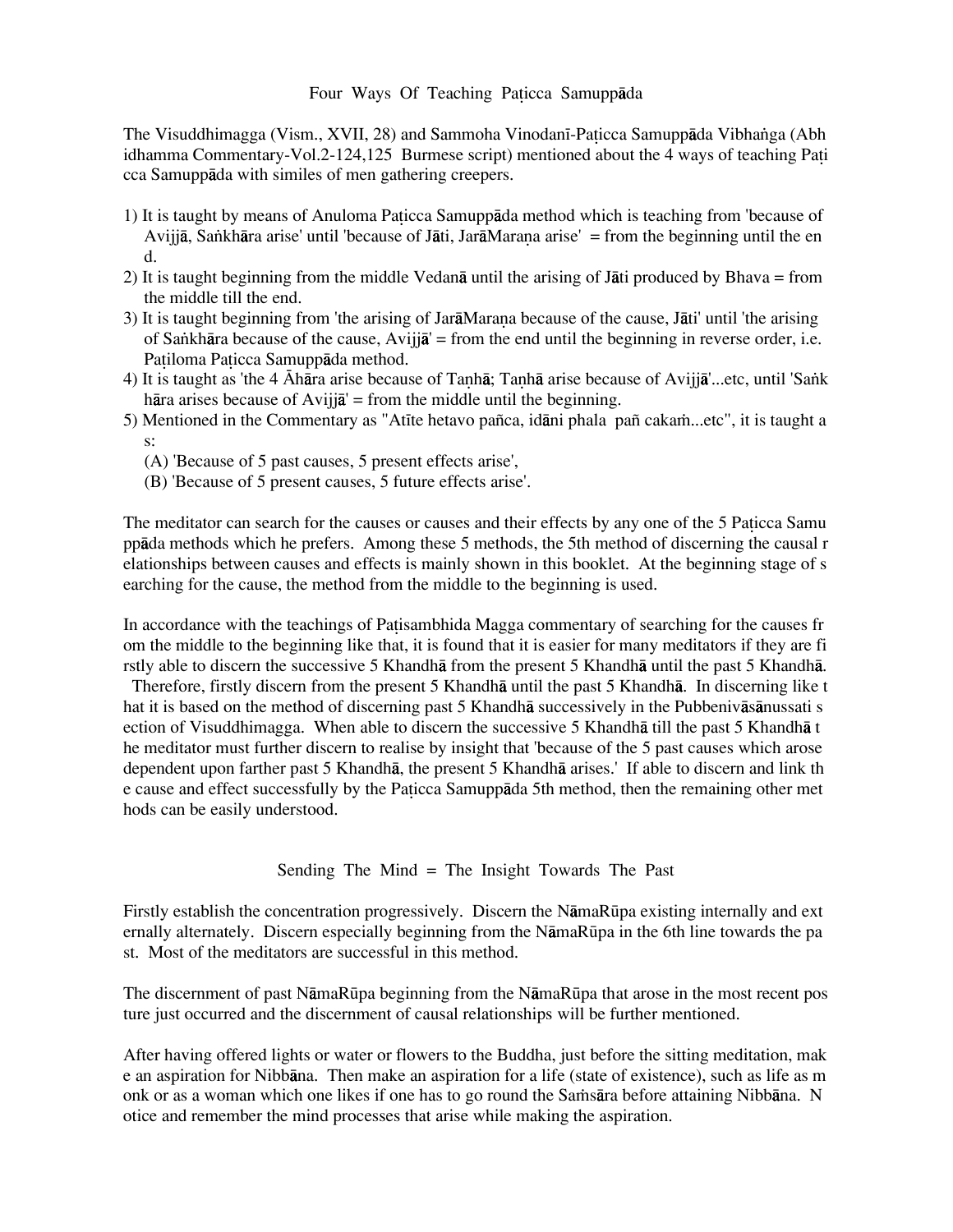After that, sitting in meditation, establish the concentration progressively and then discern NåmaRË pa internally and externally; especially discern mainly the wholesome Nåma group in Dhammåram mana line. If the meditator is especially a Samatha Yanika person then discern mainly the Jhāna Nā ma dhamma. When the light becomes very powerful try to discern the Nåma dhamma in the mental process of the period in making the aspiration for monk life or woman life; and the Nåma dhamma in the mental process of the period in making the aspiration for attainment of Nibbåna after having o ffered lights or water or flowers to the Buddha in the most recent posture just before sitting meditati on.

To discern these Nåma, firstly discern the Hadaya Vatthu together with the 54 types of RËpa that ex ist in hadaya which the Nāma are dependent upon. Then discern the host Bhavanga Citta that arise dependent upon the Hadaya Vatthu Rūpa. After having discerned the Bhavanga Mind Clear Eleme nt then discern forward and backwards of the Bhavanga Mind Clear Element to discern the Nāma ca lled Vīthi mind process that arose in between Bhavanga Mind Clearness. When able to discern thes e Nåma, examine precisely whether they are the same with the mind processes of making the aspirat ion just before the sitting meditation. If they are the same then one is able to discern the nearest pas t NåmaRËpa.

### If One Is A Samatha Yånika Person

If the meditator is a Samatha Yånika person and aspires for Brahmå life then he must practise the Jh  $\bar{a}$ na which can bring him to reach (*i.e. rebirth in*) the Brahma realm which he likes. For example, if that Jhåna is 4th Jhåna then enter into the 4th Jhåna again. Either before or after entering into that J hāna, make an aspiration for the Brahmā life; or else incline the mind (towards life as Brahmā). Ma king an aspiration or mental inclination is accumulating Kilesa Vatta where Avijja, Tanhā and Upād  $\bar{a}$ na are predominant. Entering into the Jh $\bar{a}$ na for many times is accumulating Kamma Vatta which are Sankhāra and Kamma.

Then discern again that Kilesa Vatta Nāma group, Kamma Vatta Nāma group and the Basis Vatthu RËpa where these Nåma are dependent upon. If able to discern those NåmaRËpa then the meditator is successful in discerning the nearest past NåmaRËpa. In discerning the past NåmaRËpa like that, discern mainly the Basis Vatthu Rūpa on the side of 'Rūpa' and Bhavanga Mind Clear Element on th e side of Nåma.

#### Kilesa Vatta And Kamma Vatta

The Avijjā-Tanhā-Upādāna-Sankhāra-Kamma mentioned above which can produce the rounds of S amsara Vatta will be further explained. In the above 1st example of making an aspiration:

- 1) Avijj $\bar{a}$  = wrong knowing as 'monk' or 'woman' = 20 (*Nāma dhamma*)
- 2) Tanh $\bar{a}$  = attachment to monk life or woman life = 20
- 3) Up $\bar{a}$ dana = clinging to monk life or woman life = 20

( $20'$  here refers to the Lobha+Ditthi group. It can be 19 or 22 or 21 accordingly)

4) Sankhāra = the Kusala Cetanā group (i.e. Saddhā-Paññā group = 34) of

offering lights or water or flowers to the Buddha

5) Kamma = Kamma Satti force of that 34.

The Avijjā, Tanhā and Upādāna called Kilesa Vatta mostly arise as:

Manodvārāvajjana-7 times Javana. If Kāma objects such as Rūpārammana of monk life or woman l ife is taken as object, then Tadārammana can arise. The Javana is of Lobha-Ditthi group = 20. As f or Kamma Vatta which are Sankhāra and Kamma, they are the Saddhā-Paññā group Manodvārika J avana Vīthi mind process. If ñāna and pīti accompany with Javana then it is 34. As this Kusala Cet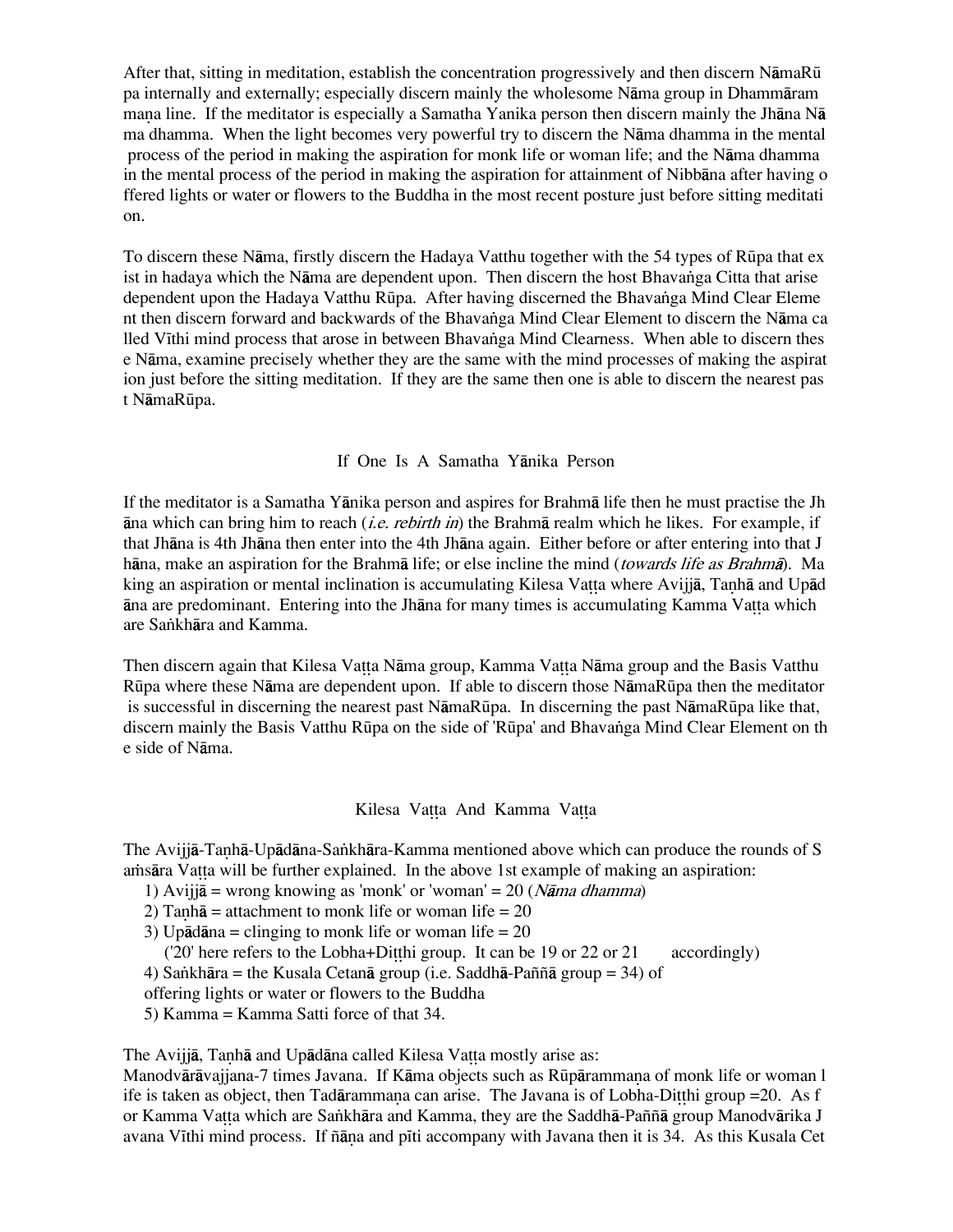anå group is Anicca dhamma, they ceased when their life-span as arising-static-perishing is ended. However they perished away only after embedding the Kamma Satti force in the NåmaRËpa process which can produce the monk life or woman life that one aspires to be in a future life. They are not l ike Vipåka Nåma and Kiriyå Nåma which perish away without leaving any Satti force. That Kamm a Satti force is called Kamma. It is Nānākkhanika Kamma Satti.

### 2nd Example Of Aspiration

In making an aspiration for Brahmå life:

1) Avijjå = wrong knowing as 'Brahmå' = 20

2) Tanhā = attachment to Brahmā life =  $20$ 

3) Upådåna = clinging to Brahmå life = 20

4) Sa∫khåra = Having aspired for Brahmå life, it is the 4th Jhåna Kusala Cetanå which is done and a  $ccumulated =  $31$$ 

5) Kamma = Kamma Satti force of that Sankhāra  $(31)$ .

In this case, in the Kilesa Vatta which are Avijia-Tanha-Upadana it is the Lobha-Ditthi group = 20. In Sankhāra, it is the 4th Jhāna Nāma dhamma = 31. They are Manodvārika Javana Vīthi mind proc esses only.

If the meditator can discern by insight the Nåma that has arose in the most recent posture called Kile sa Vatta and Kamma Vatta, having removed their Nāma compactness until attaining ultimate reality of Nåma then the discernment of the nearest past NåmaRËpa has been successful.

### If The Appearance Appears

While discerning the NåmaRËpa that arose in the nearest past posture by shining the light produced by the insight which was discerning NāmaRūpa internally and externally, if the appearance of maki ng the aspiration before sitting meditation appears then discern the 4 Great Elements of that appeara nce. It will then become small particles RËpa Kalåpa. Having analysed those RËpa Kalåpa, discern all the Rūpa in the 6 sense bases, 42 Kotthasa as a whole. Discern especially the 54 types of Rūpa i n Hadaya (= in the heart). Discern mainly the Basis Hadaya Vatthu RËpa. Further discern the Bhav a∫ga Mind Clear Element. Then discern the Nåma dhamma processes which arise in between Bhav a∫ga Mind Clearness, being dependent upon the Hadaya Vatthu RËpa. Examine to see whether the Nåma processes discerned are the same as the Nåma dhamma processes that arose at the time of ma king the aspiration. If they are the same then the discernment of the nearest past NāmaRūpa is succ essful. If successful like that, then sending the insight towards the past gradually discern the past N åmaRËpa successively such as yesterday NåmaRËpa, the day before yesterday NåmaRËpa, last mon th NåmaRËpa, last year NåmaRËpa...etc. In discerning like that, if appearances appear at random, d iscern the 4 Great Elements on them and further discern the NamaRūpa as mentioned above. Conti nue to discern the NāmaRūpa until the time of the 1st stage of foetus formation (Kalalarūpa) in the mother's womb.

### Towards Maranāsanna In The Past

At the time of Patisandhi 1st stage foetus formation of human beings, there arise 3 types of Rūpa Ka låpa: Hadaya Dasaka Kalåpa, Kåya Dasaka Kalåpa and Bhåva Dasaka Kalåpa or 30 types of RËpa. ( Although there are only 3 types of RËpa Kalåpa or 30 types of RËpa, the quantity of each type are m any). As for the Nāma, if one is a Tihetuka person whose Patisandhi is accompanied with Somanas sa Vedanā then it is the Saddhā-Paññā group 34 (Nāma dhamma). Discern these NāmaRūpa until th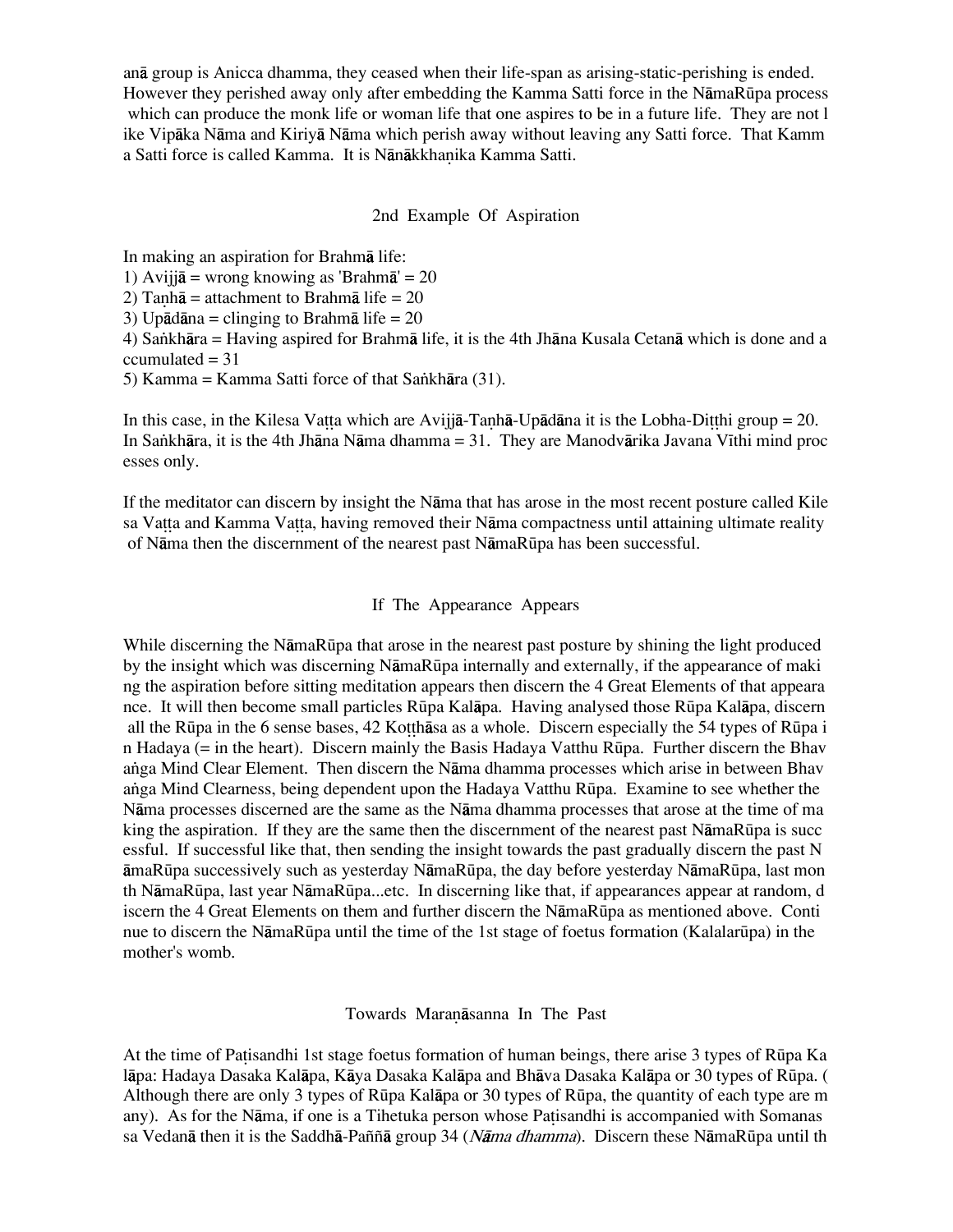e insight is clear. Being able to discern until attaining ultimate reality (paramattha) with clear insigh t, one investigates and reflects in this way:

So "idam nāmarūpam na ahetu na appaccayā nibbattam, sahetu sappaccayā nibbattam. Ko panassa hetu, ko pana paccayo"ti upaparikkhanto "Avijjāpaccayā tanhā paccayā kammapaccayā āhārapacca yā cā"ti tassa paccayam vavatthapetvā "atītepi paccayā ceva paccayasamuppannadhammā ca, anāga tepi etarahipi paccayā ceva paccayasamuppannadhammā ca, tato uddham satto vā puggalo vā natthi, suddhasankhārapuñjā evā"ti tīsu addhāsu kankham viharati. Ayam pana vipassanāsankhārasallakk hanā ñātapariññā nāma.

(Abhidhamma Commentary-Vol.2-241,242 Burmese script) - according to the above commentary, if one investigates and reflects that, "These NåmaRËpa do not arise without both the Hetu cause = Janaka cause which produces (*the effect*) directly and the suppo rting Paccaya cause = Upatthambhaka cause; they arise only if there exist Hetu cause = Janaka caus e which produces directly and Paccaya cause = Upatthambhaka cause which supports. What are the ir Hetu cause = Janaka cause and Paccaya cause = Upatthambhaka cause?" then having sent the ligh t of insight towards the past, one can begin to find either the NåmaRËpa that arose while on the verg e of death = Maranāsanna in the past life or the object (being either Kamma object or Kamma Nimit ta object or Gati Nimitta object) of that Maranāsanna Javana.

If one is able to discern the NāmaRūpa of the Maranāsanna period then it is very sure to find one of these three: Kamma or Kamma Nimitta or Gati Nimitta which was the object of the Nåma dhamma group called Maranāsanna Javana. It is no longer difficult. That Nimitta appeared because of the fo rce (Satti) of the Kamma which is going to produce the effect. Therefore if one can find that Nimitt a then it is sure that he can find the Sankhāra and Kamma which are the causes of some Vipāka Kha ndhā such as the present life Patisandhi 5 Khandhā. If Sankhāra and Kamma are found, further disc ern the Avijja-Tanhā-Upādāna which 'surround' that Sankhāra and Kamma.

If the meditator does not find the NāmaRūpa of Maranāsanna when investigating and reflecting by i nsight towards the past and if sees only the appearance of being dead then discern the 4 Great Elem ents of that corpse. Then he will find only small particles. Analyse these small particles. Mostly, o ne will find the groups of RËpa where Ojå is the 8th and which are produced by Tejo dhåtu called U tujaojatthamaka Rūpa.

It is mentioned as 'mostly' because sometimes a meditator may find the RËpa Kalåpa of some living maggots existing in that corpse. Therefore, sometimes a meditator may find Transparent Kalåpa an d Non-transparent Kalåpa mixed together in the corpse. However, that of the corpse, there are only Utuja Rūpa which are Non-transparent Utuja Rūpa.

After having discerned the RËpa of that corpse, further discern towards the past gradually to discern the NåmaRËpa that arose at the time of near death. If able to discern the NåmaRËpa of near death, then discern the object of the Maranasanna Javana which was arising at the time of near death. If n ot successful then discern to be able to 'catch' the Hadaya Vatthu of the time near death. After that f urther discern the host Bhavanga Mind Clear Element which arise dependent upon that Hadaya Vatt hu. When able to discern the Bhavanga Mind Clear Element, then discerning the Bhavanga Mind C lear Element forwards and backwards, earlier before death and on the verge of dying, the meditator can find and can discern the object of the Maranāsanna Javana in that Bhavanga Mind Clear Elemen t which is either Kamma or Kamma Nimitta or Gati Nimitta. According to the experiences of the m editators here, either Kamma or Kamma Nimitta appeared to many meditators; very few of the medi tators have Gati Nimitta appeared. This is according to the experiences of the meditators who are se arching for the past causes, meditating in Pa Auk only.

If that Maranāsanna (= near death) Nimitta is a Kamma object Nimitta which is arising as though on e is doing the Kusala Wholesome deed again -- mentioned as Abhinavakaranavasena in Abhidham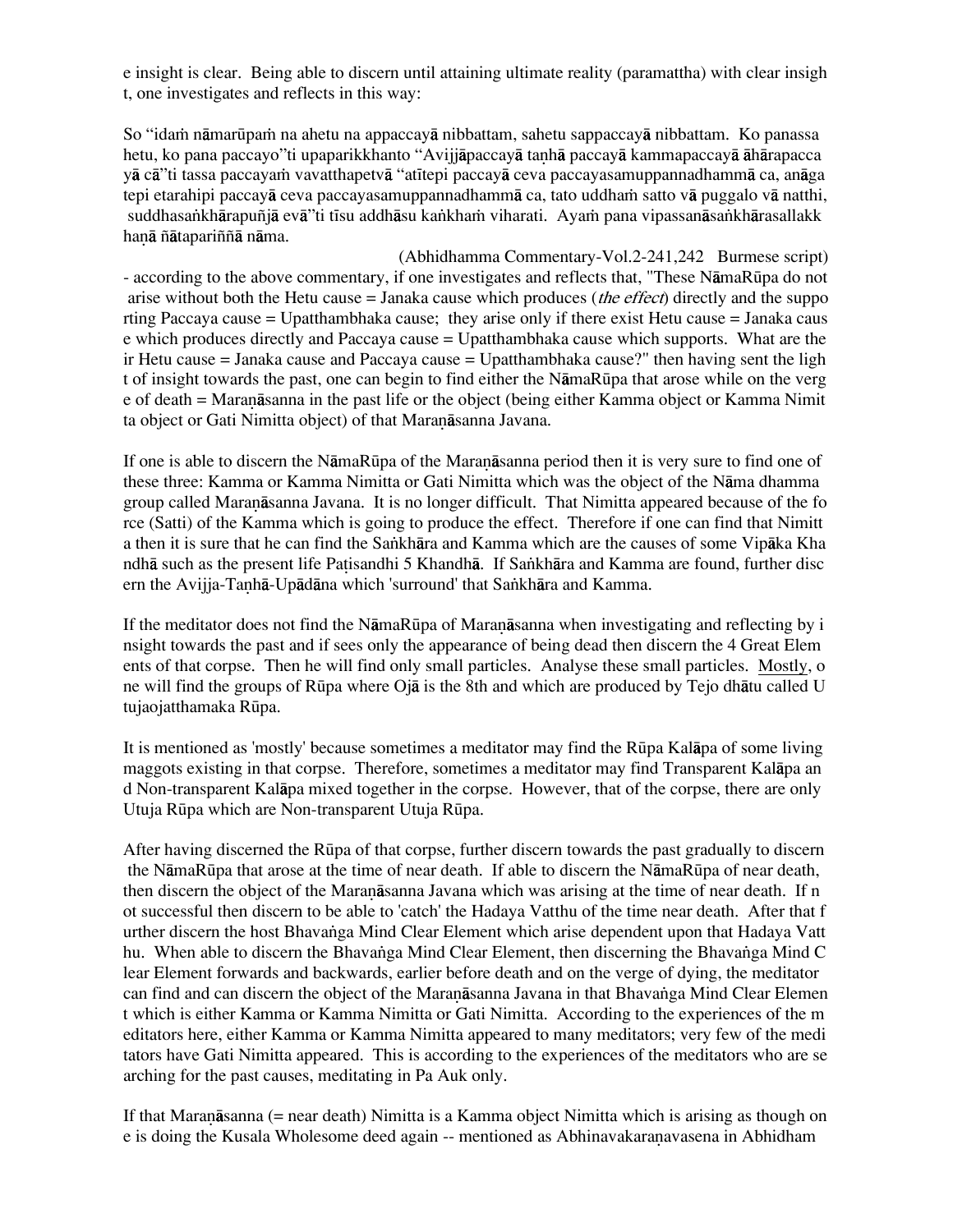mattha Sangaha -- then the meditator must further discern the NåmaRËpa which arose at the time of doing that Kusala deed.

The discernment:- Discern the 4 Great Elements of the appearance which is doing the wholesome Kusala deed. If the RËpa Kalåpas are seen, then analyse them until attainment of RËpa Paramattha. Especially discern mainly the 54 types of RËpa which are together with Hadaya Vatthu in the heart which arose at the time of doing that wholesome Kusala deed. After that discern the Hadaya Vatthu . Further discern the Bhavanga Mind Clear Element which arise dependent upon that Hadaya Vatth u. Then discern the Nāma group which were arising in-between Bhavanga Mind Clear Elements, at the time of doing the wholesome Kusala deed. Discern to see by insight exactly what kind of Kusal a wholesome deed was being done and what kind of Kusala Citta = Manodvārika Kusala Javana Vīt hi mind processes were arising. If discern forward and backward for many times then one will find the Kusala Javana Vīthi mind processes which were arising then and the Avijja-Tanhā-Upādāna gro up by which one aimed and aspired in doing the wholesome Kusala. In other words, the meditator f ound the Kusala Sankhāra & Kamma which is 'surrounded' with Avijjā, Tanhā and Upādāna.

(NOTES: As the Sankhāra & Kamma which can produce human state of existence is Kusala Sankh åra & Kamma only, take note that only Kusala Sa∫khåra & Kamma is mentioned as an example like that.)

#### Past Aspiration Of Princess Sumana

For better understanding of Avijjā-Tanhā-Upādāna-Sankhāra-Kamma, the past aspiration of the fam ous Princess Sumana who is the daughter of King Kosala will be mentioned. During the time of Vi passi Buddha, after she had offered a kind of flower called Sumana and milk rice to Vipassi Buddha together with the Samgha she made this aspiration: "Bhavabhavabhinibbattiyam me sati paritassana jīvitam nāma mā hotu, ayam sumanamālā viya nibbattanibbatta thāne piyāva homi nāmena ca suma nåyeva" - "In whatever life I may reborn, may my living be without worry. In whatever life I may r eborn, may I be the one (i.e. a woman) whom others love like that flower and may I be called Suma na" (Anguttara Commentary-Vol.3-13,14 Burmese script).

In the above wholesome deed and aspiration, both Kilesa Vatta and Kamma Vatta are included whic h are:

1) Avijjå = wrong knowing as a "woman" whose living is without worry, whom others love and call ed Sumana,

2) Tanh $\bar{a}$  = attachment to that woman life,

3) Upådåna = clinging to that woman life,

4) Sankhāra = Kusala Cetanā group of offering flowers and milk rice to the Samghā lead by Vipassi Buddha,

5) Kamma = Kamma Satti force of that Kusala Cetanå group.

These 5 causes are the causes of some Vipāka Khandhā such as Patisandhi 5 Khandhā of the daught er of King Kosala named Princess Sumana.

#### An Example Of A Meditator

To understand better about it, an example of a meditator will be shown. When she discerned the tim e of being on the verge of death, Maranāsanna in the past life she found the Kamma object Nimitta of offering fruits to a Bhikkhu appeared in the Bhavanga Mind Clear Element of the time near death in that past life. After having discerned the 4 Great Elements on the appearance of offering fruits, when she further discern the NāmaRūpa she found the mind processes of making the aspiration to b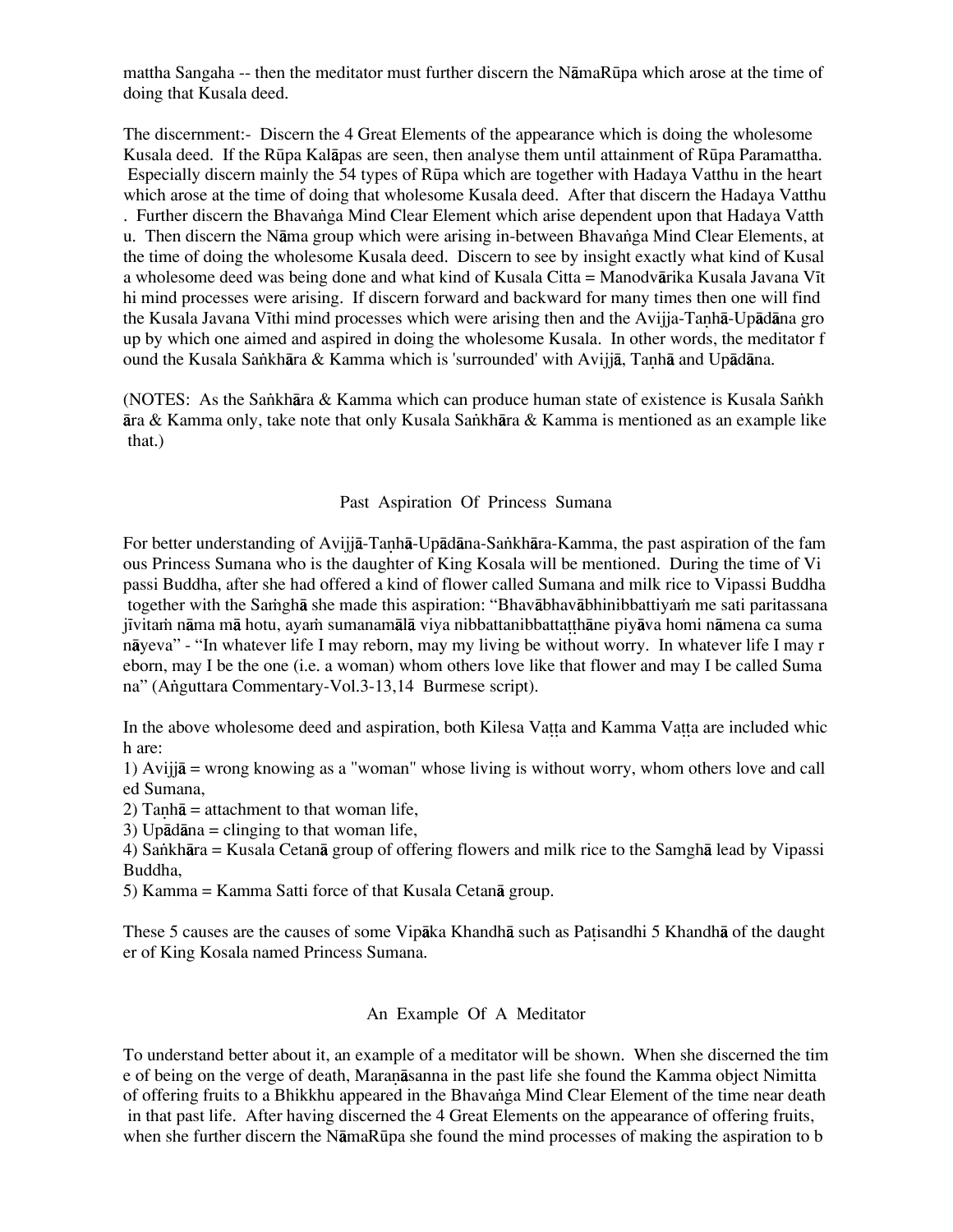e a well educated city woman (being unhappy with the state of existence as a poor uneducated villag e woman then) and the mind processes of the Kusala Cetanå group in offering fruits. These are:

1) Avijjå (20) = wrong knowing as 'well educated city woman',

- 2) Tanhā  $(20)$  = attachment to that woman life,
- 3) Up $\bar{a}$ d $\bar{a}$ na (20) = clinging to that woman life,
- 4) Sankhāra (34) = Kusala Cetanā group of offering,
- 5) Kamma = the Kamma Satti force of that 34.

In this case, '20' is the 20 Nāma dhamma of Lobha-ditthi group existing in each Javana of the Kilesa Vatta Manodvārika Javana Vīthi. As for '34', it is the Saddhā-Paññā group Nāma dhamma existing in each Javana of the Manodvārika Kusala Javana Vīthi in offering the fruits.

In this life this meditator becomes a well educated city woman. When discerned the causal relations hips between causes and effects the meditator realised herself by insight that the Satti force of that Kusala Kamma in offering fruits produced many Vipāka Khandhā such as present life Patisandhi Vi påka 5 Khandhå...etc. The insight which realises penetratively the causal relationships between cau ses and effects like that is PaccayaPariggaha = the insight which discerns the causes. To understand more clearly see the following example also.

### Another Example

When discerning the object of the near death moment, Maranāsanna Javana, in the past life, let's say that if the Kamma object of offering food at a pagoda (cetiya) appears, then after having discerned t he 4 Great Elements on that appearance of offering food, further discern the NāmaRūpa. Discern es pecially the Hadaya Vatthu and Bhavanga Mind Clear Element. Having discerned the Bhavanga Mi nd Clear Element backward and forward between the period of Maranāsanna Javana and the period before it, discern the Manodvårika Javana Vithi mind processes which arose in between these Bhav anga Mind Clear Elements. Search to be able to find the mind processes of making an aspiration an d the mind processes of offering food. Discern them. The meditator must be able to find the Kilesa Vatta (which are Avijjā-Tanhā-Upādāna) and Kamma Vatta (which is Sankhāra and Kamma) in the se mind processes.

As an example, let's say that the meditator made the aspiration that, "May I become a monk who ca n attain Nibbåna".

### Three In Kilesa Vatta

1) Wrong knowing as 'monk' who can attain Nibbåna is Avijjå.

2) Attachment to monk life (who can attain Nibbāna) is Tanhā.

3) Clinging to monk life (who can attain Nibbåna) is Upådåna.

These Avijjā-Tanhā-Upādāna are Kilesa Vatta. These Avijjā-Tanhā-Upādāna called Kilesa Vatta ca nnot arise just by themselves only. They can arise only when accompanied by associate Citta-cetasi kas, the Sampayutta dhamma such as Phassa, Vedanā, Saññā, Cetanā, Viññāna etc in one mind mo ment. They are mostly the 20 (Nāma dhamma) of Lobha-ditthi group. (If P<sub>I</sub>ti is not included then it is 19). It can be Sasankhārika or Asankhārika accordingly.

According to the V<sub>I</sub>thi mind process, it occurs mostly as:

Manodvāravajjana-Javana (7 times); Tadārammana may or may not arise.

If one is attached to the NāmaRūpa of monk life which one aspired to become, then Tadārammana c an arise. It occurs in each as: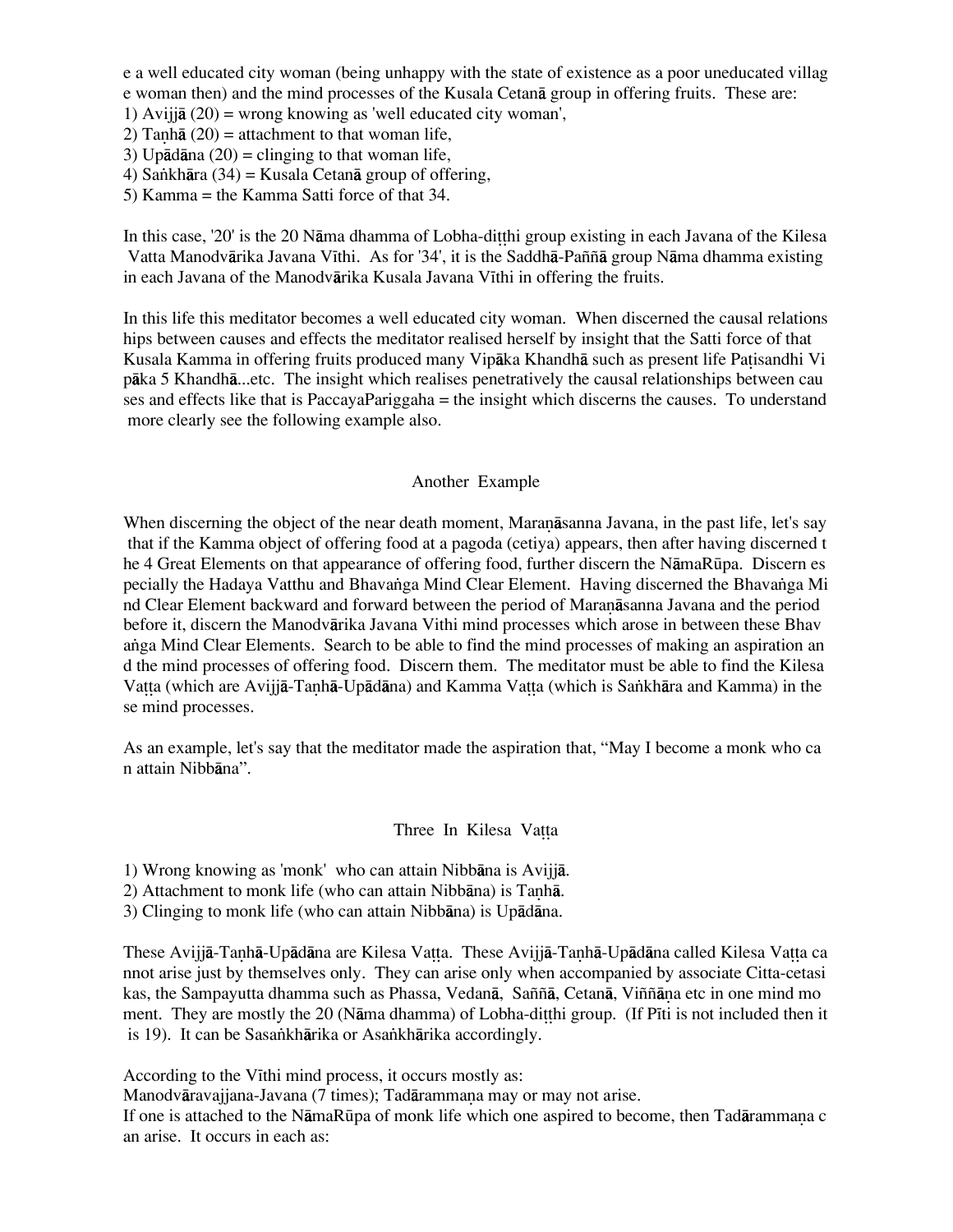1) In Manodvåråvajjana = 12 Citta-cetasika.

2) In Javana = mostly 20 Citta-cetasika (Lobha-ditthi group).

3) If Tadārammana arise then  $= 12$  (Piti is included).

In these Nåma:

1) the Vedanå is Vedanåkkhandhå = aggregate of Vedanå,

2) the Saññå is Saññåkkhandhå = aggregate of Saññå,

3) the remaining other Cetasikas are Sankhārakkhandhā = aggregate of Sankhāra,

4) the consciousness Viññāna is Viññānakkhandhā = aggregate of Viññāna.

These Nåma are the 4 Nåmakkhandhå. The Basis Hadaya Vatthu RËpa (of these Nåma) together wi th the 54 types of RËpa in Hadaya are RËpakkhandhå. (Non-real RËpas can be included accordingl

y). If group them together, then

1) in Manodvåråvajjana there are 5 Khandhå,

2) in each Javana there are 5 Khandhå,

3) in each Tadārammana there are 5 Khandhā.

(NOTES: As for Tadārammana, Mahā Vipāka Tadārammana and Ahetuka AkusalaVipāka/Kusala Vipāka Tadārammana can arise accordingly. They can arise as 34 or 33...etc accordingly. Here, on ly the Somanassa Santīrana Tadārammana type is shown).

In discerning the Avijjā-Tanhā-Upādāna which are part of the past causes or which are the Kilesa V atta that 'surrounded' the Sankhāra and Kamma done and accumulated in the past, the meditator mus t be able to discern these 5 Khandhå rightly, removing each compactness (Ghana) of RËpa and Nåm a until attaining the insight of ultimate reality. According to the stages of insight, it is NåmaRËpaPa riccheda ñāna.

# Two In Kamma Vatta

In offering food at the pagoda  $(=$  to the Buddha);

1) the Kusala Javana Vīthi can take the recipient, i.e. the Buddha as object,

2) the Kusala Javana Vīthi can take the things  $(=food)$  to be offered as object,

3) the subsequent Kusala Cetan $\bar{a}$  = Kusala Javana V<sub>I</sub>thi can take the preceding Kusala Cetan $\bar{a}$  of off ering.

Discern precisely as to what Kusala Javana Vīthi mind processes were arising while offering the foo d. If those Kusala Javanas have Somanassa Vedanā and accompanied by ñāna, Ñāna Sampayutta, t hen there are 34 Citta-cetasikas. These are of the Saddha-Pañña group. According to V<sub>I</sub>thi mind pr ocess, they arise as: Manodvārāvajjana-Javana (7 times)-Tadārammana (2 times). Tadārammana m ay or may not arise.

There are:

1) in Manodvråråvajjana = 12 CittaCetasikas,

2) in each Javana = 34 CittaCetasikas,

3) in each Tad $\bar{a}$ rammana = 34 CittaCetasikas.

Each of these groups of Nåma dhammas are 4 Nåmakkhandhå. The RËpa dhammas existing in Had aya where these Nåma are dependent upon are RËpakkhandhå. Therefore there are:

1) 5 Khandhå in Manodvåråvajjana,

2) 5 Khandhå in each Javana moment,

3) 5 Khandhā in each Tadārammana moment.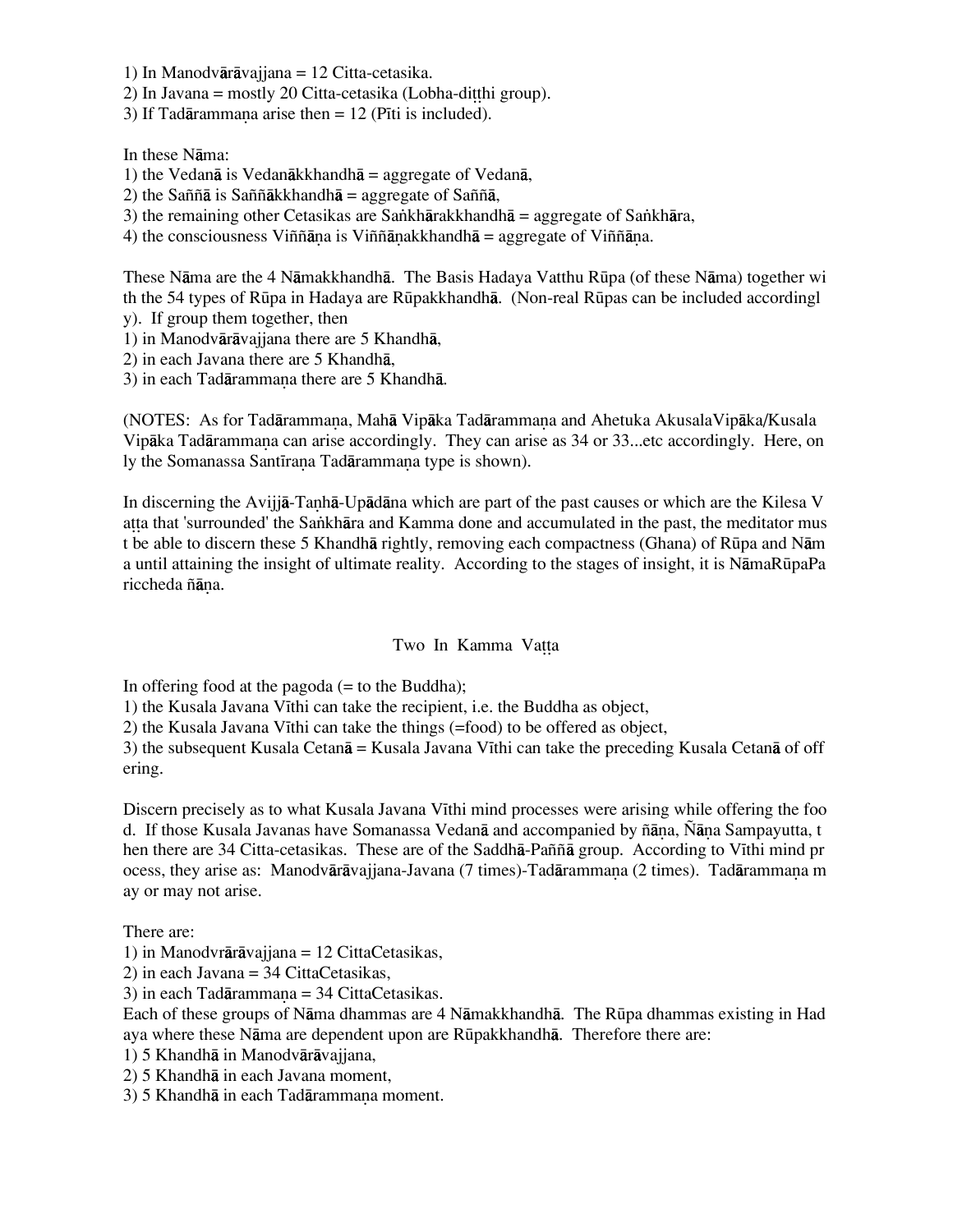The insight which is knowing, discerning and distinguishing these 5 Khandhå is NåmaRËpaParicche da ñāna according to the stages of insight. However these Kilesa Vatta 5 Khandhā and Kamma Vatt a 5 Khandhå are the causes 5 Khandhå for the Vipåka 5 Khandhå of the present life (i.e. monk life).

Among the above 5 Khandhå, the 34 Nåma dhammas in each Javana which are the 'forming' dham ma ( $\sqrt{q}$  $\sqrt{6}$ ) so that the aspired monk life 5 Khandhā = NāmaRūpa come to arise is called Sankhāra. T hey are the 'striving' cause to produce a new state of existence.

As these Sa∫khåra are Anicca dhamma, they perished away after arising. However, unlike Vipåka Khandhå, they perished away not without leaving any Satti force in the NåmaRËpa processes. They perished away only after having embedded in the NåmaRËpa processes the Kamma Satti force whi ch can produce 5 Khandhå in the future, in this case, the aspired monk life who can attain Nibbåna. This Kamma Satti is the Kamma.

# Paccaya Pariggaha Stage

If the meditator found the causes which are Avijjā-Tanhā-Upādāna-Sankhāra- Kamma done and acc umulated in the past, then he is to try to correlate that Kamma, which is the Kamma Satti force, with the 30 types of Kammaja Rūpa existing at the time of the 1st stage foetus formation, Patisandhi. Di scern to realise whether there is any causal relationship between Kamma and Kammaja RËpa. Just as there is causal relationship between mind and Cittaja RËpa, discern precisely whether there is any causal relationships between Kamma and Kammaja RËpa.

If there is causal relationship then the meditator must realise and see himself that the Kammaja Rūp a are arising successively because of that Kamma. If there is no causal relationship = if the meditat or does not find by insight that the arising of the Kammaja RËpa is because of that Kamma then he has to search again for the effect-producing Kamma. Search for it by discerning forward and backw ard the objects which were appearing in the Bhavanga Mind Clear Element at the time of near death . The meditator will find the Kamma which produce the effect.

For some meditator, at the time of near death, 2 or 3 Kamma may appear in the Bhavanga Mind Cle ar Element one after another without a break ( $\infty$ S):

 $\epsilon$   $\in$   $\mathcal{E}$ ;). The effect-producing Kammas were rushing/scrambling (to produce the effect) ( $\infty$  $\infty$  $\infty$ ි, Just as groups of cattle are penned up together and when the gate of the cattles' pen is opene d early in the morning the cattles are scrambling and goring their way out, so for some persons the Kammas are scrambling at the time of near death. Just as the strongest cattle near the gate of the pe n comes out first by scrambling and goring at other cattle, so among the many Kammas appearing at the time of near death the strongest Kamma can produce the effect last (နောက်ဆုံးအကျိုးပေးခွင့်); th e Kamma which is going to produce the effect is the object of the last Maranasanna Javana. In othe r words, because of the power of the Kamma which is going to produce the effect, either one of the t hree: Kamma or Kamma Nimitta or Gati Nimmita is the object of Maranāsanna Javana. In the case of many Kammas are arising like that at the time of near death, then after having been able to 'catch' the object of Maranāsanna Javana the meditator must discern the Avijjā-Tanhā-Upādāna-Sankhāra-Kamma in that object, as in the method mentioned above.

In the case of many Kammas appeared scrambling at the time of Maranāsanna, when one of them is the Janaka Kamma which produced the effect directly, then the other Kamma can be the Upatthamb haka Kamma which support that Janaka Kamma. When trying to discern the object which was appe aring in the Bhavanga Mind Clear Element at the time of near death in the past life, the meditator m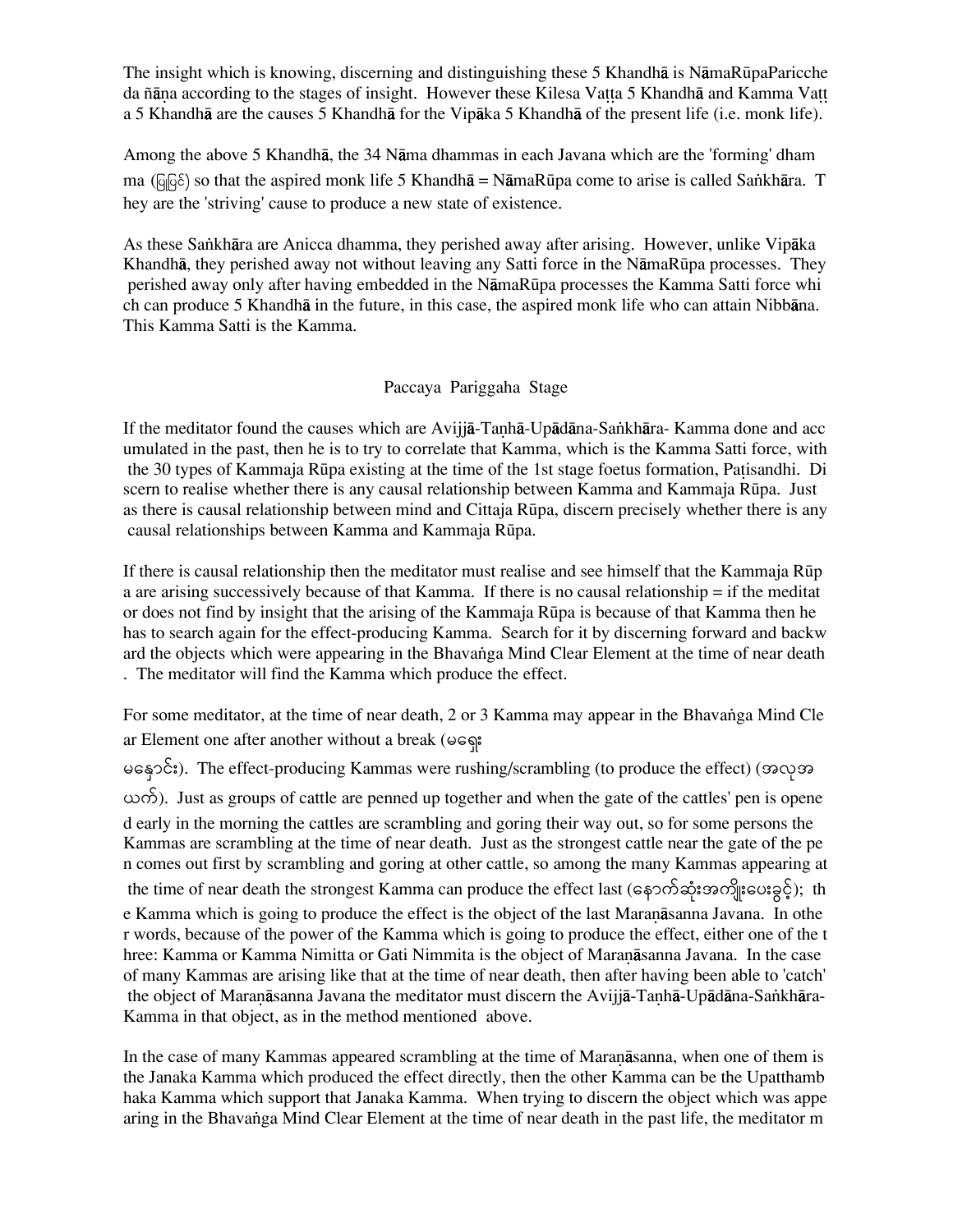ay have discerned the objects which were appearing in the Bhavanga Mind Clear Element before the e occurrence of Maranāsanna Javana and therefore bypassed the object of Maranāsanna Javana. If h e happened to discern bypassing like that then he will find the Upatthambhaka Kamma = supporting Kamma first. Then if he tries to discern whether there is any causal relationships between that Upa tthambhaka Kamma and the Patisandhi Kammaja Rūpa, then he will find that there is no causal relat ionship between them. However if he were to find the Janaka Kamma (= the Kamma which produc e the effect directly) first and if he discerns by insight whether there is any causal relationships betw een that Kamma and the Patisandhi Kammaja Rūpa then he will find that there is causal relationship s between them.

Therefore in searching for the past Kamma, it is possible that the meditator may find the Janaka Ka mma first; or the Upatthambhaka Kamma first because he happened to bypassed (the Maranasanna Javana). Therefore, in discerning, the meditator must check and link again and again. Be able to 'ca tch' the object of Maran $\bar{a}$ sanna Javana precisely which arise last, being nearest to the Cuti Citta (*i.e.*) just before Cuti Citta). As that Nimitta object appeared because of the power of the Kamma which i s going to produce the effect, then in searching for the Kamma, it (which is either Kamma, Kamma Nimitta or Gati Nimitta) can be discerned precisely by checking and linking.

### Altering Of Nimitta

The Kammas which appeared around the time of near death before Maranasanna Javana can someti mes be changed according to Right Attention (Yoniso Manasikåra), Wrong Attention (Ayoniso Man asikāra), etc. There was a monk who was the father of Venerable Arahant Sona. After the appearin g of Hell nimitta in his mind firstly, then as he changed it and was able to take the offering of flower s at a pagoda as object, the deity world Nimitta (female deity) appeared. According to the incident of that monk, it should be noted that the Maranāsanna Nimitta can be changed in accordance with the e arising of Right Attention = Yoniso Manasikåra or Wrong Attention = Ayoniso Manasikåra. Due to such changes in Nimitta, it could happened that in the insight of the meditator who is investigatin g and searching for the past causes, the Upatthambhaka Kamma may appeared first and not Janaka Kamma. In discerning the past life and searching for the causes, sometimes the meditator may bypa ssed the object of Maranāsanna Javana and happened to discern the objects in the past life Nāma pro cesses which were arising before the occurrence of Maranāsanna Javana. In such cases, after havin g found Upatthambhaka Kamma first, the Janaka Kamma is found later by checking.

Furthermore, in the period before the occurrence of Maranasanna Javana there may be various objectured. ts arising. Also, the object of Maranāsanna Javana may appear earlier, in advance, before the occurr ence of Maranāsanna Javana. It is like the incident of the great Upāsakā Dhammika where at the ti me of near his death, the Nimitta of 6 chariots from 6 deity realms appeared. When the great Upåså ka Dhammika chose that of the Tusita realm among those 6 chariots, then only the Tusita chariot ap peared in the last moment of Maranasanna Javana.

### Discernment Of Causes And Effects

In discerning and searching for the past causes based on the Nimitta which appeared at the time of Maranāsanna like that, let us refer again to that Nimitta object of offering food at the Pagoda which appeared at the time of Maranāsanna Javana as mentioned above. After having discerned the Avijia -Tanhā-Upādāna-Sankhāra-Kamma in the NāmaRūpa processes of offering the food, investigate an d search whether there is any causal relationship between that Kamma Satti force and the 30 types o f RËpa of the 1st stage foetus formation moment. Discerning the cause and effect alternately, try to see if they match. If the meditator found that there is causal relationship between causes and effects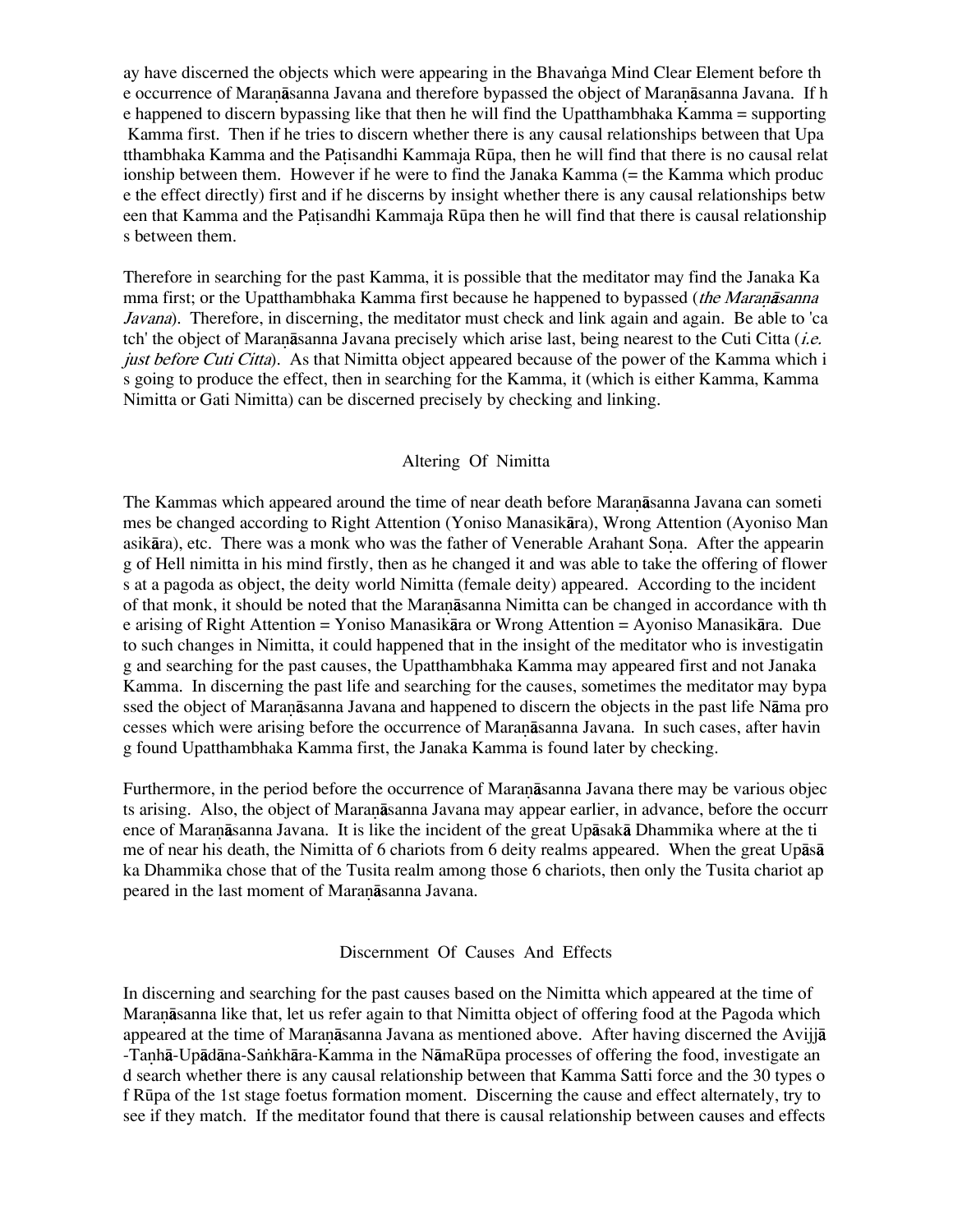(just as there is causal relationship between mind and Cittaja RËpa), then he should discern the caus es and effects as follow:

Because of the arising of Avijia (20), Patisandhi Kammaja Rūpa arise. Avijjā is the cause; Patisandhi Rūpakkhandhā is the effect....etc.

Discern the causes and effects in this way, having linked the causal relationship between causes and effects; distinguish it by insight. This discernment is called Paccaya Pariggaha ñāna.

Essential Points To Take Note In Advance

The past causes of Rūpakkhandhā = Rūpa dhamma are Avijjā-Tanhā-Upādāna-Sankhāra-Kamma; t he present causes are Citta, Utu and Āhāra.

In other words:

1) The causes of Kammaja Rūpa (which are part of the Rūpakkhandhā) are Avijjā-Tanhā-Upādāna-Sankhāra-Kamma. These are the past causes.

2) The cause of Cittaja RËpa is Citta (mind) which arises dependent upon Hadaya Vatthu.

3) The cause of Utuja Rūpa is Utu called Tejo dhātu which reaches the static stage (Thīti) in almost every Rūpa Kalāpa.

(NOTES: As mentioned in the Rūpa Kammatth $\bar{a}$  has stage that in the production of Rūpa Kalāpa seq uentially by Utu called Tejo dhåtu in Cittaja Kalåpa, Utuja Kalåpa, Óhåraja Kalåpa and Kammaja K alåpa such as Cakkhu Dasaka Kalåpa, the Tejo dhåtu of RËpa Kalåpas which are produced like that in the last phase cannot produce Utuja RËpa. That is why it is mentioned above as 'in almost every Rūpa Kalāpa'. Take note that it is similar for Āhāraja Rūpa, mentioned as follows.)

4) The cause of Áhāraja Rūpa is Áhāra which are Kammaja Ojā, Cittaja Ojā, Utuja Ojā and Áhāraja Ojå.

(NOTES: Refer again as to how Kabal $\vec{a}$ kārāhāra Ojā, the food that are eaten, produce Rūpa and ho w each Kammaja Ojā, Cittaja Ojā, Utuja Ojā and Āhāraja Ojā produce Rūpa when they get the supp ort of that Āhāra Ojā. Ojā in a previous Ojatthamaka Rūpa produces another new Ojatthamaka Rūp a if it gets the support of a subsequent  $\bar{A}h\bar{a}$ raja Oj $\bar{a}$ . Therefore  $\bar{A}h\bar{a}$ raja Oj $\bar{a}$  is mentioned as a cause of Āhāraja Rūpa.)

# Four Nåma Khandhå

The past causes of these Nāma dhamma: (i) the Vipāka 4 Nāma Khandhā which are without Vīthi pr ocess, i.e. Patisandhi, Bhavanga & Cuti; and (ii) the Vipāka 4 Nāma Khandhā in Vīthi mind process es which are PañcaViññāṇa (such as CakkhuViññāṇa...etc), Sampaticchana, Santīraṇa and Tadāram mana are Avijjā-Tanhā-Upādāna-Sankhāra-Kamma. The present causes of these Nāma dhamma are :

1) Vatthu (Basis Vatthu RËpa; they cannot arise without Basis Vatthu RËpa),

2) Object (These Nåma can arise only when a pertinent object impinges on the respective dvåra. On ly when there is an object to know then knowing can arise. Understand it like that),

3) Phassa (Only if the accompanying Sampayutta dhamma such as Phassa...etc support each other b y means of Satti such as Sahajåta, Aññamañña, Nissaya then these Nåma can arise).

Furthermore, as the Kusala-Akusala Kiriyå Nåma dhamma which are Pañcadvåråvajjana, Votthapan a, Javana and Manodvārāvajjana existing in the Vīthi mind processes are not produced by past caus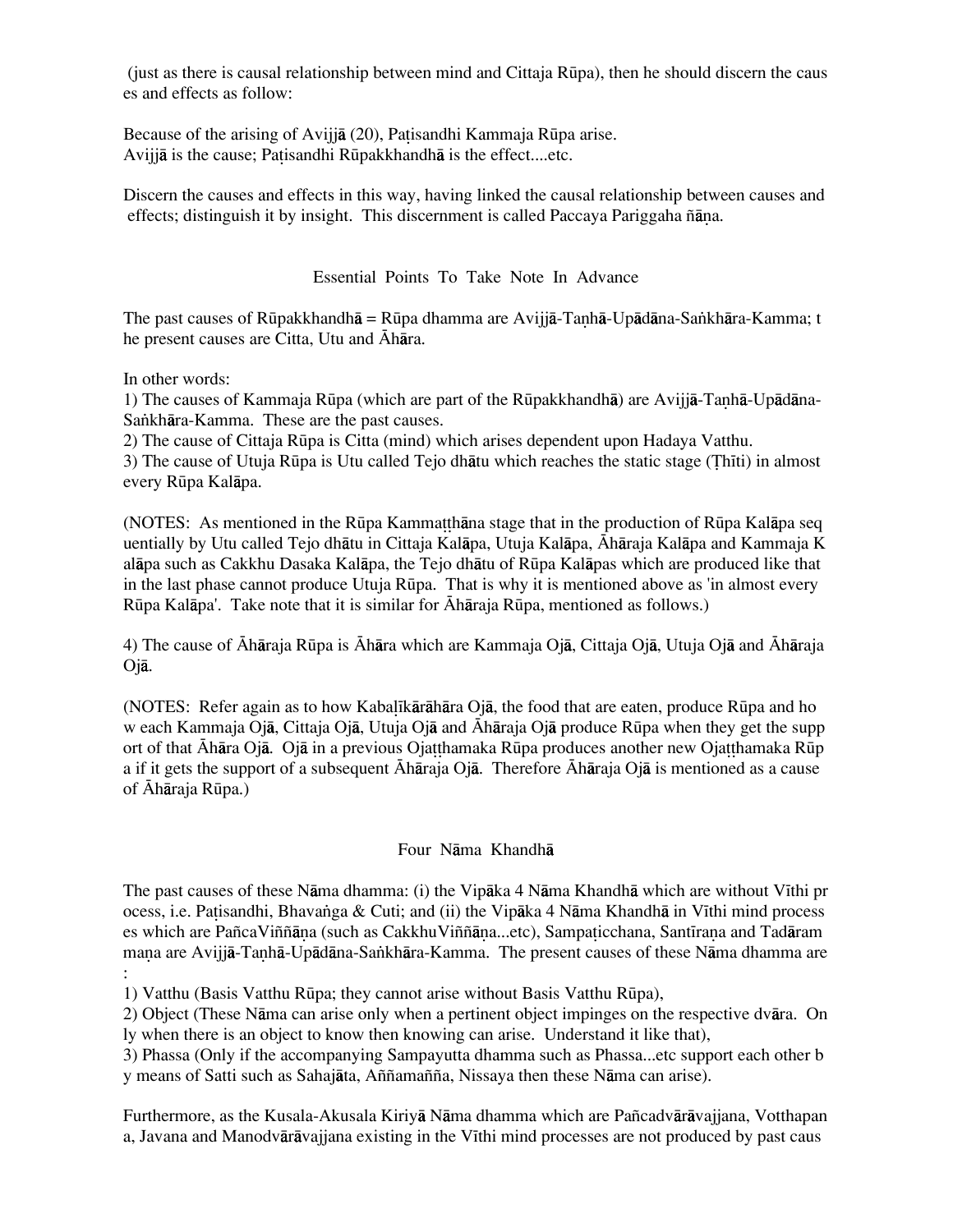es but are the Nåma dhamma produced by causes such as Vatthu-Object-Phassa-Yoniso Manasikåra -Ayoniso Manasikåra only, they do not have past causes; they only have present causes such as Vatt hu-Object-Phassa...etc. If able to understand this much then it is expected that one can understand t he discernment which will be mentioned later.

### 1) Ekatta Ways

When the meditator discerns the causal relationships, Paticca Samuppāda, he must discern to unders tand the 4 ways which are Ekatta way, Nānatta way, Abyāpāra way and Evam Dhammatā way. The y are very important in the discernment of Paticca Samuppada.

Among these 4 ways, concerning the Ekatta way:- There are past NåmaRËpa, present NåmaRËpa a nd future NåmaRËpa respectively which are:

1) past NåmaRËpa which accumulated the past causes,

2) NāmaRūpa which are occurring beginning from the present life Patisandhi until the present time of meditating Vipassanå or discerning the causal relationships, Pa icca Samuppåda,

3) if there are future lives as one is still not able to meditate until final attainment yet, then there are future NåmaRËpa which are going to arise beginning from the present time (i.e. beginning from the time of discerning the causal relationships, Paticca Samuppāda) until the last future life.

The meditator must discern that the NåmaRËpa which had arose, are arising, and will arise in the thr ee periods of past-present-future are a single sequential process of NåmaRËpa.

To clarify the above:- In discerning both the Mind Clear Element of the period in the past life when accumulating the Kusala wholesome deed which produced this human life and the Mind Clear Ele ment of the present life, discern to understand that they are occurring in a single sequential process s uccessively as a Santati continuity process. Discern precisely whether the Bhavanga Mind Clearnes s which is part of the NåmaRËpa continuity process while doing the Kusala wholesome deed in the past life is one's own Bhavanga Mind Clearness or not. If it is truly one's own Bhavanga Mind Clea rness then one will easily understand about the fact that it is one's own Bhavanga Mind Clearness. As Bhavanga occurs the most frequent in one whole life, it is mentioned mainly so that one can und erstand easily. Take note that the way is the same for the other Nama continuity processes. The Rū pa continuity processes also occur in the same way, in a single sequential process successively.

### Three Or Four Persons

Sometimes for some meditators there are 3 or 4 persons doing Kusala wholesome deeds in the objec t (nimitta) of doing Kusala wholesome deed. If that is so, discern their 4 Great Elements and then th eir NāmaRūpa, one person after another. Then discern especially the Bhavanga Mind Clear Elemen t of each person. The meditator can easily understand whether the Bhavanga Mind Clear Element i s his or not. The reason is that when the meditator realises penetratively himself by the Paññå-eye i nsight that the present life Bhavanga Mind Clear Element and the past life Bhavanga Mind Clear El ement are occurring in a single sequential process as a Nåma continuity, then he can easily understa nd that the past Bhavanga Mind Clear Element is his. However, if the past Bhavanga Mind Clearne ss which he has discerned is not his own then he can easily understand that it is not his Bhavanga M ind Clearness. The reason is that the Nåma continuity processes are not connected. If the past Nåm a RËpa is not one's own then the NåmaRËpa continuity process of others in the past and the meditat or's NåmaRËpa continuity process are not occurring in a single sequential process; the continuity pr ocesses are not connected.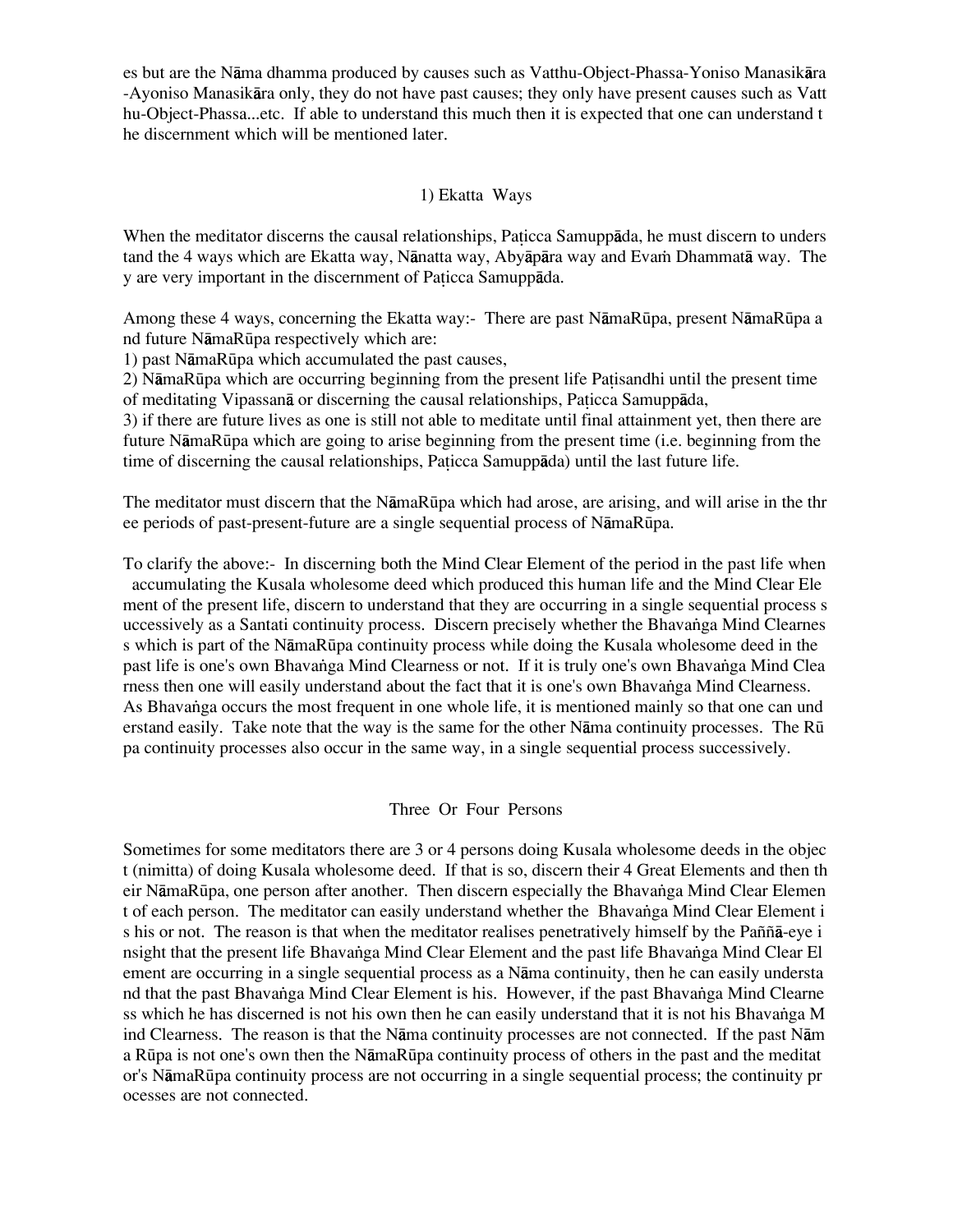One's own past life NåmaRËpa process and present life NåmaRËpa process are arising successively, being connected between the preceding and the subsequent in a single sequential process. If the me ditator realises that the NåmaRËpa are arising successively in a single sequential process like that th en it is said that he realises the Ekatta way. Understand that it is similar in discerning that the prese nt NåmaRËpa continuity processes and the future NåmaRËpa continuity processes are arising succes sively in a single sequential process, being connected as a Santati continuity process.

#### Uccheda And Sassata (Views)

This insight, which realises penetratively the unbroken NåmaRËpa continuity process, linking the ca usal relationships between causes and effects such as between past life cause and present life effect; between present life cause and future life effect...etc., can remove the Uccheda wrong view which h olds the view that, 'Life is only between cradle and coffin. There is no more existence after death. There is nothing beyond coffin'. Without realising the causal relationships between cause and effec t like that but seeing it wrongly then Sassata wrong view can arise. Seeing it wrongly means that on e holds the wrong view on the unbroken causal relationships between causes and effects, the unbrok en NåmaRËpa continuity process as a single occurrence. As one does not realise the Anicca, Dukkh a and Anatta nature of both the cause NåmaRËpa and Effect NåmaRËpa, he holds the view that it is one permanent NāmaRūpa process. This wrong view is Sassata ditthi. (Vism., XVII, 310)

#### 2) Nånatta Way

When one can discern Avijjā-Saṅkhāra-Viññāna-NāmāRūpa-Salāyatana-Phassa-Vedanā-Tanhā-Upā dāna-Bhava-Jāti-JarāMarana...etc which are the causal relationships occurring in a single continuity sequential process, then in these causes NāmaRūpa and effects NāmaRūpa:

1) if realising them distinguishingly as individual mind moments and as individual separated RËp a Kalåpa,

2) and if, after having broken down by insight RËpa Kalåpas and the Nåma Kalåpa which exist in one mind moment, differentiating and distinguishing them individually,

3) (As mentioned above, the Paticca Samuppāda factors such as Avijjā-Sankhāra-Viññāna-Nāmā RËpa...etc cannot arise singly; it is natural that it arises only in groups as NåmaKalåpa-RËpaKalå pa) and if able to realise penetratively the arising of only new Paramattha dhåtu, after having dist inguished as they really are, the intrinsic characteristic - Sabhāva lakkhana - of each Paramattha dhåtu existing in one Nåma Kalåpa (i.e. a group of Nåma dhamma arising in one mind moment) and the intrinsic characteristic of each Paramattha dhåtu existing in one RËpa Kalåpa,

then it is said that one knows the Nånatta way. One must discern the Paramattha dhåtu by way of C haracteristic-Function-Manifestation-Proximate Cause (Lakkhana-Rasa-Paccupatthana-Padatthana) thoroughly by insight, so that one can realise like that. If one realises the Nånatta way well, as he is realising himself penetratively about the arising of new Paramattha dhåtu linked between causes and effects, then Sassata ditthi can be removed. However, if one sees it wrongly, i.e. as one holds the v iew that the NåmaRËpa groups arising in a single NåmaRËpa process are each different processes, t hen one will hold the Uccheda ditthi wrong view that, 'In this life, this person experiences; in that li fe, that person experiences'. (It means that it is Uccheda dithi when one holds the view that they are e different separate processes, i.e. the one who did the wholesome or unwholesome deeds is one, an d the one who experiences the good or bad effects is another).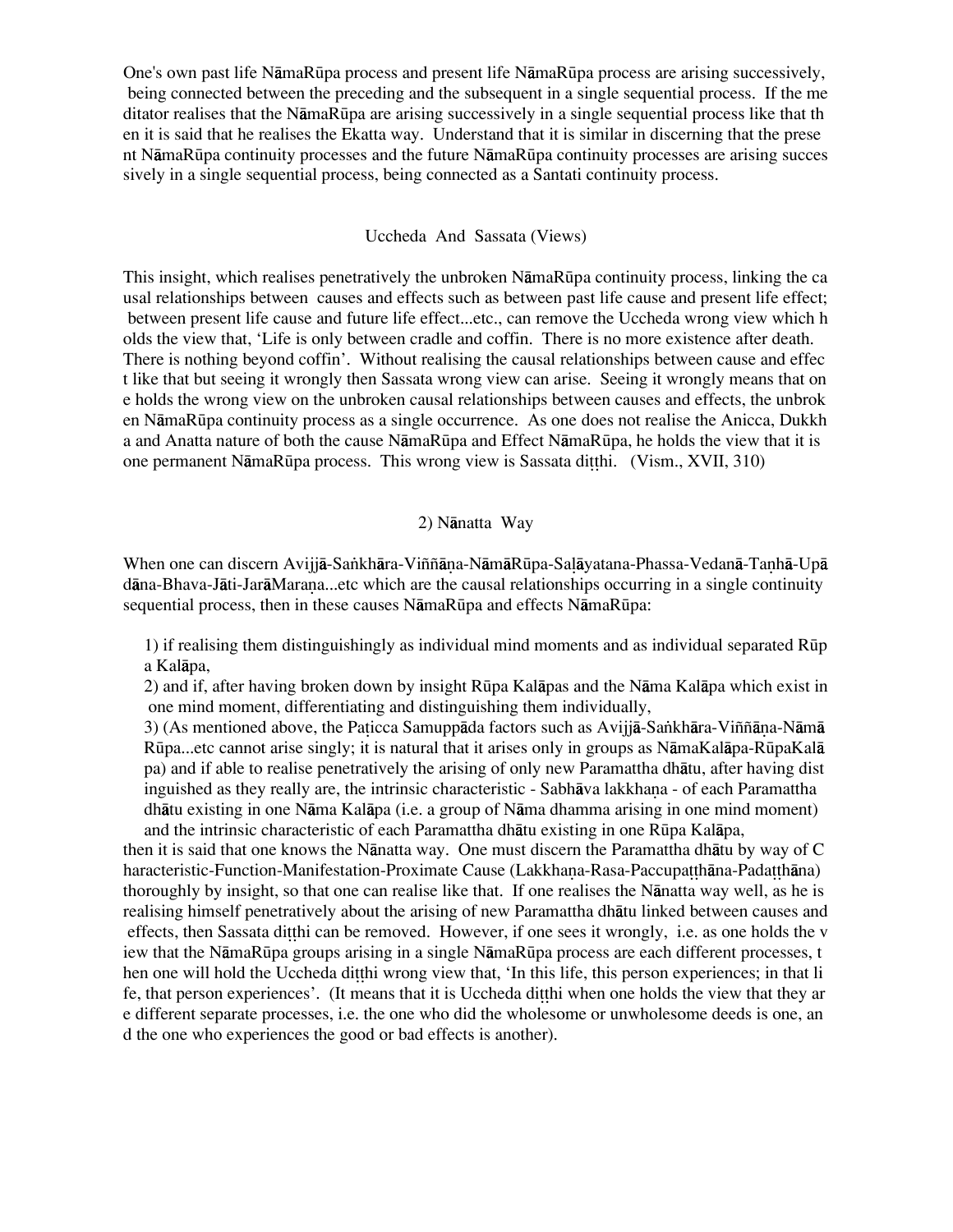### 3) Abyåpåra Way

On the side of causes, there is no endeavour (byåpåra) that they will make the effects to arise. On th e side of effects also, there is no endeavour (byåpåra) such as, "We, the effects will arise if the caus es arise". There is no endeavour in Avijjā such as, "I will produce Sankhāra". In Sankhāra also, the re is no endeavour such as, "We will produce Viññana". Not having endeavour, being free from en deavour in Avijjå, Sa∫khåra...etc is the Abyåpåra way. If the meditator realises himself penetrativel y the Abyāpāra way well, then he can remove Atta ditthi which holds the view that there is Jiva Atta who creates. This is because one is realising penetratively that there is no endeavour (byåpåra) in t he causes to produce the effects. Without realising the Abyåpåra way well and correctly, but if seei ng it wrongly, when one cannot accept that although there is no endeavour to produce the effect it is a fixed natural law (Sabhāva Niyāma) that causes such as Avijjā can produce effects such as Sankh  $\overline{a}$ ra, then one will hold the wrong view of Akiriya ditthi that 'although done, it is not done'.

### Fixed Natural Law - Sabhåva Niyåma

If cause such as Avijiā exists then effect such as Sankhāra arises. If cause such as Avijiā does not e xist then effect such as Sankhāra also does not exist. In other words, if causes such as Avijjā-Tanhā -Upādāna-Sankhāra-Kamma exist then effects such as Viññāna-NāmāRūpa-Salāyatana-Phassa-Ved anā arise. If causes such as Avijjā-Tanhā-Upādāna-Sankhāra-Kamma do not exist then effects such as Viññāna-NāmāRūpa-Salāyatana-Phassa-Vedanā also do not arise. This is the occurrence by natu re = sabhāva niyāma siddha hotūBhāva. If one does not accept the existence of the natural force, Sa tti, in the cause such as Avijjā which can produce effect such as Sankhāra, then the wrong view, Aki riya ditthi, which rejects the existence of Kamma and its effect will arise.

# 4) Evam Dhammata Way

As curd is produced from milk only, similarly when effect is to arise because of the cause, Avijjå, th en only the effect, Sankhāra, comes to arise. No other effect arises. In other words, when effects are e to arise because of the causes, Avijjā-Tanhā-Upādāna-Sankhāra-Kamma, then only the effects, Vi ññāna-NāmāRūpa-Salāyatana-Phassa-Vedanā, come to arise. No other effects can arise. This is cal led Evam Dhammatā way. If the meditator realises the Evam Dhammatā well and rightly, then as h e realises penetratively by the 'eyes' of insight the arising of effect according to the appropriate caus e, he can remove both wrong views of Ahetuka ditthi, which holds the view that there is no cause, a nd Akiriya ditthi, which holds the view that 'what is done is not done'; i.e. two wrong views which r eject that the Effect is produced by the Cause, or in other words, rejecting that there is any causes an d effects.

Without realising it well and correctly, but sees it wrongly, then as one cannot agree and accept that the arising of an effect is according to the appropriate cause; not accepting that the appropriate caus e produce the appropriate effect, one will hold the wrong views of Ahetuka ditthi and Niyata Vāda. (Vism., XVII)

### Niyata Våda

Niyata våda is the belief that the good and the bad effects of living beings are fixed. This is a belief which reject that there is Kamma and its effect.

Therefore, one should know that the penetrative realization of causal relationships, Paticca Samuppa da, by oneself is the best 'weapon' to remove various wrong views.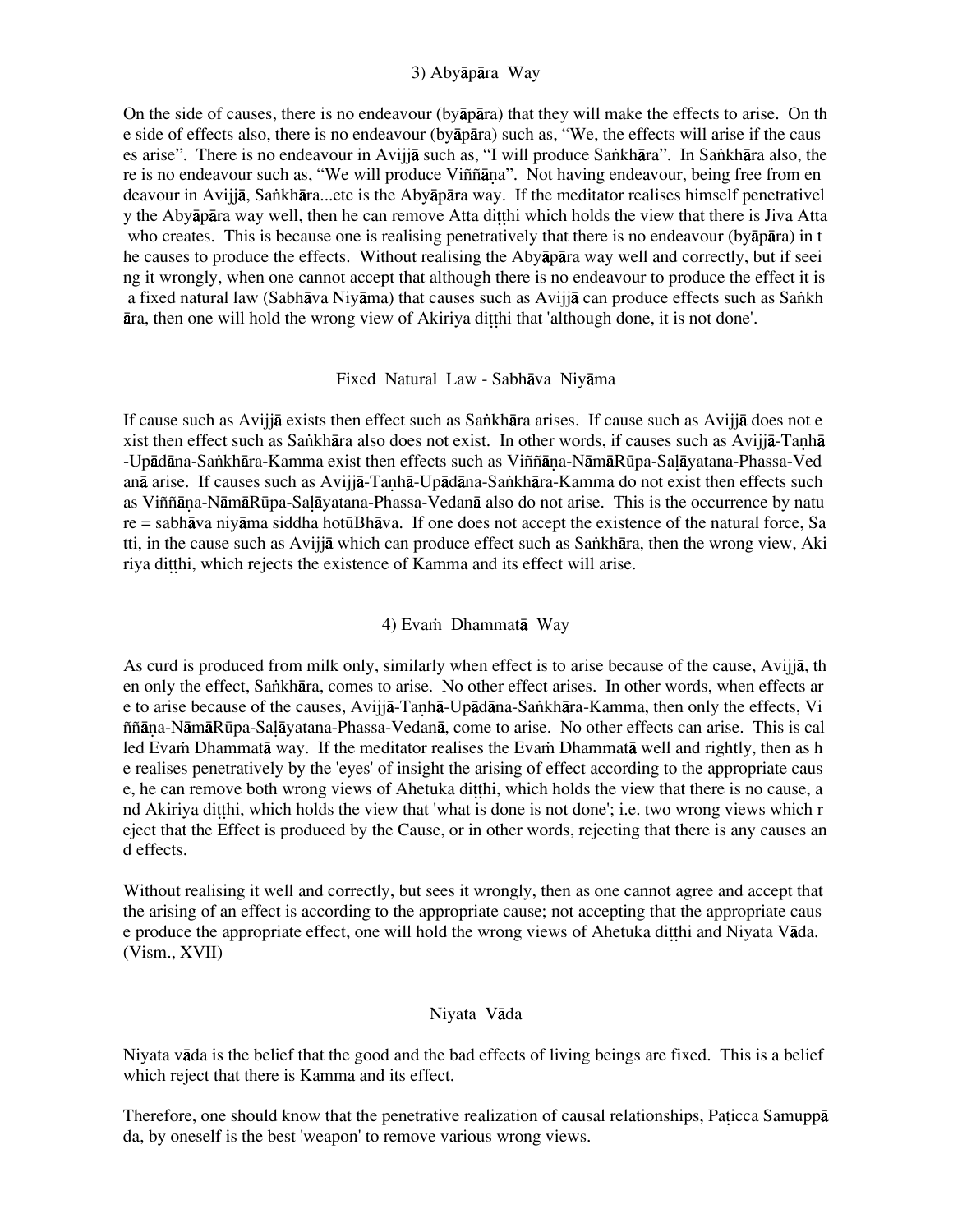#### Important Notes

The object of the following 4 types of mind are the same: 1) the object of Maranāsanna Javana, while on the verge of death in the past life; 2) the object of Patisandhi Citta in the present life; 3) the object of Bhavanga Mind Clear Element in the present life; 4) the object of Cuti Citta which will occur in the present life.

As the meditator has not yet discerned the future, he must discern and check by insight the objects i n numbers 1,2 and 3 among these 4 types to see whether they are the same or not, precisely and care fully. Another point is that the quantity of Citta-cetasika in Patisandhi Citta, Bhavanga Citta and Cu ti Citta must be the same. Check attentively and precisely. Discern repeatedly. At this stage the me ditator should have already been able to discern the Bhavanga Mind Clear Element correctly. If one is still not able to discern it, then discern the Patisandhi Nama dhamma again precisely. After that f urther discern the Citta-cetasika = Nåma dhamma group which are arising successively, subsequent to the perishing away of the Patisandhi Citta-cetasika, just before the arising of V<sub>I</sub>thi Cittas. These are the mind which continue to arise when V<sub>I</sub>thi Cittas are not arising, so that the mind process is no t broken in a life -- being the cause of life (Bhava). If understood this, then continue to discern the Bhavanga Nāma dhammas which are arising in between Vīthi mind processes. One will be successf ul.

### Grouping The 5 Khandhå

In discerning the causes and effects of causal relationships according to the Paticca Samuppāda 5th method, the meditator must discern by the 5 Khandhå method, having grouped every mind moment into 5 Khandhā and having linked the causes and effects. Patisandhi, Bhavanga and Cuti are Vīthi Mutta Citta which are without Vīthi mind process. In these Vīthi Mutta Citta, the meditator links th e causes and effects after having grouped into 5 Khandha. In V<sub>I</sub>thi minds also, the causes and effect s must be discerned after having grouped into 5 Khandhå and having linked the causes and effects i n every mind moment.

'Khandhå' means aggregate.

1) The aggregate of RËpa existing in these 11 ways: past-future-present-internal-external-gross-subt le-inferior-superior-far-near which are the object of  $\overline{A}$ sava dhamma, grasped as 'I-mine' by Tanh $\overline{a}$ -D itthi is called Rūpupādānakkhandhā.

2) The aggregate of feelings = Vedanå existing in these 11 ways: past-future-present-internal-extern al-gross-subtle-inferior-superior-far-near which are the object of  $\overline{A}$ sava dhamma, grasped as 'I-mine' by Tanhā-Ditthi is called Vedanupādānakkhandhā.

3) The aggregate of Saññå, in the same way, is called Saññupådånakkhandhå.

4) The aggregate of Cetasika Sankhāra dhamma, in the same way, is called Sankhārupādānakkhand hå.

5) The aggregate of consciousness, in the same way, is called Viññānupādānakkhandhā. (Refer to Khandhā Sutta of Khandhā Vagga, Saṁyutta Nikāya).

Having grouped each mind moment which occurs in any of these 11 ways together with its Basis Va tthu RËpa and object RËpa the 5 Khandhå can be enumerated. In each mind moment:

1) the Basis Vatthu RËpa and object RËpa are RËpakkhandhå;

2) the Vedanå is Vedanåkkhandhå;

3) the Saññå is Saññåkkhandhå;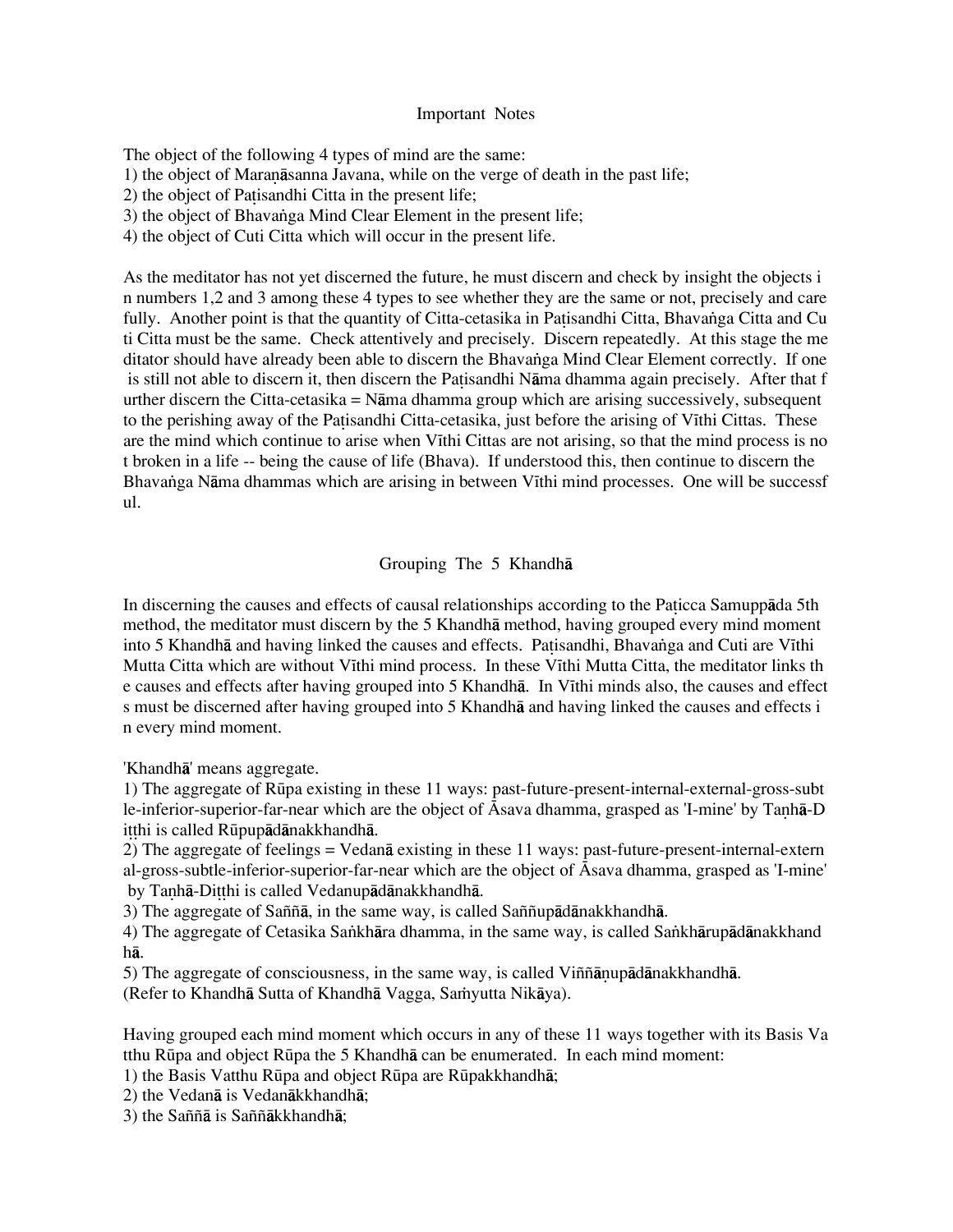4) excluding Vedanā-Saññā-Viññāna, all the remaining Cetasikas in one mind moment is Sankhārak khandhå;

5) the consciousness = Viññāna is Viññānakkhandhā.

If understood the above definition then one will also understand the classification of the 5 Khandhå for each mind moment which will be further mentioned. As each of these 5 Khandhå has its respect ive cause, discern the respective causes and effects after having linked the causal relationships betw een the corresponding causes and effects.

Patisandhi 5 Khandhā (At The Moment Of 1st Stage Of Foetus Formation)

At the moment of Patisandhi, at the time of the 1st stage foetus formation:

1) the 30 types of RËpa = 3 types of RËpa Kalåpa which are Hadaya Dasaka Kalåpa, Kåya Dasaka Kalāpa, Bhāva Dasaka Kalāpa are the Rūpakkhandhā;

2) the Vedanā in the 34 Nāma dhamma of Patisandhi is Vedanākkhandhā;

3) the Saññā in the 34 Nāma dhamma of Patisandhi is Saññākkhandhā;

4) (1st way) the Cetan $\bar{a}$  in the 34 N $\bar{a}$ ma dhamma of Patisandhi is Sankhārakkhandhā;

 $(2nd$  way) excluding Vedan $\bar{a}$ -Saññ $\bar{a}$ -Viññ $\bar{a}$ na in the 34 N $\bar{a}$ ma dhamma of Patisandhi, the remainin g 31 Nāma dhamma are Sankhārakkhandhā;

5) the consciousness = Viññāna in the 34 Nāma dhamma of Patisandhi is Viññānakkhandhā.

{These 5 Khandhā are for the Tihetuka person whose Patisandhi is accompanied with Somanassa V edanå. If one is a Tihetuka person whose Patisandhi is accompanied with Upekkhå Vedanå, then as there is no Pīti; there are 33 Nāma dhamma. If one is a Dvihetuka person, then there may be 33 or 3 2 Nāma dhamma. As for showing the 2 ways of discernment in Sankhārakkhandhā, the Buddha tau ght mainly just Cetanā only when teaching about Sankhārakkhandhā by means of Suttanta method i n Khandhā Vibhanga Pāli. Therefore in the first way, mainly Cetanā is shown as Sankhārakkhandh å. Then, if only Cetanå is taken as Sa∫khårakkhandhå, the remaining Cetasikas will be excluded fro m the 5 Khandhå. Furthermore, one may ask that, "Aren't there corresponding causes for the other r emaining Cetasikas also?". Therefore, the 2nd way of forming Sankhārakkhandhā is further shown for the following reasons: (i) so that one can realise that the remaining Cetasikas have their respecti ve causes and (ii) so that none of the Paramattha dhåtu are left out. Take note that it is the same in e very case for Sankhārakkhandhā.}

Discernment Of Causal Relationships Between Causes And Effects

Firstly the meditator is to discern to understand that, among the 5 past causes 'found' (*discerned*), the e arising of Kamma Vatta, which is Sankhāra-Kamma, is because of the Kilesa Vatta, which is Avijj  $\bar{a}$ -Tanh $\bar{a}$ -Up $\bar{a}$ d $\bar{a}$ na. Then, linking the causal relationships, discern to realise that the arising of the Pa tisandhi Rūpakkhandhā which is part of the Vipāka Vatta is because of the Kamma Satti force whic h is part of the Kamma Vatta (which is Sankhāra-Kamma). When the meditator sees by insight the cause, Kamma, and the effect, Patisandhi Kammaja Rūpa, or, in other words, in seeing the cause, i.e . Sankhāra-Kamma which is surrounded by Avijjā-Tanhā-Upādāna, and the effect, Patisandhi Kam maja RËpa; that is, in seeing the arising of the effects is dependent upon the causes, discern the caus es and effects as follows:

# Patisandhi Rūpakkhandhā

1) Because of the arising of Avijiā (20), Patisandhi Kammaja Rūpa arises. Avijjā (20) is the cause, Patisandhi Kammaja Rūpa is the effect.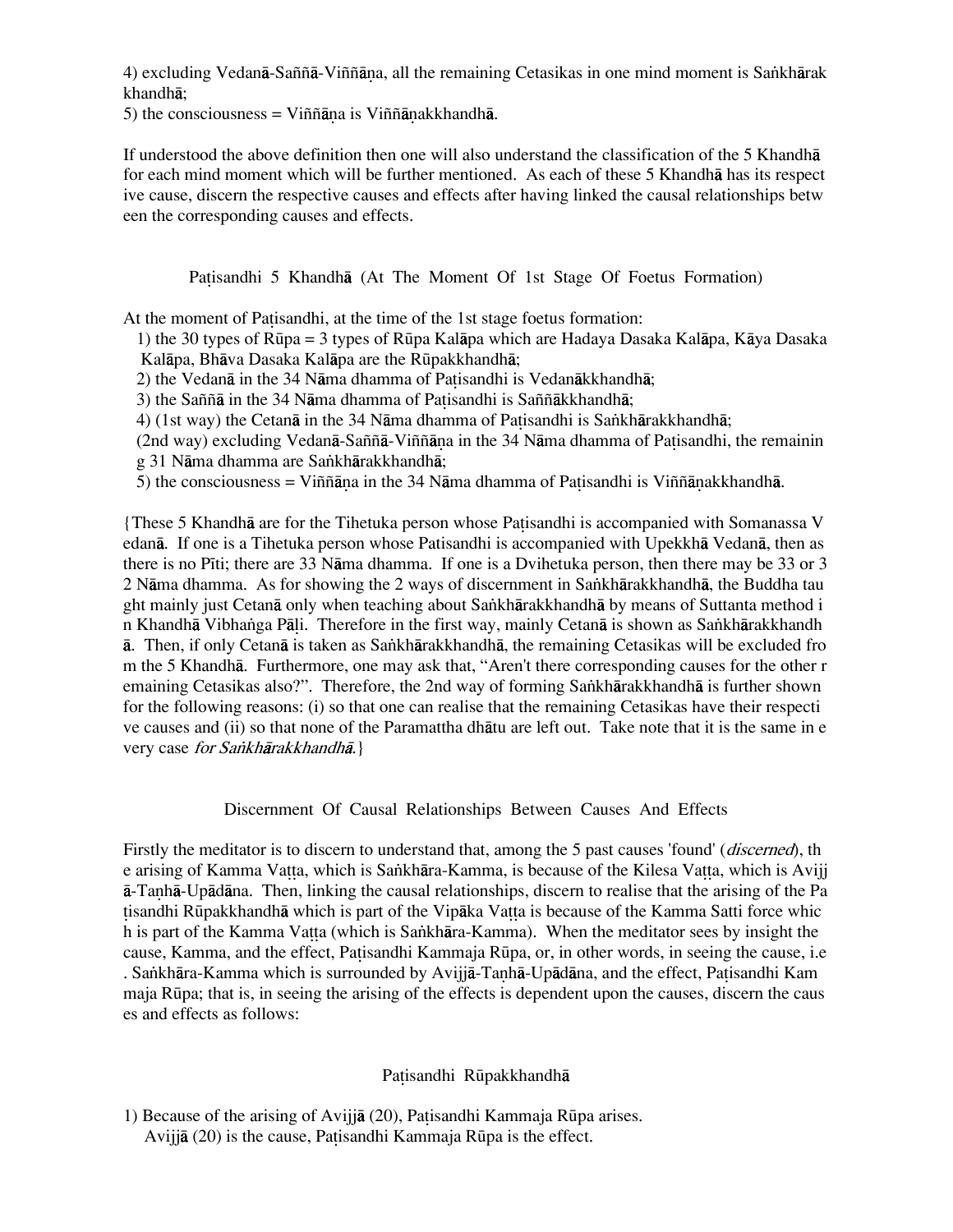- 2) Because of the arising of Tanh $\bar{a}$  (20), Patisandhi Kammaja Rūpa arises. Tanhā (20) is the cause, Patisandhi Kammaja Rūpa is the effect.
- 3) Because of the arising of Upādāna (20), Patisandhi Kammaja Rūpa arises. Upādāna (20) is the cause, Patisandhi Kammaja Rūpa is the effect.
- 4) Because of the arising of Sankhāra (34), Patisandhi Kammaja Rūpa arises. Sankhāra (34) is the cause, Patisandhi Kammaja Rūpa is the effect.
- 5) Because of the arising of Kamma Satti force of the Kamma = Sankhāra (34), Patisandhi Kammaja Rūpa arises. Kamma Satti force of the Kamma = Sankhāra  $(34)$  is the cause, Patisandhi Kammaja Rūpa is the effect.

NOTES: The '20' in Avijjā-Tanhā-Upādāna refers to the Lobha-Ditthi group of Nāma dhamma in ea ch LobhaJavana in Kilesa Vatta Manodvārika Javana Vīthi. The '34' in Sankhāra-Kamma refers to t he Saddhā-Paññā group Nāma dhamma in each MahaKusala Javana in Kamma Vatta Manodvārika Javana Vīthi. If the meditator accumulated the Kamma accompanied with Upekkhā Vedanā, then as Pīti is not included in the Sankhāra-Kamma which were accompanied with Upekkhā Vedanā, there are 33 Nåma dhamma. As those who are able to discern and distinguish the RËpa-Nåma, Causes-Ef fects till this level are mostly Tihetuka person, only the example of Tihetuka person is mentioned he re. Understand that for a Dvihetuka person, there may be 33 or 32...etc Nåma dhamma. As Cittaja Rūpa, Utuja Rūpa and Āhāraja Rūpa do not arise yet at the moment of the arising (uppāda) of Patisa ndhi, only the causal relationships with Kammaja Rūpa is shown here.

Similarly, in Nåma Khandhå such as Vedanåkkhandhå, firstly discern to see by insight that 'because of the apparent arising = apparent existence of the cause, the effect arises'. Only when one realised it penetratively by oneself with the SammaDitthi Pañña 'eyes', then discern the causes and effects as follows:

# Patisandhi Vedanākkhandhā

The five past causes:

- 1) Because of the arising of Aviji $\bar{a}$  (=20), Patisandhi Vedan $\bar{a}$ kkhandh $\bar{a}$  arises. Avijjā  $(=20)$  is the cause, Patisandhi Vedanākkhandhā is the effect.
- 2) Because of the arising of Tanhā (=20), Patisandhi Vedanākkhandhā arises. Tanhā (=20) is the cause, Patisandhi Vedanākkhandhā is the effect.
- 3) Because of the arising of Up $\bar{a}$ dāna (=20), Patisandhi Vedanākkhandhā arises. Upādāna (=20) is the cause, Patisandhi Vedanākkhandhā is the effect.
- 4) Because of the arising of Sankhāra (34), Patisandhi Vedanākkhandhā arises. Sankhāra (34) is the cause, Patisandhi Vedanākkhandhā is the effect.
- 5) Because of the arising of Kamma Satti force of the Kamma = Sankhāra (34), Patisandhi Vedanākkhandhā arises. Kamma Satti force of the Kamma = Sankhāra  $(34)$  is the cause, Patisandhi

Vedanåkkhandhå is the effect.

The three present causes:

6) Because of the arising of Vatthu = Hadaya Vatthu Rūpa (=30), Patisandhi Vedanākkhandhā arise s.

- Vatthu = Hadaya Vatthu Rūpa  $(=30)$  is the cause, Patisandhi Vedanākkhandhā is the effect.
- 7) Because of the arising of object  $(=-)$ , Patisandhi Vedanākkhandhā arises. Object  $(=$   $)$  is the cause, Patisandhi Vedanākkhandhā is the effect.
- 8) Because of the arising of Phassa (34-Vedan $\bar{a}$ =33), Patisandhi Vedan $\bar{a}$ kkhandh $\bar{a}$  arises. Phassa (34-Vedanā=33) is the cause, Patisandhi Vedanākkhandhā is the effect.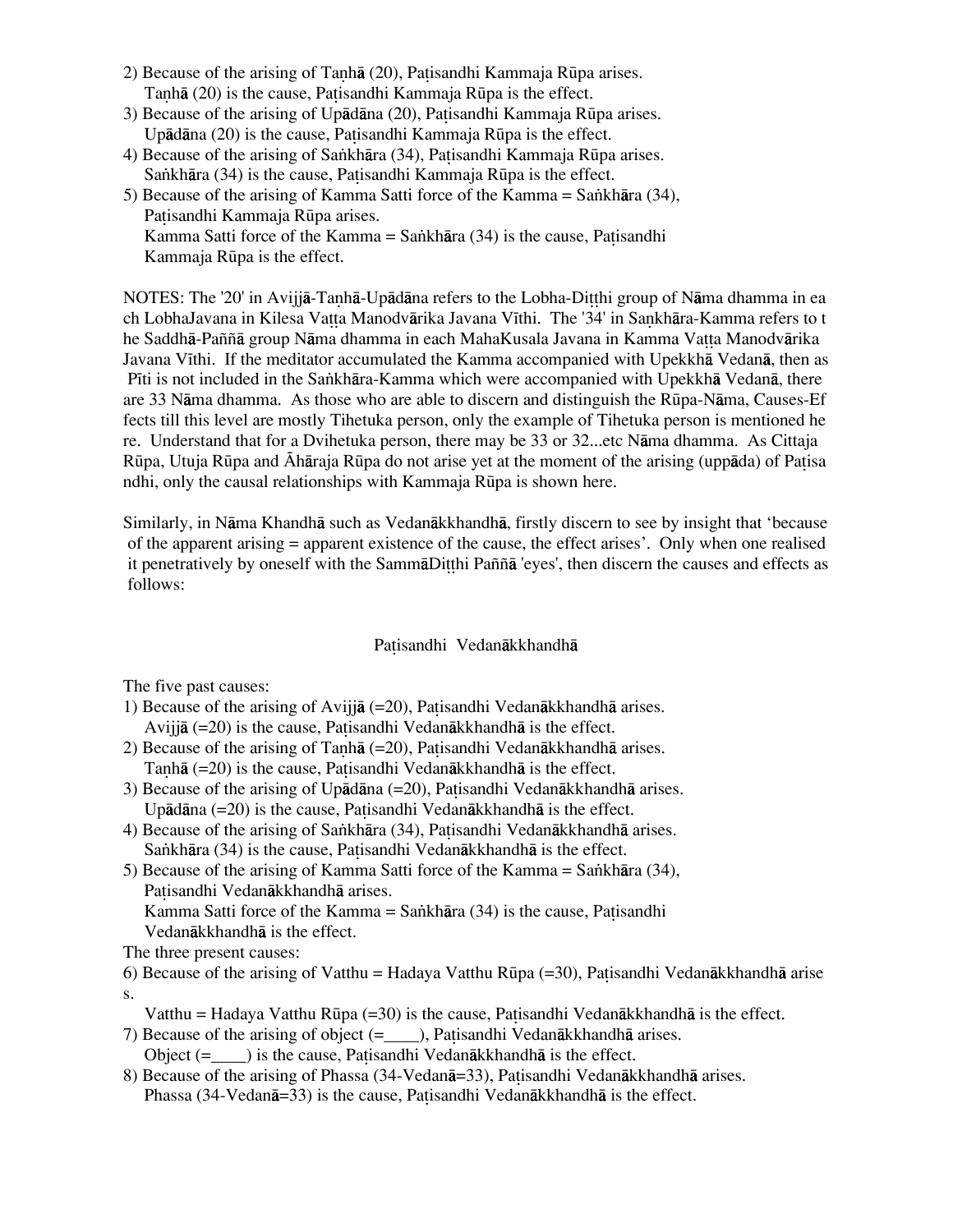Discern the causes and the effects in this way. However to shorten the book, from here on only the statements such as, "Avijj $\bar{a}$  (=20) is the cause, Patisandhi Vedan $\bar{a}$ kkhandh $\bar{a}$  is the effect" will be sho wn in the followings, leaving out the statements such as, "Because of the arising of Avijia (=20), Pa isandhi Vedanåkkhandhå arises". But when discerning the causes and effects in meditation, discer n as the above. In order that you can follow this way of writing, the discernment of Vedanåkkhandh å will be shown again below, written in the shortened way.

#### Patisandhi Vedanākkhandhā

The five past causes:

1) Avijjā  $(=20)$  is the cause, Patisandhi Vedanākkhandhā is the effect.

2) Tanhā ( $=20$ ) is the cause, Patisandhi Vedanākkhandhā is the effect.

3) Upādāna  $(=20)$  is the cause, Patisandhi Vedanākkhandhā is the effect.

4) Sankhāra (34) is the cause, Patisandhi Vedanākkhandhā is the effect.

5) Kamma Satti force of the Kamma = Sankhāra (34) is the cause, Patisandhi Vedanākkhandhā is th e effect.

The three present causes:

6) Vatthu = Hadaya Vatthu Rūpa (30) is the cause, Patisandhi Vedan $\bar{a}$ kkhandh $\bar{a}$  is the effect.

7) Object  $(=$   $)$  is the cause, Patisandhi Vedan $\overline{a}$ kkhandh $\overline{a}$  is the effect.

8) Phassa (34-Vedanā=33) is the cause, Patisandhi Vedanākkhandhā is the effect.

#### Explanation

1) VATTHU:- In Pañcavokåra realm where 5 Khandhå exist, Nåma dhamma can arise only if there is Basis Vatthu Rūpa. They cannot arise without a Basis Vatthu Rūpa. The Patisandhi Vedanāk khandhā which is part of Patisandhi Nāma dhamma arises only dependent upon the Hadaya Vatth u RËpa which arises simultaneously with it at the moment of Pa isandhi. They cannot arise witho ut dependent upon it. Furthermore, the Hadaya Vatthu RËpa cannot arise by itself singly; it can arise only in group called RËpa Kalåpa. Especially, it can arise only when it gets to be dependent upon the 4 Great Elements of the same Kalåpa which can support it by means of Satti such as Sa hajåta; it cannot arise without getting to be dependent upon it. Furthermore, the Hadaya Dasaka Kalåpa can only arise simultaneously with KåyaDasaka Kalåpa and Bhåva Dasaka Kalåpa.

Therefore, according to the Suttanta method mentioned as -- Vatthu nåma karajakåyo.......so attha to bhūtāni ceva upādārūpāni ca -- Vatthu is KarajaKāya. Those KarajaKāya are the Bhūta Rūpa and Upådå RËpa in ultimate reality. According to the commentary like that, after having broken down the compactness of Rūpa and attaining the insight of ultimate reality of Rūpa, take the Bhūt a RËpa and Upådå RËpa as 'Vatthu RËpa'. Therefore according to Abhidhamma method, only th e Hadaya Vatthu Rūpa is taken as the Basis Vatthu Rūpa of Patisandhi Vedanā. According to Su ttanta method, Hadaya Vatthu RËpa together with the 30 types of RËpa are taken as 'Vatthu RËpa '; Suttanta method is the method to practise upon. To break down the compactness and to attain t he insight of ultimate reality, all 30 types must firstly be discerned. Therefore, take note that acc ording to the Suttanta method, the Hadaya Vatthu together with the 30 types of RËpa are called V atthu Rūpa. Having realised penetratively by oneself with the SammaDitthi ñāna Paññā 'eyes' tha t Patisandhi Vedanākkhandhā can arise only when it gets to be dependent upon that Vatthu Rūpa, discern the causes and effects. Take note that it is the same in every case for Vatthu. Discern it according to these explanations, i.e.:

Because of the arising of Vatthu = Hadaya Vatthu (30), Patisandhi Vedanākkhandhā arises. Vatthu = Hadaya Vatthu (30) is the cause, Patisandhi Vedan $\bar{a}$ kkhandh $\bar{a}$  is the effect.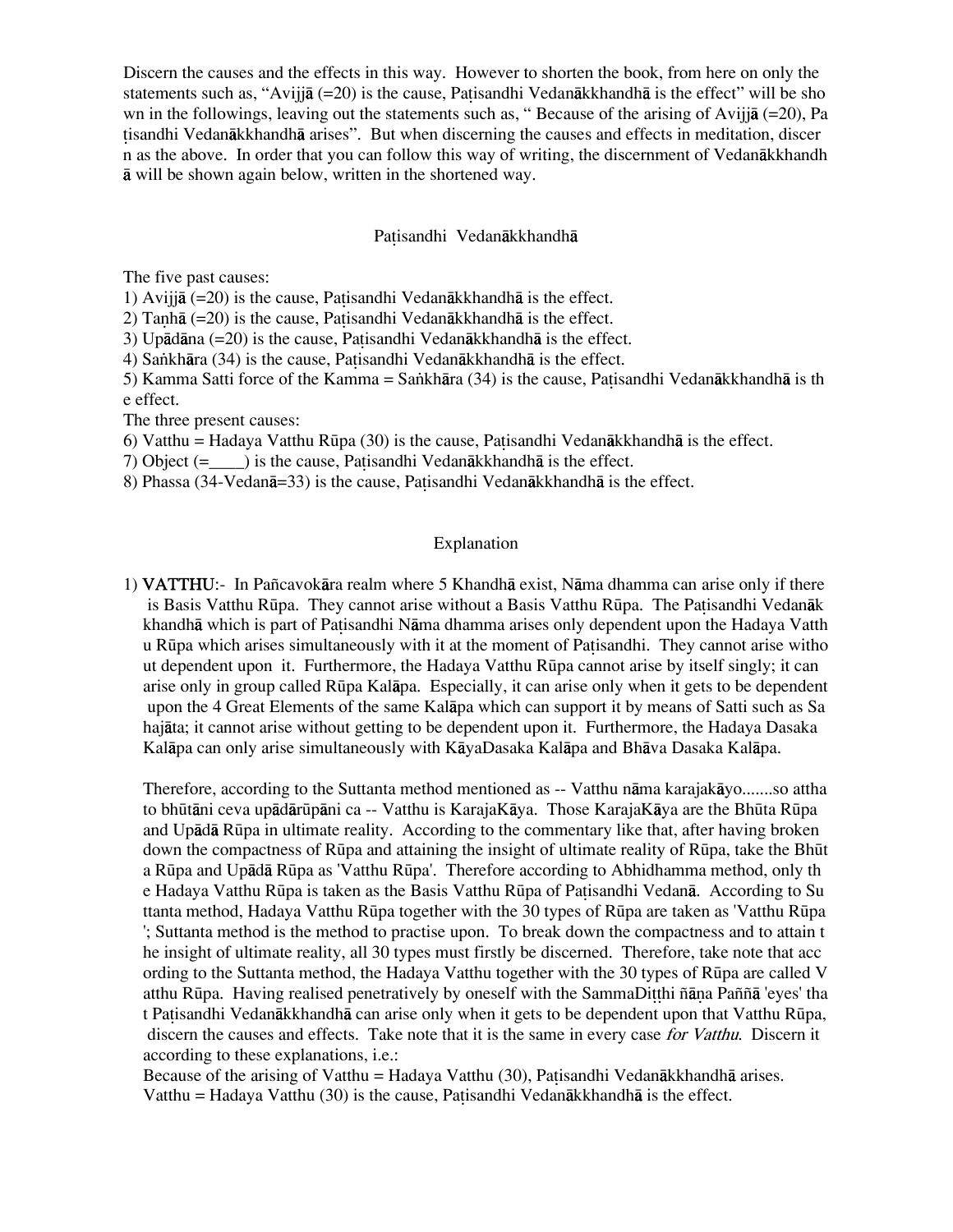2) **OBJECT**:- It is already explained that the object of Patisandhi Nama is the object of the Mara ˆåsanna Javana in the past life. Vedanå experiences the feel of that object. Discern to understan d by insight that if there is no object to experience then Vedanå (the feeling) cannot arise. The o bject of offering food at the pagoda was mentioned earlier as an example. The Kamma among m editators are mostly not the same with each other. For some persons their Dåna Kamma produce the effect; while for some persons their S<sub>Ila</sub> Kamma produce the effect; and for some other perso ns their Bhåvanå Kamma produce the effect. Furthermore, in Dåna Kamma it is of various types such as Dāna Kamma in offering almsfood, Dāna Kamma in offering robes...etc. As for Sīla Ka mma it is also of various types such as 5 precepts Sila Kamma, 8 precepts Sila Kamma, 10 prece pts Sīla Kamma...etc. As for Bhāvanā Kamma, it is also of various types such as Kasina Bhāvan å Kamma, Asubha Bhåvanå Kamma, Ónåpåna Bhåvanå Kamma, Mettå Bhåvanå Kamma, Vipass anå Bhåvanå Kamma...etc. As there are various types of Kamma like that, there are also various types of object. After having discerned by insight that Vedanå (the feeling) can arise only when t here is an object to experience, further discern the cause and effect as follows: Because of the arising of object  $(= \_$ ), Patisandhi Vedanākkhandhā arises. Object  $(=-)$  is the cause, Patisandhi Vedan $\bar{a}$ kkhandh $\bar{a}$  is the effect.

3) PHASSA:- Take note that in such teachings as "Phassa samudayå vedanå samudayo = Because of the arising of Phassa, Vedanå arises", Phassa is taught as being the predominant mainly. In Pa tthāna it is taught as:

Cattāro khandhā arūpino aññamaññam sahajātapaccayena paccayo

Cattāro khandhā arūpino aññamaññam nissayapaccayena paccayo

--the 4 Nåma Khandhå support each other by means of Sahajåtapaccaya Satti and Nissayapaccay a Satti (Patthāna-Vol.1-pg.5 Burmese script).

Thus it is taught. Nåma dhammas, being dependent upon each other mutually, support each othe r; just like the (Burmese) idiom, "the island exist dependent upon land, the land exist dependent u pon island".

While eating some food, when one can chew more on it and so when more essence liquid comes out from it, the taste becomes more intense; similarly, if the Phassa in the Nåma dhammas which arise simultaneously in one mind moment and in the Nåma dhammas of different mind moments impinge on the object thoroughly, that is, if Phassa connect the consciousness with the object, the n the feeling (Vedanå) of the 'essence' of the object will be more thorough. That is why it is taug ht as Vedanå arise because of Phassa by way of predominance. However, Phassa cannot arise by itself singly. Only when the remaining Citta-cetasika Sampayutta dhamma support it, then it can arise accompanied by these Citta-cetasika Sampayutta dhamma. Therefore, just as the idiom "w hen pulling one stalk of creeper, the whole group of tangled creepers will follow", take note that i f Phassa is mentioned then the accompanying Sampayutta dhamma are also included.

The essential points to note is that among the group of accompanying Sampayutta dhamma whic h exist in one mind moment, if one Nåma dhamma is the effect = if one Nåma dhamma is taken a s the effect, then the remaining Nåma dhammas are the causes. If two or three Nåma dhammas a re taken as the effects, then the remaining Nåma dhammas are the causes. This is an essential poi nt to note. For the remaining Nåma Khandhå, understand that it is based on this method in Veda nåkkhandha. Discern to see by insight that Nåma dhamma supports each other or the group of N åma dhammas such as Phassa support Vedanå; in other words, Saññåkkhandha, Sa∫khårakkhand hā and Viññānakkhandhā support Vedanākkhandhā by means of Sahajāta, Aññamañña, Nissaya.. .etc PaccayaSatti, one dependent upon the other, i.e. the causal relationships between one another . Only after realising it by insight, discern the cause and effect as follows: Because of the arising of Phassa (34-Vedanå=33), Vedanåkkhandhå arises.

Phassa (34-Vedanå=33) is the cause, Vedanåkkhandhå is the effect.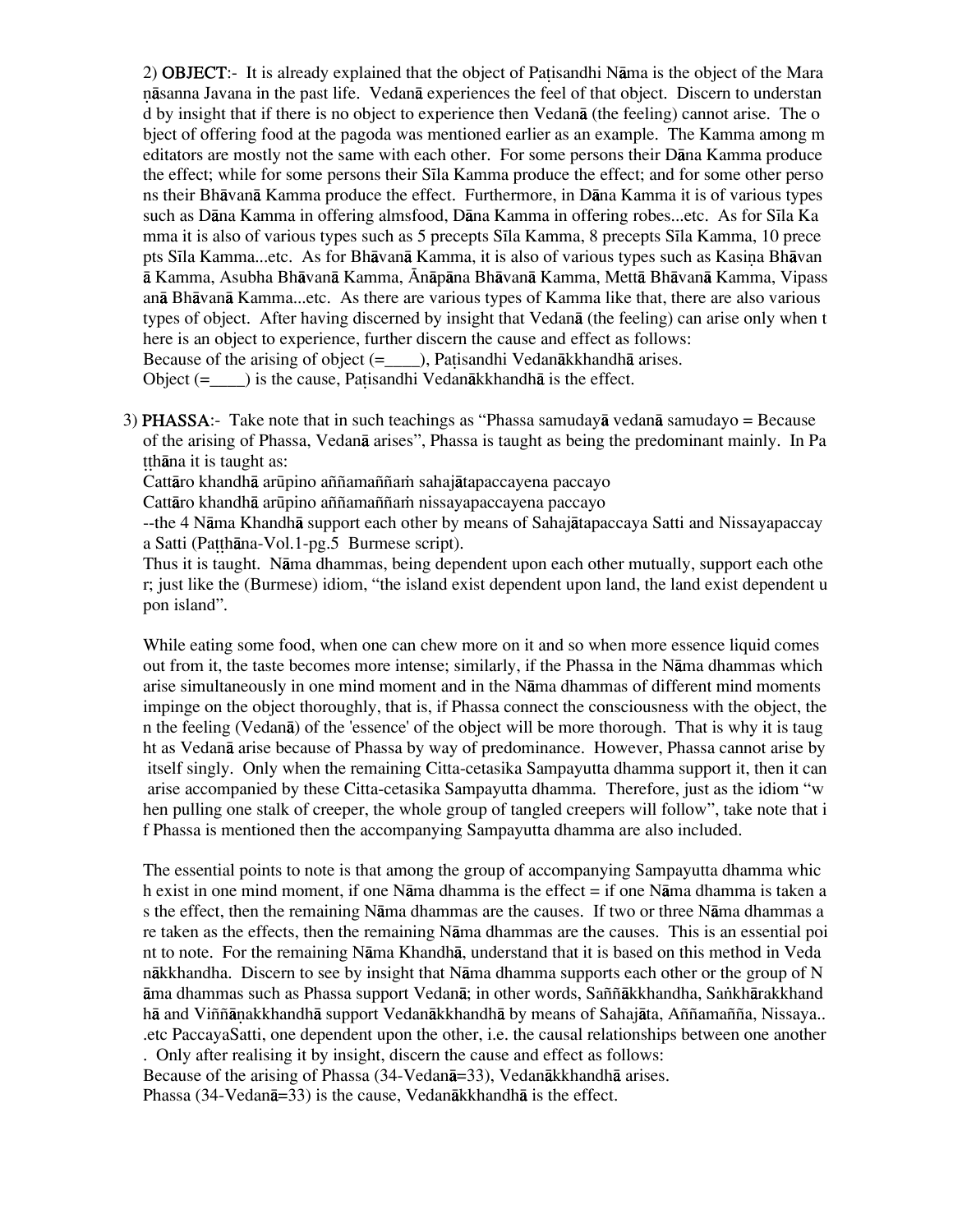# Patisandhi - Saññākkhandhā

The five past causes:

1) Avijjā  $(=20)$  is the cause, Patisandhi Saññākkhandhā is the effect.

2) Tanhā  $(=20)$  is the cause, Patisandhi Saññākkhandhā is the effect.

3) Upādāna  $(=20)$  is the cause, Patisandhi Saññākkhandhā is the effect.

4) Sankhāra (34) is the cause, Patisandhi Saññākkhandhā is the effect.

5) Kamma Satti force of the Kamma = Sankhāra (34) is the cause, Patisandhi Saññākkhandhā is the effect.

The three present causes:

6) Vatthu = Hadaya Vatthu Rūpa (30) is the cause, Patisandhi Saññākkhandhā is the effect.

7) Object  $(=\_$ ) is the cause, Patisandhi Saññākkhandhā is the effect.

8) Phassa (34-Saññā=33) is the cause, Patisandhi Saññākkhandhā is the effect.

Patisandhi Sankhārakkhandhā (1st Way: Regarding It As 'Cetanā')

The five past causes:

1) Avijjā (=20) is the cause, Patisandhi Sankhārakkhandhā is the effect.

2) Tanhā (=20) is the cause, Patisandhi Sankhārakkhandhā is the effect.

3) Up $\bar{a}$ dāna (=20) is the cause, Patisandhi Sankhārakkhandhā is the effect.

4) Sankhāra (34) is the cause, Patisandhi Sankhārakkhandhā is the effect.

5) Kamma Satti force of the Kamma = Sankhāra (34) is the cause, Patisandhi Sankhārakkhandhā is t he effect.

The three present causes:

6) Vatthu = Hadaya Vatthu Rūpa (30) is the cause, Patisandhi Sankhārakkhandhā is the effect.

7) Object (=\_\_\_\_) is the cause, Patisandhi Sankhārakkhandhā is the effect.

8) Phassa (34-Cetanā=33) is the cause, Patisandhi Sankhārakkhandhā is the effect.

(In this 1st way, only Cetanā is regarded predominantly as Sankhārakkhandhā. In order that none o f the Paramattha dhåtu is left out, another way of discernment will be shown.)

Patisandhi Sankhārakkhandhā (2nd Way: Regarding It As 31 Cetasika)

The five past causes:

1) Aviji $\bar{a}$  (=20) is the cause, Patisandhi Sankhārakkhandhā is the effect.

2) Tanhā (=20) is the cause, Patisandhi Sankhārakkhandhā is the effect.

3) Upādāna (=20) is the cause, Patisandhi Sankhārakkhandhā is the effect.

4) Sankhāra (34) is the cause, Patisandhi Sankhārakkhandhā is the effect.

5) Kamma Satti force of the Kamma = Sankhāra (34) is the cause, Patisandhi Sankhārakkhandhā is t he effect.

The three present causes:

6) Vatthu = Hadaya Vatthu Rūpa (30) is the cause, Patisandhi Sankhārakkhandhā is the effect.

7) Object (=\_\_\_\_) is the cause, Patisandhi Sankhārakkhandhā is the effect.

8) The remaining three Nāma Khandhā is the cause, Patisandhi Sankhārakkhandhā is the effect.

{NOTES: In subtracting Vedanå, Saññå and Viññåˆa from the Pa isandhi 34 Nåma dhamma, there are remaining 31 Cetasika where Phassa and Cetanå are predominant. In this 2nd way, those 31 Cet asika are called 'Sankhārakkhandhā'; they are the effects. If one looks for the present cause of the S ankhārakkhandhā where Phassa and Cetanā are predominant, then --sesakkhandhattayapadatthānā -- the remaining three Nāma Khandhā, Vedanā-Saññā-Viññāna, are the proximate cause, Padatthāna.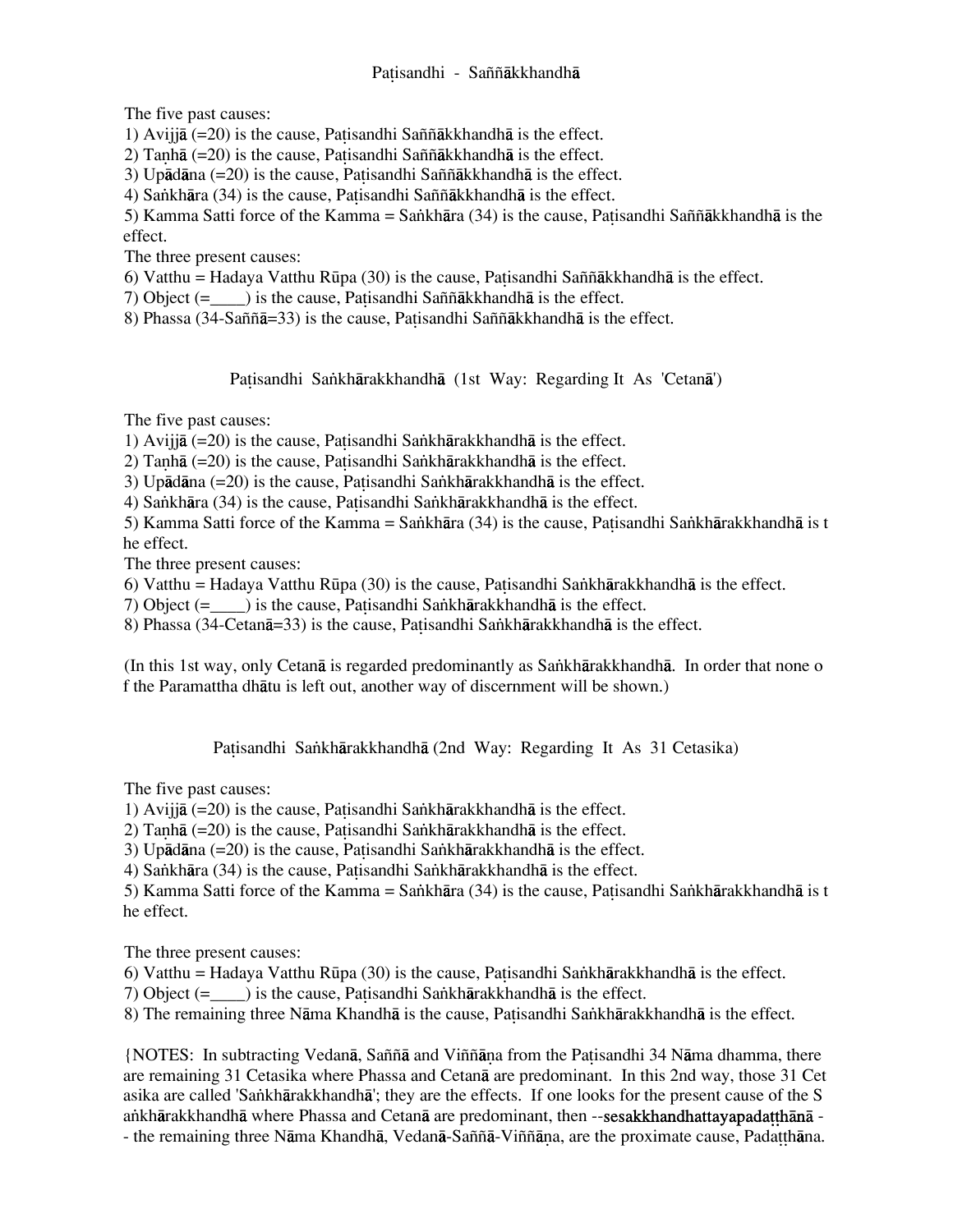They are the nearest cause. As one may ask that, "if Phassa is the cause of Nåma Khandhå, then is n't there any cause for that Phassa or the remaining Cetasika called Sankhārakkhandhā?", therefore i n this 2nd way of discernment all causes and effects are discerned. Note that the method is the sam e for further cases.}

### Patisandhi Viññānakkhandhā

The five past causes:

1) Avijjā  $(=20)$  is the cause, Patisandhi Viññānakkhandhā is the effect.

2) Tanhā (=20) is the cause, Patisandhi Viññānakkhandhā is the effect.

3) Upādāna  $(=20)$  is the cause, Patisandhi Viññānakkhandhā is the effect.

4) Sankhāra  $(34)$  is the cause, Patisandhi Viññānakkhandhā is the effect.

5) Kamma Satti force of the Kamma = Sankhāra (34) is the cause, Patisandhi Viññānakkhandhā is t he effect.

The three present causes:

6) Vatthu = Hadaya Vatthu Rūpa (30) is the cause, Patisandhi Viññānakkhandhā is the effect.

7) Object  $(=$   $)$  is the cause, Patisandhi Viññānakkhandhā is the effect.

8) Nāma+Rūpa is the cause, Patisandhi Viññānakkhandhā is the effect.

'Nåma' = the accompanying 33 Cetasika;

'Rūpa' = Basis Vatthu Rūpa  $(3 = 30)$  + object Rūpa.

{NOTES: 'Nåma' here means the group of Cetasika that arise together with Viññåˆa in one mind m oment. In Patisandhi it refers to the 33 Cetasika which arise together with the Patisandhi Viññāna. If the Patisandhi of the meditator is accompanied with Upekkha Vedana, then as Piti cannot be acco mpanying, there are 32 Cetasika in 'Nåma'. 'RËpa' refers to Basis Vatthu RËpa and object RËpa. As for the object of Patisandhi Citta, it is one of these three objects: Kamma or Kamma Nimitta or Gati Nimitta. If it is a Rüpārammana, then the Rüpārammana is the object Rüpa. If it is a Saddāramma na then the Saddārammana is the object Rūpa. Understand it in this manner. There is a teaching tha t, 'Nāmarūpasamudayā viññānasamudayo = because of the arising of NāmaRūpa, Viññāṇa arises' (S amyutta Nikāya-Vol.2-pg.53 Burmese script) and there is also a teaching that, 'Viññānapaccayā nā marūpam = because of the arising of Viññāna, NāmaRūpa arises'. Therefore, take note that Viññāna and NåmaRËpa support each other mutually. In this case, the meditator must discern the cause and effect after having discerned by insight the causal relationships in NāmaRūpa produce Viññāna = th e arising of Viññānakkhandhā. Although the causes, 'Vatthu'+'Object'+'Phassa' and the causes, 'Nā maRËpa' are different in words, they are the same in the nature of ultimate reality, Paramattha dhåtu . Discern it as follows:

Because of the arising of NāmaRūpa, Patisandhi Viññānakkhandhā arises. NāmaRūpa is the cause, Patisandhi Viññānakkhandhā is the effect.

Then subsequent to Patisandhi, after 15 times or 16 times of Bhavanga had arisen, the Vīthi Citta pr ocesses which are: Manodvåråvajjana (1 time)-Bhava Nikantika Lobha Javana (7 times)(= Lobha Ja vana which is attachment to the new state of existence) begin to arise. At the moment of Bhavanga Citta, such as the 1st Bhavanga Citta, Cittaja Rūpa and Utuja Rūpa already arose. There is a teachin g in the Text that Utuja Rūpa begin to arise at the static moment of Patisandhi. Ahāraja Rūpa begin to arise when food/ $\overline{A}$ hara eaten by the mother spread to the foetus. Therefore if the meditator wants to discern the Bhavanga 5 Khandhā subsequent to Patisandhi, then after having linked the causal rel ationships, add and discern the following two more present cause  $\&$  effect in Rūpakkhandhā:

- 1) Because of the arising of mind, Cittaja Rūpa arises. Mind is the cause, Cittaja Rūpa is the effect.
- 2) Because of the arising of Utu, Utuja Rūpa arises. Utu is the cause, Utuja Rūpa is the effect.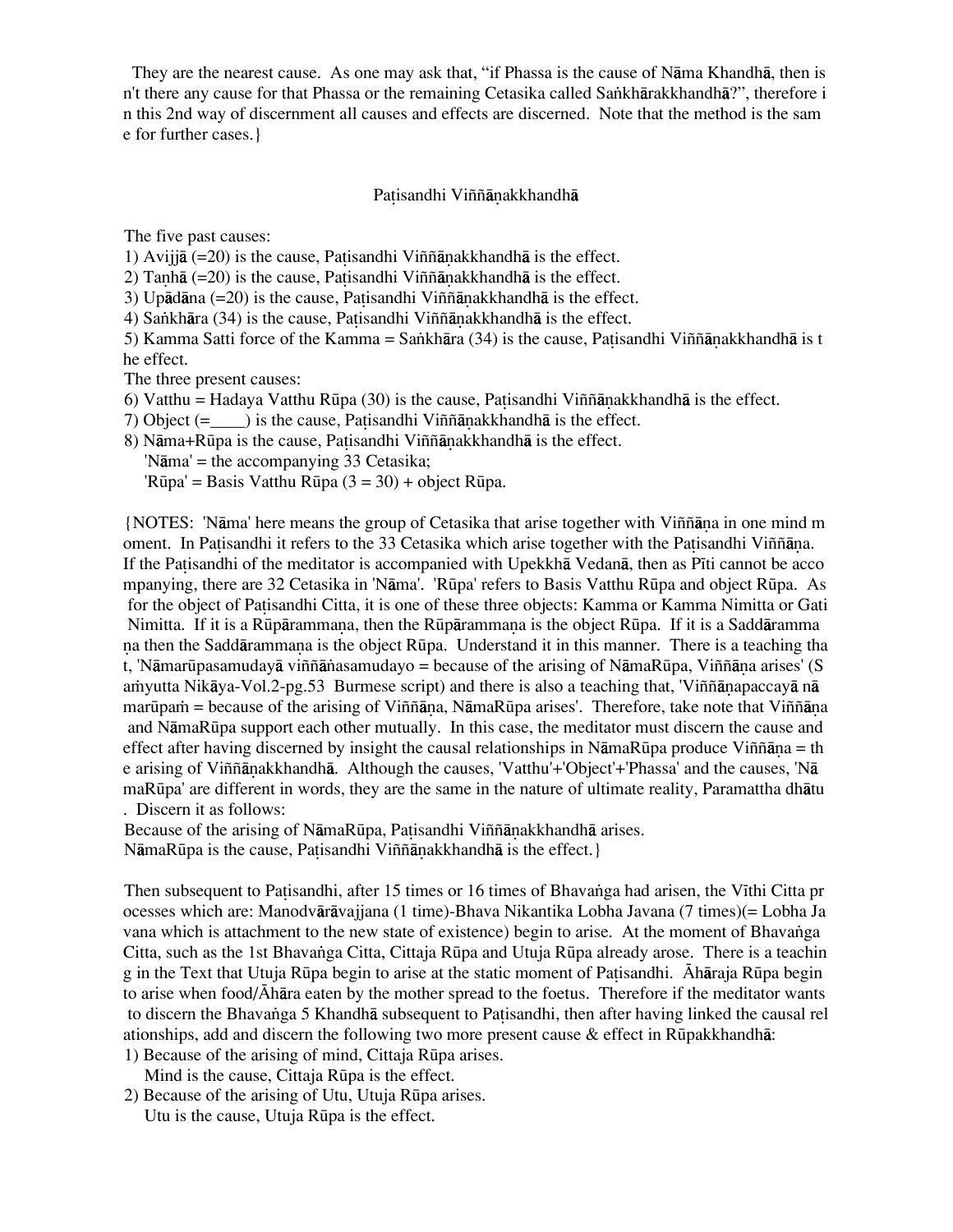The discernments of 4 Nāma Khandhā are the same with the 4 Nāma Khandhā in Patisandhi. The d iscernment of the causal relationships in Manodvåråvajjana 5 Khandhå and Javana 5 Khandhå whic h arise after 15 or 16 times of Bhavanga subsequent to Patisandhi will be further mention as follows :

# Manodvåråvajjana 5 Khandhå

1) 5 types of RËpa Kalåpa, i.e. 46 types of RËpa are RËpakkhandhå. These are: 3 types of Kammaj a Rūpa Kalāpa which include the Hadaya Vatthu existing in Hadaya where that Manodvārāvajjana i s dependent upon, one type of Cittaja Rūpa and one type of Utuja Rūpa Kalāpa. (At that moment  $\bar{A}$ håraja RËpa cannot arise yet).

2) The (Upekkhå) Vedanå in Manodvåråvajjana 12 Nåma dhamma is Vedanåkkhandhå.

3) The Saññå in Manodvåråvajjana 12 Nåma dhamma is Saññåkkhandhå.

4) (i) The Cetanā in Manodvārāvajjana 12 Nāma dhamma is Sankhārakkhandhā (1st way).

 (ii) The remaining 9 Cetasikas in Manodvåråvajjana 12 Nåma dhamma is Sa∫khårakkhandhå (2n d way).

5) The consciousness, Viññāna in Manodvārāvajiana 12 Nāma dhamma is Viññānakkhandhā.

## Manodvārāvajjana Rūpakkhandhā

The five past causes:

1) Aviijā  $(=20)$  is the cause, Rūpakkhandhā is the effect.

2) Tanhā  $(=20)$  is the cause, Rūpakkhandhā is the effect.

3) Up $\bar{a}$ dāna (=20) is the cause, Rūpakkhandhā is the effect.

4) Sankhāra (34) is the cause, Rūpakkhandhā is the effect.

5) Kamma Satti force of the Kamma = Sankhāra (34) is the cause, Rūpakkhandhā is the effect.

The two present causes:

6) Mind is the cause, (Cittaja RËpa) RËpakkhandhå is the effect.

7) Utu is the cause, (Utuja RËpa) RËpakkhandhå is the effect.

# Manodvåråvajjana - Vedanåkkhandhå

(As these Manodvåråvajjana Nåma dhammas group is only functional mental states = Kiriyå Citta a nd not Vipåka Nåma dhamma, they are not produced by past causes. Therefore take note that Mano dvåråvajjana Nåma dhammas do not have past causes; they have present causes only.)

The 3 present causes:

1) Vatthu (5 types RËpa Kalåpa = 46 types RËpa) is the cause, Vedanåkkhandhå is the effect.

2) Object (the new state of existence is the  $\bar{a}$ rammana) is the cause, Vedan $\bar{a}$ kkhandh $\bar{a}$  is the effect.

3) (i) Bhavanga Manosamphassa (34) is the cause, Vedanākkhandhā is the effect.

 (ii) Manodvåråvajjana Manosamphassa (12-Vedanå=11) is the cause, Vedanåkkhandhå is the effect.

# Explanation

1) VATTHU: Vedanåkkhandhå can arise only when it gets to be dependent upon Hadaya Vatthu. At that time, as Āhāraja Rūpa cannot arise yet, then without Āhāraja Rūpa Kalāpa it is 46.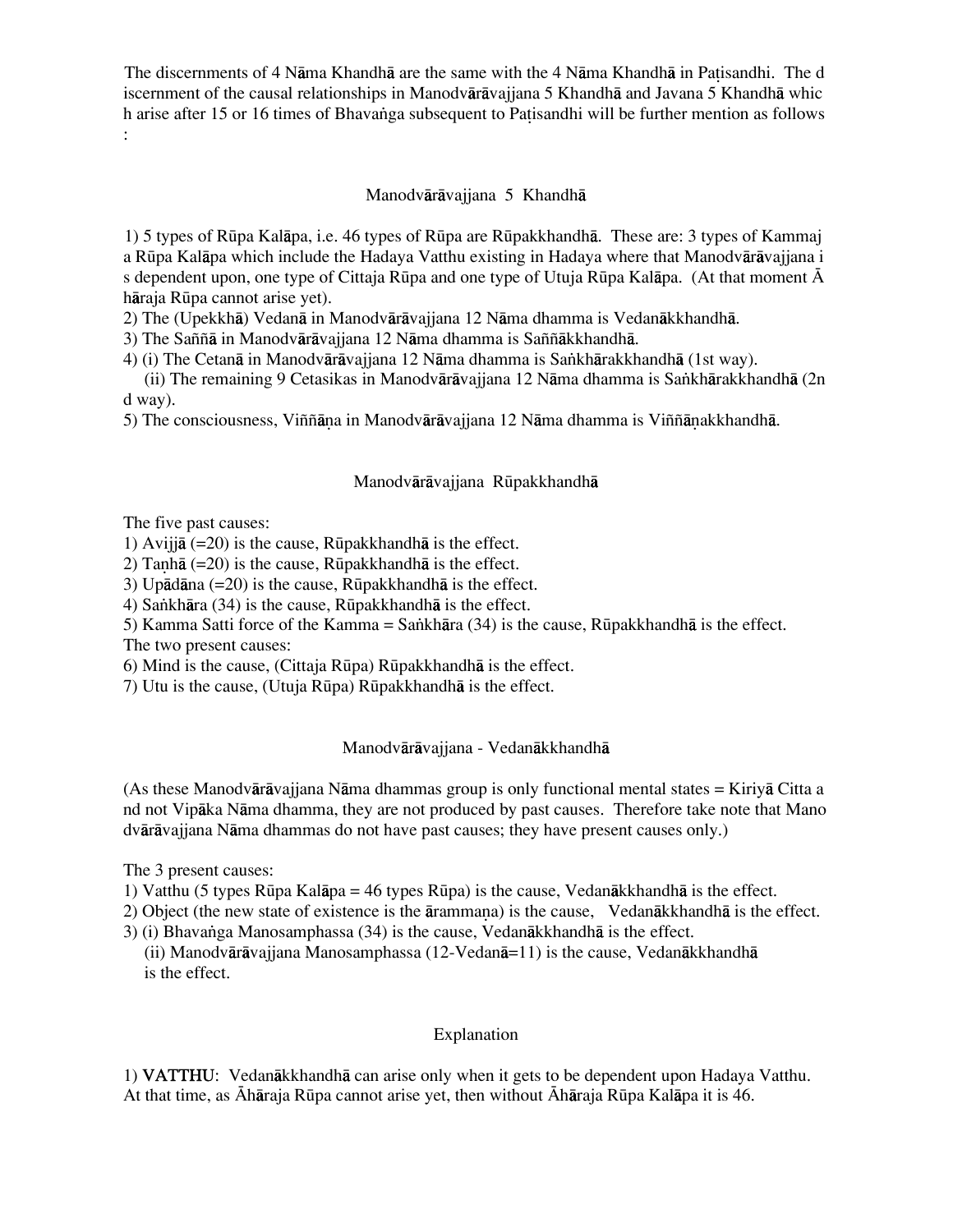2) OBJECT: If one is a female, then it takes the new female state of existence as object. If one is a male, then it takes the new male state of existence as object. It experiences the feeling of that new s tate of existence ārammana.

3) PHASSA: Only when that new state of existence  $\bar{a}$  rammana appears in the Bhavanga = Manodv åra then the Bhavaˆga stops and Manodvåråvajjana can arise. If that new state of existence åramma na does not appear or does not impinge on the Bhavanga = Manodvāra, then Manodvārāvajjana whi ch reflects and decides on that new state of existence cannot arise. Furthermore, when that new stat e of existence ārammana impinges on Bhavanga = Mind Clear Element, the Nāma dhamma where P hassa (= Bhavanga Manosamphassa) is predominant stopped after quivering. (These are Bhavanga Calana-Bhavangupaccheda).

Only when these Bhava∫ga Nåma dhamma ceased, then Manodvåråvajjana Nåma dhamma can aris e. In other words, Bhavanga Nāma dhamma support after having perished away so that Manodvārā vajjana can arise. Supporting like that is mentioned as 'supporting by means of Anantara Satti'. The refore, Bhavanga Manosamphassa also helps to support the arising of Manodvārāvajjana Nāma dha mma which includes Manodvārāvajjana Vedanākkhandhā. That is why Bhavanga Manosamphassa (34) is also a cause of Manodvåråvajjana Vedanåkkhandhå.

Furthermore, there is Phassa among the Manodvåråvajjana Nåma dhamma group of 12. It is Manod våråvajjana Manosamphassa. Only when that Phassa connects between the new state of existence å rammana (object) and consciousness, then Manodvārāvajjana Nāma dhamma group can arise. (Tak e note that the method is the same for further cases). Therefore two types of Phassa are shown. Bha vanga Manosamphassa is the Anantara cause, while Manodvārāvajjana Manosamphassa is the Sahaj åta-Aññamañña-Nissaya...etc cause. Although only 'Phassa' is mentioned, understand that it means the Nåma dhamma group where Phassa is predominant. If subtract the effect, Vedanå, from the 12 Nåma dhamma in Manodvåråvajjana, then the remaining 11 Nåma dhamma are Manodvåråvajjana Manosamphassa.

It is in accordance with such teachings as "yampidam manosamphassa paccaya uppajjati vedayitam sukham vā dukkham vā adukkhamasukham vā tampi aniccam ...etc", taught in Āditta Pariyāya Sutta and "phassasamudayå vedanå samudayo".

# Manodvåråvajjana - Saññåkkhandhå

1) Vatthu (5 types RËpa Kalåpa = 46 types RËpa) is the cause, Saññåkkhandhå is the effect.

- 2) Object (the new state of existence is the ārammana) is the cause, Saññākkhandhā is the effect.
- 3) (i) Bhava∫ga Manosamphassa (34) is the cause, Saññåkkhandhå is the effect.
	- (ii) Manodvåråvajjana Manosamphassa (12-Saññå=11) is the cause, Saññåkkhandhå is the effect.

### Manodvārāvajjana - Saṅkhārakkhandhā (Cetanā - 1st Way)

- 1) Vatthu (5 types RËpa Kalåpa = 46 types RËpa) is the cause, Sa∫khårakkhandhå is the effect.
- $2)$  Object (the new state of existence is the  $\bar{a}$ rammana) is the cause, Sankhārakkhandhā is the effect.
- 3) (i) Bhavanga Manosamphassa (34) is the cause, Sankhārakkhandhā is the effect.

(ii) Manodvārāvajjana Manosamphassa (12-Cetanā=11) is the cause, Sankhārakkhandhā is the ef fect.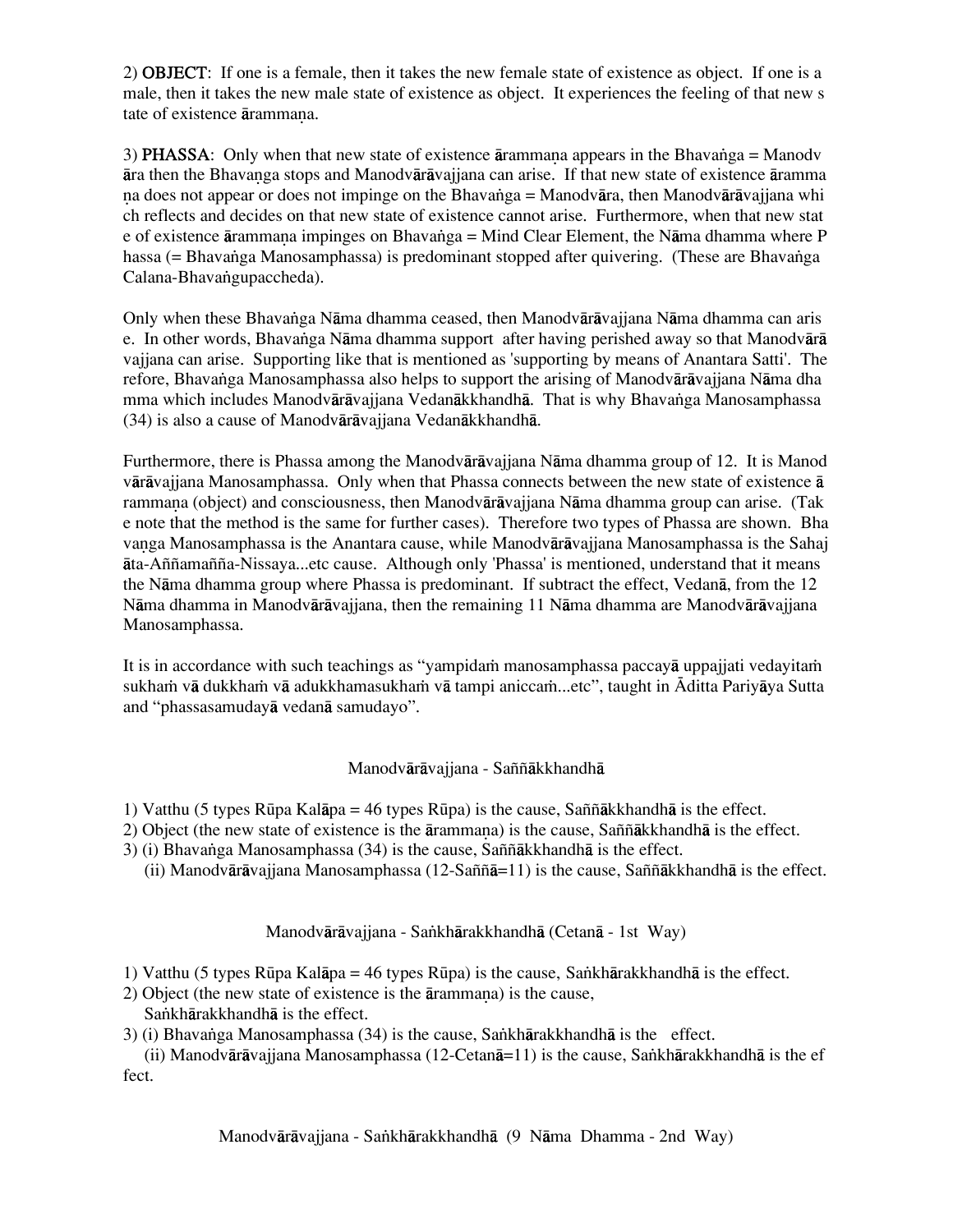- 1) Vatthu (5 types Rūpa Kalāpa = 46 types Rūpa) is the cause, Sankhārakkhandhā is the effect.
- $2)$  Object (the new state of existence is the  $\bar{a}$ rammana) is the cause, Sankhārakkhandhā is the effect.
- 3) (i) Bhavanga Manosamphassa (34) is the cause, Sankhārakkhandhā is the effect.
	- (ii) The remaining three N $\overline{a}$ ma Khandh $\overline{a}$  is the cause, Sankh $\overline{a}$ rakkhandh $\overline{a}$  is the effect.

### Manodvārāvajjana - Viññānakkhandhā

1) Bhavanga Manosamphassa  $(34)$  is the cause, Viññānakkhandhā is the effect.

2) NāmāRūpa is the cause, Viññānakkhandhā is the effect.

 (In this case, 'Nåma' means the 11 Cetasika; 'RËpa' means the Basis Vatthu RËpa and the object RËpa which is part of the new state of existence).

### 5 Khandhå In Bhava Nikantika Lobha Javana

1) The Basis Vatthu Rūpa (5 = 46) which exist in Hadaya is Rūpakkhandhā.

- 2) The Vedanå present in Javana is Vedanåkkhandhå.
- 3) The Saññå present in Javana is Saññåkkhandhå.
- 4) The Cetanā present in Javana is Sankhārakkhandhā (1st way);

The remaining Cetasika present in Javana is Sankhārakkhandhā (2nd way).

5) The consciousness, Viññāna present in Javana is Viññānakkhandhā.

(NOTES: These Bhava Nikantika Lobha Javana Nāma dhamma group are the Lobha-Ditthi group Nāma dhamma. They may arise as 20 or 19 or 22 or 21 Nāma dhamma accordingly. In Sankhārakk handhå of the 2nd way, it may be 17 or 16 or 19 or 18 Nåma accordingly. After having linked the c ausal relationships, discern the RËpakkandhå which is the Basis of this Bhava Nikantika Lobha Java na in the same way as in the RËpakkhandhå of Manodvåråvajjana.)

Bhava Nikantika Lobha (1st) Javana - Vedanåkkhandhå

1) Vatthu (5=46 in Hadaya) is the cause, Vedanåkkhandhå is the effect.

2) Object (the new state of existence is the  $\overline{a}$  rammana) is the cause, Vedan $\overline{a}$ kkhandh $\overline{a}$  is the effect.

3)(i) Bhavanga Manosamphassa (34) is the cause, Vedanākkhandhā is the effect.

- (ii) Javana Manosamphassa (20-Vedanå=19) is the cause, Vedanåkkhandhå is the effect.
- 4) Ayoniso Manasikåra (12) is the cause, Vedanåkkhandha is the effect.

 (NOTES: In this case Ayoniso Manasikåra means giving attention wrongly as 'female life' or ' male life'. If knowing the new state of existence just attained as 'NåmaRËpa' or 'causes and effects ' or 'Anicca' or 'Dukkha' or 'Anatta', then that knowing is right. It is right attention. Without kno wing and giving attention like that but gives attention as 'female life' or 'male life' then it is Ayonis o Manasikåra, wrong attention. Take note that it is the Manodvåråvajjana that arise just preceding t o the Bhava Nikantika Lobha Javana, or in other words, the Adhimokkha cetasika which is part of t hat Manodvåråvajjana Nåma dhamma group which is called Yoniso Manasikåra or Ayoniso Manasi kåra. Here, it is the wrong decision of Adhimokkha as 'female life' or 'male life'. As Adhimokkha cannot arise by itself singly but can arise only together with the associate Sampayutta dhamma, take note that in this case '12' Nåma dhamma -- which are Adhimokkha together with all Sampayutta dh amma -- are referred as Ayoniso Manasikåra. Ayoniso Manasikåra is a proximate cause to produce Akusala Javana.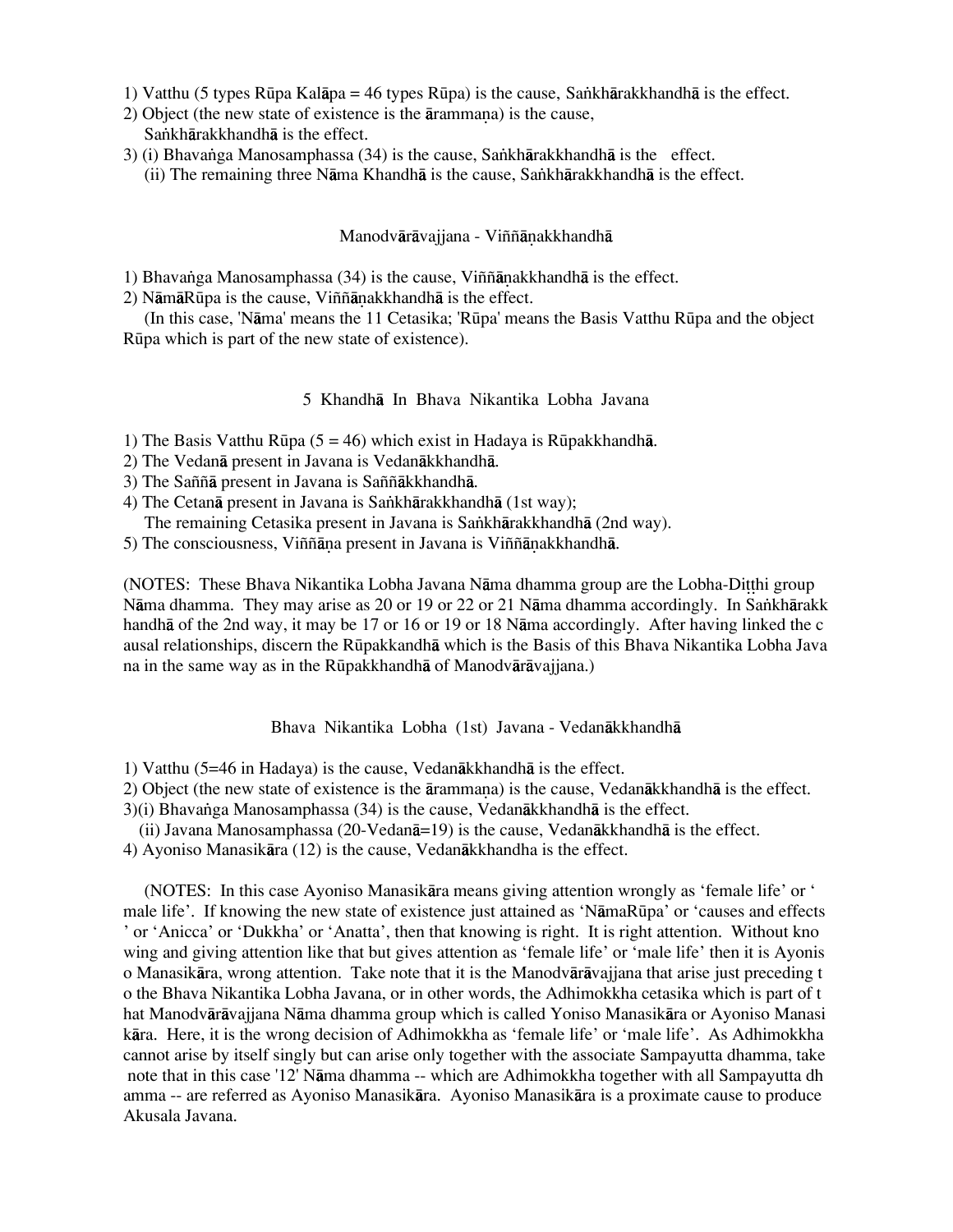### Bhava Nikantika Lobha (1st) Javana - Saññåkkhandhå

1) Vatthu (5=46 in Hadaya) is the cause, Saññåkkhandhå is the effect.

2) Object (the new state of existence is the ārammana) is the cause, Saññākhandhā is the effect.

- 3)(i) Bhavanga Manosamphassa (34) is the cause, Saññākkhandhā is the effect.
- (ii) Javana Manosamphassa (20- Saññå=19) is the cause, Saññåkkhandhå is the effect.
- 4) Ayoniso Manasikåra (12) is the cause, Saññåkkhandhå is the effect.

Bhava Nikantika Lobha (1st) Javana - Sankhārakkhandhā (Cetanā - 1st Way)

1) Vatthu (5=46 in Hadaya) is the cause, Sankhārakkhandhā is the effect.

- 2) Object (the new state of existence is the ārammana) is the cause, Sankhārakkhandhā is the effect.
- 3)(i) Bhavanga Manosamphassa (34) is the cause, Sankhārakkhandhā is the effect.
- (ii) Javana Manosamphassa (20- Cetan $\bar{a}$ =19) is the cause, Sankhārakkhandhā is the effect.
- 4) Ayoniso Manasikāra (12) is the cause, Sankhārakkhandhā is the effect.

Bhava Nikantika Lobha (1st) Javana - Sankhārakkhandhā (The Remaining 17 Cetasikas - 2nd WAY)

1) Vatthu (5=46 in Hadaya) is the cause, Sankhārakkhandhā is the effect.

2) Object (the new state of existence is the ārammana) is the cause, Sankhārakkhandhā is the effect.

3)(i) Bhavanga Manosamphassa (34) is the cause, Sankhārakkhandhā is the effect.

- (ii) The remaining three Nāma Khandhā is the cause, Sankhārakkhandhā is the effect.
- 4) Ayoniso Manasikāra (12) is the cause, Sankhārakkhandhā is the effect.

Bhava Nikantika Lobha (1st) Javana - Viññānakkhandhā

1) Bhavanga Manosamphassa  $(34)$  is the cause, Viññānakkhandhā is the effect.

2) N $\bar{a}$ ma $R\bar{u}$ pa is the cause, Viññ $\bar{a}$ nakkhandh $\bar{a}$  is the effect.

3) Ayoniso Manasikāra  $(12)$  is the cause, Viññānakkhandhā is the effect.

('Nåma' means the accompanying 19 Cetasika or as accordingly; 'RËpa' means the Basis Vatthu RË pa  $[5 = 46]$  and the object Rūpa.)

Bhava Nikantika Lobha (2nd) Javana - Vedanåkkhandhå

1) Vatthu (5=46 in Hadaya) is the cause, Vedanåkkhandhå is the effect.

- 2) Object (the new state of existence is the  $\overline{a}$ rammana) is the cause, Vedan $\overline{a}$ kkhandh $\overline{a}$  is the effect.
- 3)(i) Bhavanga Manosamphassa (34) is the cause, Vedanākkhandhā is the effect.
	- (ii) 1st Javana Manosamphassa (20) is the cause, Vedanåkkhandhå is the effect.
	- (iii) 2nd Javana Manosamphassa (20-Vedanå=19) is the cause, Vedanåkkhandhå is the effect.
- 4) Ayoniso Manasikåra (12) is the cause, Vedanåkkhandha is the effect.

(NOTES: As the preceding Javana supports the subsequent Javana; or in other words, as the preced ing mind supports the subsequent mind by means of Anantara Paccaya Satti, the 1st Javana is show n as the cause of 2nd Javana in No. 3(ii) above. Take note that the way is the same for the remainin g Nåma Khandhå as well as for the remaining Javana Cittas.)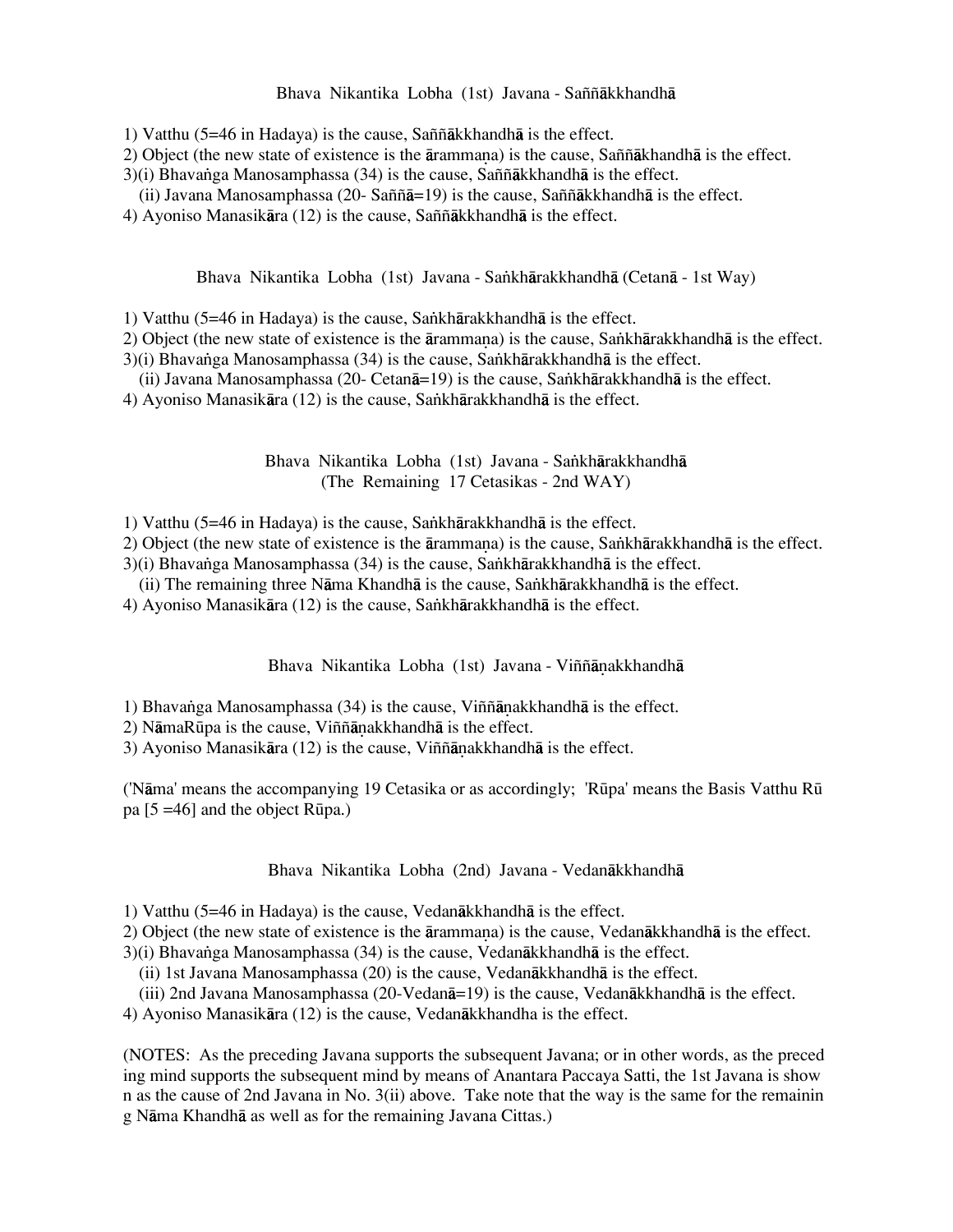# Significant Points

Subsequent to this V<sub>I</sub>thi, Manodvāra V<sub>I</sub>thi mind processes can occur according to conditions. Unde rstand that, after having linked their causal relationships, the discernment of the 5 Khandhå of every mind moment within those Manodvāra Vīthi mind processes are based on the method for discernin g Dhammārammana line. After the faculties are completed, Pañcadvāra Vīthi & Manodvāra Vīthi will arise accordingly, throughout the whole life. The method for discerning the Rūpārammana line , after having linked their causal relationships, will be shown as an example.

Óhåraja RËpa can begin to arise when food eaten by the mother spreads to the foetus. Therefore the discernment of causes and effects in Bhavanga 5 Khandh $\bar{a}$  will be shown again. The 6 types of  $R\bar{u}$ pa Kalāpa, i.e. 54 types of Rūpa in Hadaya where the Bhavanga which is being discerned presently i s dependent upon are Rūpakkhandhā.

## Bhavanga 5 Khandha

1) The Basis of the present Bhavanga being discerned now existing in Hadaya, i.e. the six types of Rūpa Kalāpa = 54 types of Rūpa is Rūpakkhandhā. (If the object of the Bhavanga is Rūpa dhamma, then include these Rūpa dhamma also).

2) The Vedanā in the Bhavanga 34 Nāma dhamma is Vedanākkhandhā.

3) The Saññā in the Bhavanga 34 Nāma dhamma is Saññākkhandhā.

4) The Cetanā in the Bhavanga 34 Nāma dhamma is Sankhārakkhandhā (1st way). The remaining 31 Cetasika in the Bhavanga 34 Nāma dhamma is Sankhārakkhandhā (2nd way).

# Bhavanga Rūpakkhandhā

The five past causes:

1) Avijjå (=20) is the cause, Bhava∫ga (Kammaja RËpa) RËpakkhandhå is the effect.

2) Taṇhā (=20) is the cause, Bhavaṅga (Kammaja Rūpa) Rūpakkhandhā is the effect.

3) Upādāna (=20) is the cause, Bhavanga (Kammaja Rūpa) Rūpakkhandhā is the effect.

4) Sa∫khåra (34) is the cause, Bhava∫ga (Kammaja RËpa) RËpakkhandhå is the effect.

5) Kamma Satti force of the Kamma = Sankhāra (34) is the cause, Bhavanga (Kammaja Rūpa) Rūp akkhandhå is the effect.

The three present causes:

6) Mind is the cause, Bhavanga (Cittaja Rūpa) Rūpakkhandhā is the effect.

7) Utu is the cause, Bhavanga (Utuja Rūpa) Rūpakkhandhā is the effect.

8) Áhāra is the cause, Bhavanga (Áhāraja Rūpa) Rūpakkhandhā is the effect.

### Bhavanga - Vedanākkhandhā

The five past causes:

1) Avijjā (=20) is the cause, Bhavanga Vedanākkhandhā is the effect.

2) Tanhā (=20) is the cause, Bhavanga Vedanākkhandhā is the effect.

3) Upādāna (=20) is the cause, Bhavanga Vedanākkhandhā is the effect.

4) Sankhāra (34) is the cause, Bhavanga Vedanākkhandhā is the effect.

5) Kamma Satti force of the Kamma = Sankhāra (34) is the cause, Bhavanga Vedanākkhandhā is th e effect.

The three present causes: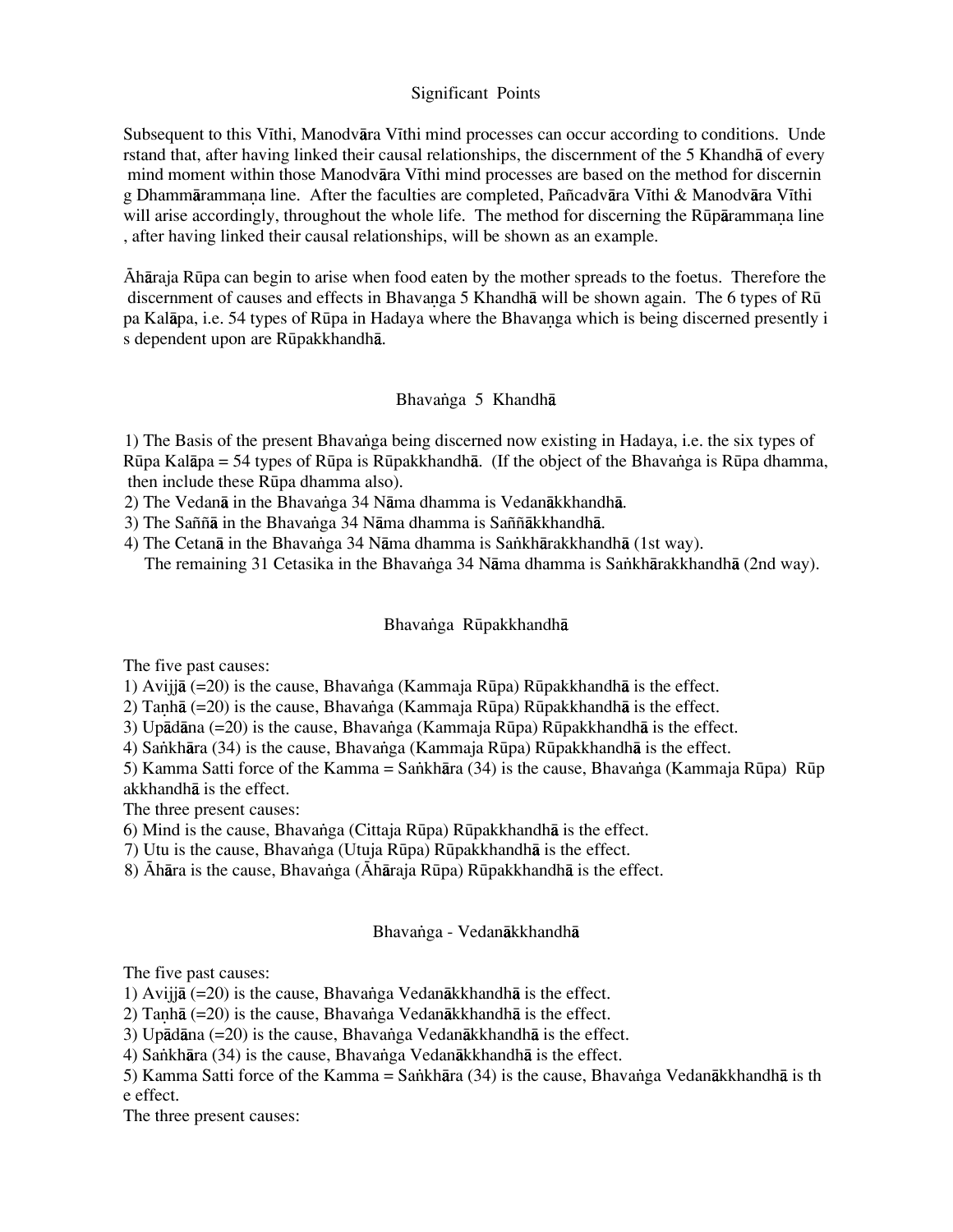6) Vatthu (=6 types RËpa Kalåpa = 54 types RËpa) is the cause, Bhava∫ga Vedanåkkhandhå is the e ffect.

7) Object (=  $\blacksquare$ ) is the cause, Bhavanga Vedanākkhandhā is the effect.

8) Phassa:

(i) The preceding Bhavanga Manosamphassa (34) is the cause, Bhavanga Vedan $\bar{a}$ kkhandh $\bar{a}$  is the effect.

(ii) The 'subsequent' Bhavanga Manosamphassa (34-Vedanā=33) is the cause, Bhavanga Vedanā kkhandhå is the effect.

{NOTES: The preceding Bhava∫ga Manosamphassa (34) is the Anantara Bhava∫ga which exist pre ceding to the Bhavanga which the meditator is discerning. The 'subsequent' Bhavanga Manosamph assa is the Bhavanga which the meditator is discerning. If Vedana is the effect, then subtract that V edanā which is: 34-Vedanā=33. Take note that the method is the same in Bhavanga Saññākkhandhā ...etc.}

## Bhavanga Saññākkhandhā

(Causes from No. 1 to 7 are similar with that of Vedanåkkhandhå) 8) Phassa:

(i) The preceding Bhavanga Manosamphassa (34) is the cause, Bhavanga Saññākkhandhā is the effect.

 (ii) The 'subsequent' Bhava∫ga Manosamphassa (34-Saññå=33) is the cause, Bhava∫ga Saññåkk handhå is the effect.

### Bhavanga - Sankhārakkhandhā (Cetanā - 1st Way)

(Causes from No. 1 to 7 are similar with that of Vedanåkkhandhå) 8) Phassa:

(i) The preceding Bhavanga Manosamphassa (34) is the cause, Bhavanga Sankhārakkhandhā is t he effect.

(ii) The 'subsequent' Bhavanga Manosamphassa (34-Cetanā=33) is the cause, Bhavanga Sankhār akkhandhå is the effect.

Bhava∫ga - Sa∫khårakkhandhå (Regarding It As 31 Cetasika - 2nd Way)

(Causes from No. 1 to 7 are similar with that of Vedanåkkhandhå) 8) Phassa:

(i) The preceding Bhavanga Manosamphassa (34) is the cause, Bhavanga Sankhārakkhandhā is t he effect.

(ii) The remaining Nāma Khandhā is the cause, Bhavanga Sankhārakkhandhā is the effect.

# Bhavanga Viññānakkhandhā

(Causes from No. 1 to 7 are similar with that of Vedanåkkhandhå)

8) Phassa:

(i) The preceding Bhavanga Manosamphassa (34) is the cause, Bhavanga Viññānakkhandhā is th e effect.

(ii) N $\bar{a}$ ma+Rūpa is the cause, Bhavanga Viññ $\bar{a}$ nakkhandh $\bar{a}$  is the effect.

('Nåma' = the accompanying 33 Cetasika;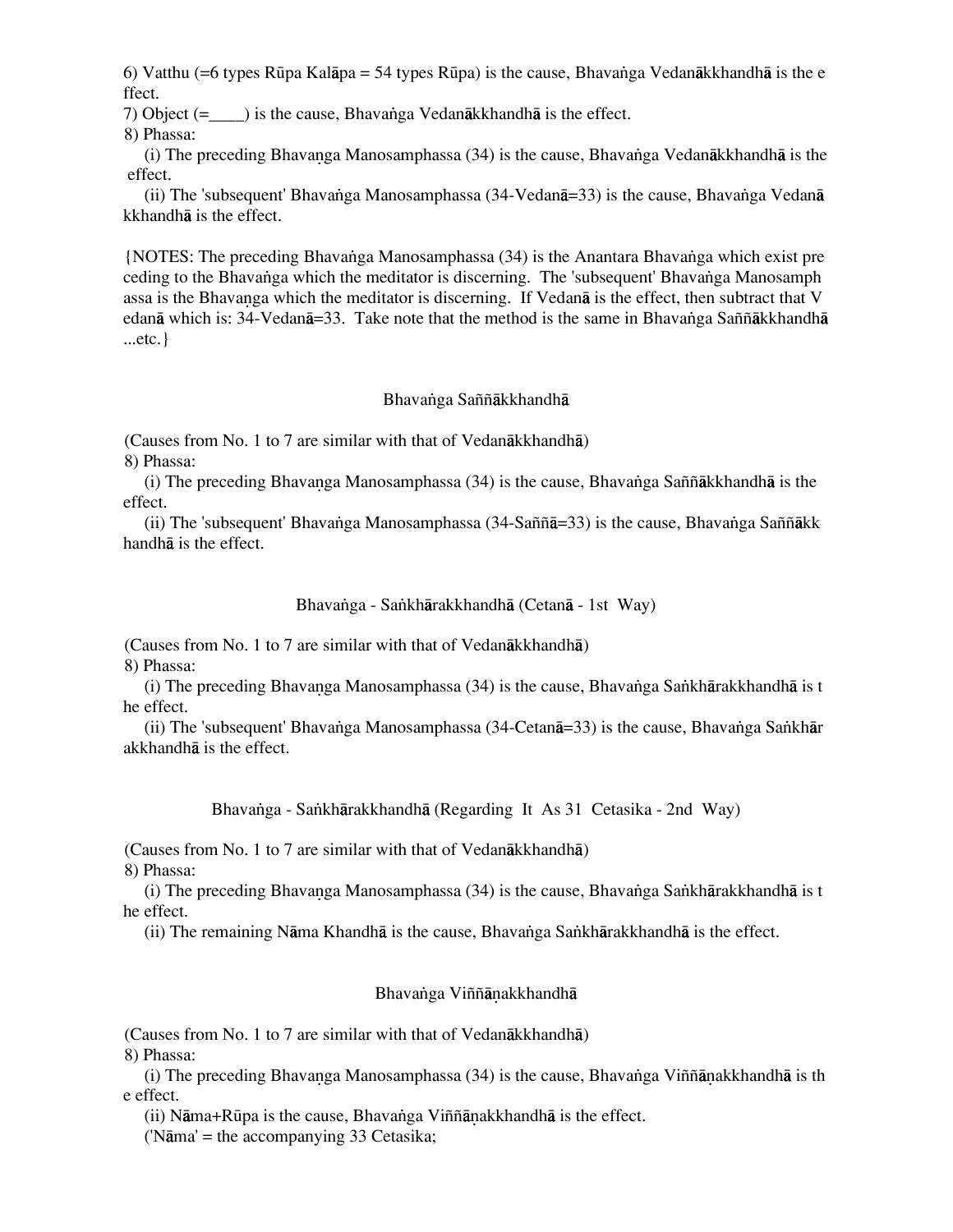'RËpa' = the Basis Vatthu RËpa (and object RËpa, if applicable).

 $R$ upārammana = Colour Line:- Pañcadvārāvajjana 5 Khandhā

1) The 54 types of Rūpa in Hadaya which is the Basis of Pañcadvārāvajjana and the Rupārammana are RËpakkhandhå.

2) The Vedanå in Pañcadvåråvajjana 11 Nåma dhamma is Vedanåkkhandhå.

3) The Saññå in Pañcadvåråvajjana 11 Nåma dhamma is Saññåkkhandhå.

4) The Cetanā in Pañcadvārāvajjana 11 Nāma dhamma is Sankhārakkhandhā (1st way).

The remaining 8 Cetasika in Pañcadvārāvajiana 11 Nāma dhamma is Sankhārakkhandhā (2nd wa y).

5) The consciousness Viññāna in Pañcadvārāvajjana 11 Nāma dhamma is Viññānakkhandhā.

Pañcadvārāvajjana = Reflecting - Rūpakkhandhā

The five past causes:

1) Avijjā (=20) is the cause, (Kammaja Rūpa=30) Rūpakkhandhā is the effect.

2) Tanhā (=20) is the cause, (Kammaja Rūpa=30) Rūpakkhandhā is the effect.

3) Upådåna (=20) is the cause, (Kammaja RËpa=30) RËpakkhandhå is the effect.

4) Sankhāra (34) is the cause, (Kammaja Rūpa=30) Rūpakkhandhā is the effect.

5) Kamma Satti force of the Kamma = Sankhāra (34) is the cause, (Kammaja Rūpa=30) Rūpakkha ndhå is the effect.

The three present causes:

6) Mind is the cause, (Cittaja RËpa) RËpakkhandhå is the effect.

7) Utu is the cause, (Utuja RËpa) RËpakkhandhå is the effect.

8)  $\bar{A}$ hāra is the cause, ( $\bar{A}$ hāraja Rūpa) Rūpakkhandhā is the effect.

Pañcadvåråvajjana = Reflecting - Vedanåkkhandhå

The 3 present causes:

1) Vatthu = Hadaya Vatthu (=  $6 = 54$ ) is the cause, Pañcadvārāvajiana Vedanākkhandhā is the effect

. 2) Object (=  $R\bar{u}$ pārammana) is the cause, Pañcadvārāvajiana Vedanākkhandhā is the effect.

3) Phassa:

 (i) Bhava∫ga Manosamphassa (=34) is the cause, Pañcadvåråvajjana Vedanåkkhandhå is the effect.

 (ii) Pañcadvåråvajjana Manosamphassa (11-Vedanå=10) is the cause, Pañcadvåråvajjana Vedanå kkhandhå is the effect.

# Pañcadvåråvajjana = Reflecting - Saññåkkhandhå

The 3 present causes:

1) Vatthu = Hadaya Vatthu (54) is the cause, Pañcadvåråvajjana Saññåkkhandhå is the effect.

2) Object (=  $R\bar{u}$ pārammana) is the cause, Pañcadvārāvajjana Saññākkhandhā is the effect.

3) (i) Bhava∫ga Manosamphassa (34) is the cause, Pañcadvåråvajjana Saññåkkhandhå is the effect.

 (ii) Pañcadvåråvajjana Manosamphassa (11- Saññå=10) is the cause, Pañcadvåråvajjana Saññåkk handhå is the effect.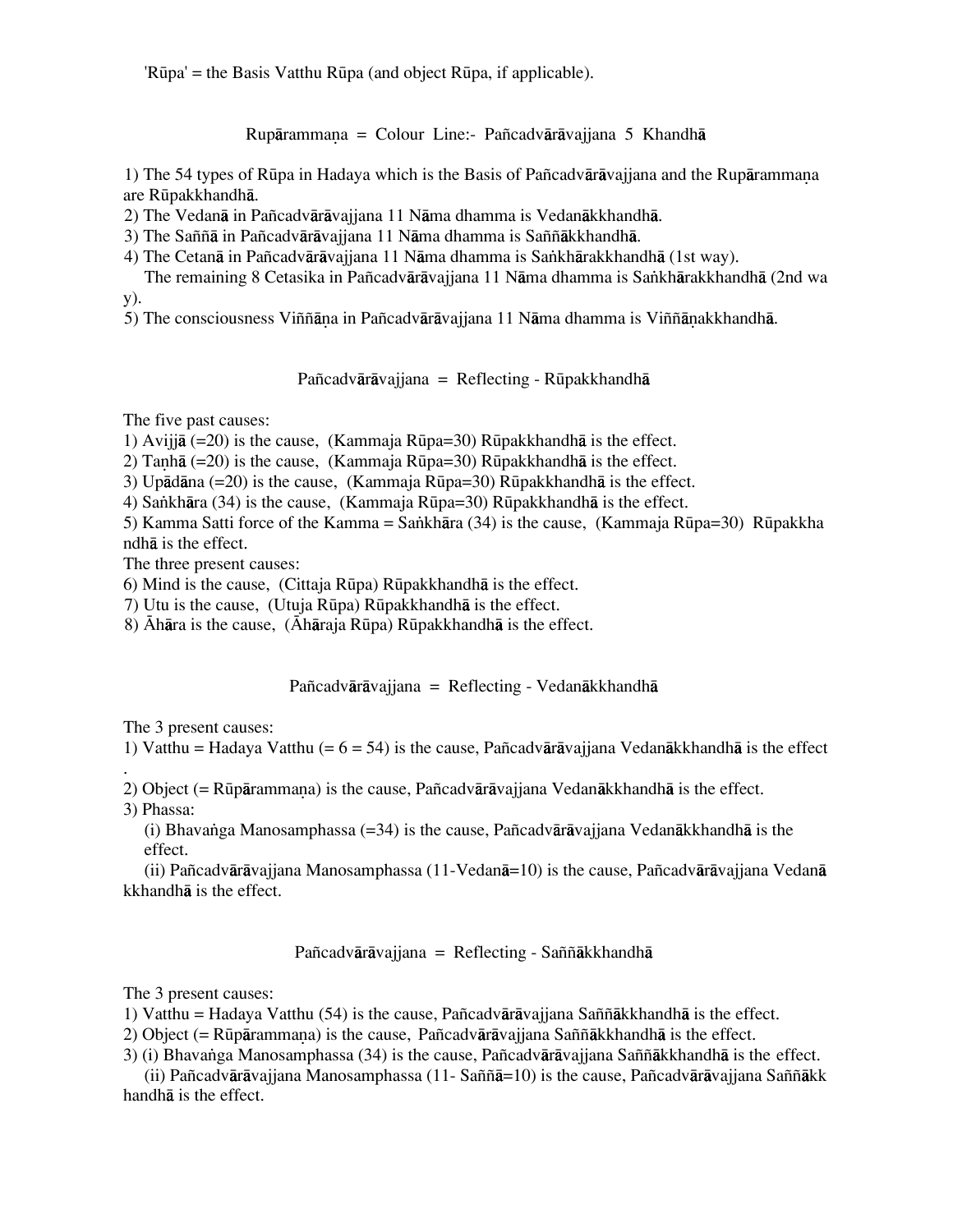# Pañcadvārāvajjana = Reflecting - Sankhārakkhandhā (Cetanå - 1st Way)

The 3 present causes:

1) Vatthu = Hadaya Vatthu (54) is the cause, Pañcadvārāvajjana Sankhārakkhandhā is the effect.

2) Object (= Rūpārammana) is the cause, Pañcadvārāvajjana Sankhārakkhandhā is the effect.

3) (i) Bhavanga Manosamphassa (34) is the cause, Pañcadvārāvajjana Sankhārakkhandhā is the effe ct.

(ii) Pañcadvārāvajjana Manosamphassa (11- Cetanā=10) is the cause, Pañcadvārāvajjana Sankhā rakkhandhå is the effect.

# Pañcadvārāvajjana = Reflecting - Sankhārakkhandhā (8 Cetasikas - 2nd Way)

The 3 present causes:

1) Vatthu = Hadaya Vatthu (54) is the cause, Pañcadvåråvajjana Sa∫khårakkhandhå is the effect.

2) Object (= Rūpārammana) is the cause, Pañcadvārāvajiana Sankhārakkhandhā is the effect.

3) (i) Bhavanga Manosamphassa (34) is the cause, Pañcadvārāvajjana Sankhārakkhandhā is the effe ct.

 (ii) The remaining three Nåma Khandhå is the cause, Pañcadvåråvajjana Sa∫khårakkhandhå is th e effect.

# Pañcadvārāvajjana = Reflecting - Viññānakkhandhā

The 2 present causes:

1) Bhavanga Manosamphassa (34) is the cause, Pañcadvārāvajjana Viññānakkhandhā is the effect.

2) NāmaRūpa is the cause, Pañcadvārāvajjana Viññānakkhandhā is the effect.

 $(Nāma' = accompanying 10 Cetasikas; 'Rūpa' = Hadava Vatthu [ = 54] and Rūpārammana.)$ 

 $R\bar{u}p\bar{a}r$ ammana = Colour Line: CakkhuViññ $\bar{a}$ na = Seeing: - 5 Khandh $\bar{a}$ 

1) The Basis Rūpa dhamma which is Cakkhu Vatthu ( $= 6 = 54$  types Rūpa) and the Rūpārammana a re Rüpakkhandhā.

2) The Vedanā in Cakkhu Viññāna 8 Nāma dhamma is Vedanākkhandhā.

3) The Saññā in Cakkhu Viññāna 8 Nāma dhamma is Saññākkhandhā.

4) The Cetanā in Cakkhu Viññāna 8 Nāma dhamma is Sankhārakkhandhā (1st way).

The remaining 5 Cetasikas in Cakkhu Viññāna 8 Nāma dhamma is Sankhārakkhandhā.

5) The consciousness, Viññāna in Cakkhu Viññāna 8 Nāma dhamma is Viññānakkhandhā.

 $CakkhuViññāna = Seeing - Rūpakkhandhā$ 

The five past causes:

1) Avijjā (=20) is the cause, (Kammaja Rūpa=30) Rūpakkhandhā is the effect.

2) Tanhā (=20) is the cause, (Kammaja Rūpa=30) Rūpakkhandhā is the effect.

3) Upådåna (=20) is the cause, (Kammaja RËpa=30) RËpakkhandhå is the effect.

4) Sankhāra (34) is the cause, (Kammaja Rūpa=30) Rūpakkhandhā is the effect.

5) Kamma Satti force of the Kamma = Sankhāra (34) is the cause, (Kammaja Rūpa=30) Rūpakkha ndhå is the effect.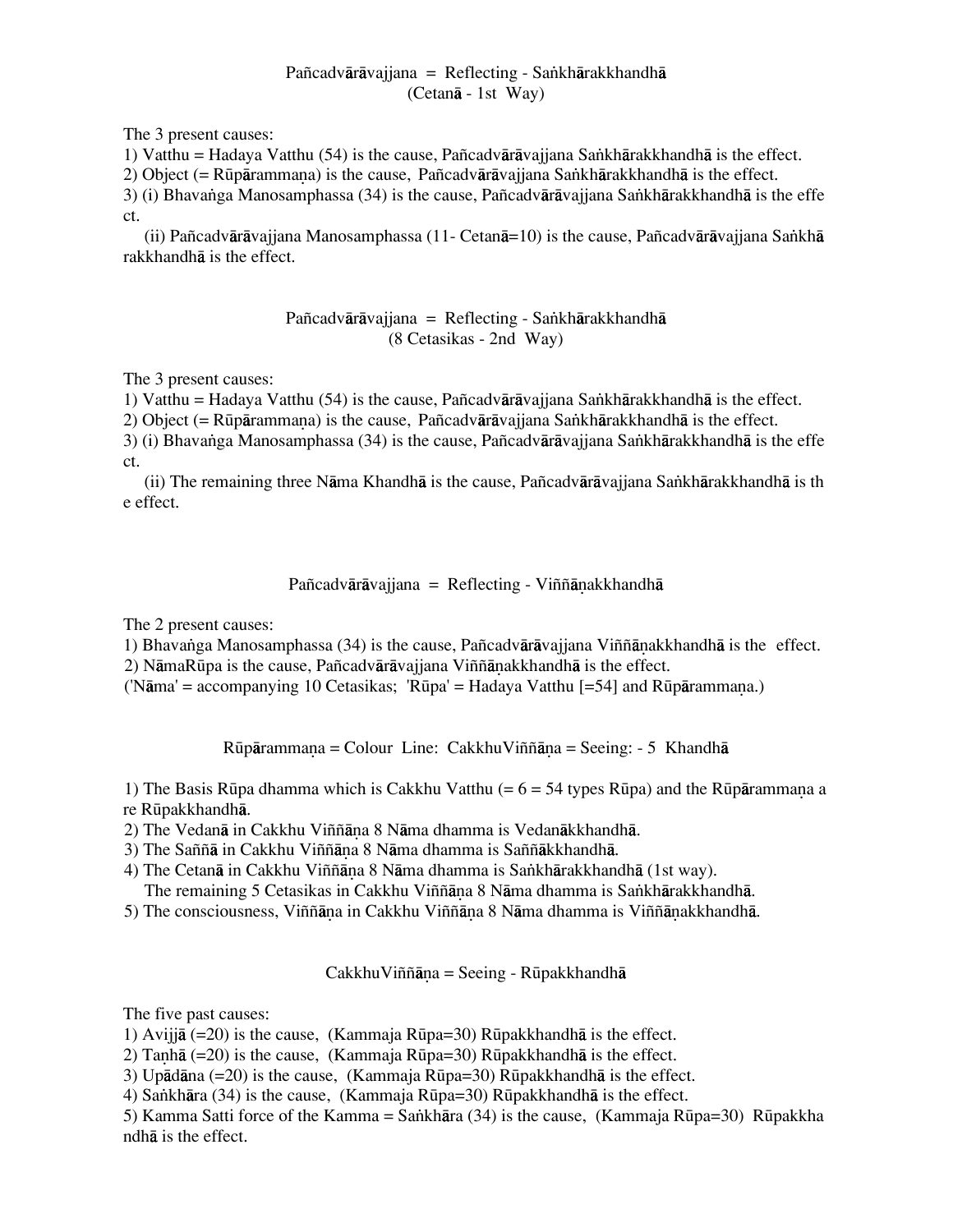The three present causes:

6) Mind is the cause, (Cittaja RËpa) RËpakkhandhå is the effect.

7) Utu is the cause, (Utuja RËpa) RËpakkhandhå is the effect.

8)  $\bar{A}$ hāra is the cause, ( $\bar{A}$ hāraja Rūpa) Rūpakkhandhā is the effect.

Cakkhu Viññāna = Seeing - Vedanākkhandhā

The five past causes:

1) Avijjā  $(=20)$  is the cause, Cakkhu Viññāna Vedanākkhandhā is the effect.

2) Tanhā  $(=20)$  is the cause, CakkhuViññāna Vedanākkhandhā is the effect.

3) Upādāna  $(=20)$  is the cause, Cakkhu Viññāna Vedanākkhandhā is the effect.

4) Sankhāra (34) is the cause, CakkhuViññāna Vedanākkhandhā is the effect.

5) Kamma Satti force of the Kamma = Sankhāra (34) is the cause, CakkhuViññāna Vedanākkhandh å is the effect.

The five present causes:

6) Vatthu = CakkhuVatthu (=54) is the cause, CakkhuViññāna Vedanākkhandhā is the effect.

7) Object (=Rūpārammana) is the cause, Cakkhu Viññāna Vedanākkhandhā is the effect.

8) Cakkhusamphassa (= 8-Vedan $\bar{a}$ =7) is the cause, CakkhuViññana Vedanakkhandha is the effect.

9)  $\bar{A}$ loka = Light is the cause, Cakkhu Viññāna Vedanākkhandhā is the effect.

10) Manasikāra = Reflecting = 11 is the cause, Cakkhu Viññāna Vedanākkhandhā is the effect.

 ${MANASIK\bar{A}RA:}$  'Manasikāra' here means giving attention = reflecting = Pañcadvārāvajjana on t he object (= Rūpārammana). It is called Vīthi Patipādaka Manasikāra in the Commentary (Abhidha mma Commentary-Vol.1-pg.177 Burmese script). It is the fundamental cause of Vīthi Cittas which pays attention on  $&$  takes the object so that the V<sub>I</sub>thi Cittas will come to arise.

 $\overline{\text{ALOK}}$ A:- As for  $\overline{\text{A}}$ loka = light, there are four kinds of light: (i) Moon-light, (ii) Sun-light, (iii) Lig ht of fire and (iv) Light of wisdom, Paññā mentioned in Anguttara Pāli, Catukka Nipāta Ābhā Sutta. ..etc. At the time of sitting in meditation with closed eyes, the light of wisdom is especially more im portant. Without light of wisdom then Rūpa Kalāpa, colour of Rūpa Kalāpa, Paramattha Rūpa dha mma, Paramattha Nåma dhamma cannot be discerned or seen. When it is not the time of the arising of Vipassanå insight or when it is not the time of meditating with accomplished Samatha Bhåvanå  $&$  Vipassanā Bhāvanā, then when seeing Rūpārammana by the ordinary eyes, any one of these three types of light: moon-light or sun-light or fire-light is the cause of Cakkhu Viññāna Nāma dhamma g roup. It is mentioned in Atthasalini Commentary that there are 4 causes for CakkhuViññana (Abhid hamma Commentary-Vol.1-pg.321). The cause, Cakkhusamphassa is not mentioned. However, in accordance with the teachings that 'phassasamudayå vedanåsamudayo = because of the arising of p hassa, vedanā arises' (Samyutta-Vol.2-pg.49), there are 5 present causes shown here, adding in Cak khusamphassa.}

CakkhuViññāna = Seeing - Saññākkhandhā

(Causes from 1 to 7, 9 and 10 are similar to that of the Vedanåkkhandhå). 8) Cakkhusamphassa (= 8-Saññā=7) is the cause, Cakkhu Viññāna Saññākkhandhā is the effect.

> $CakkhuViññāna = Seeing - Sankhārakkhandhā$ (Cetanå - 1st Way)

(Causes from 1 to 7, 9 and 10 are similar to that of the Vedanåkkhandhå). 8) Cakkhusamphassa (= 8-Cetan $\bar{a}$ =7) is the cause, CakkhuViññana Sankhārakkhandhā is the effect.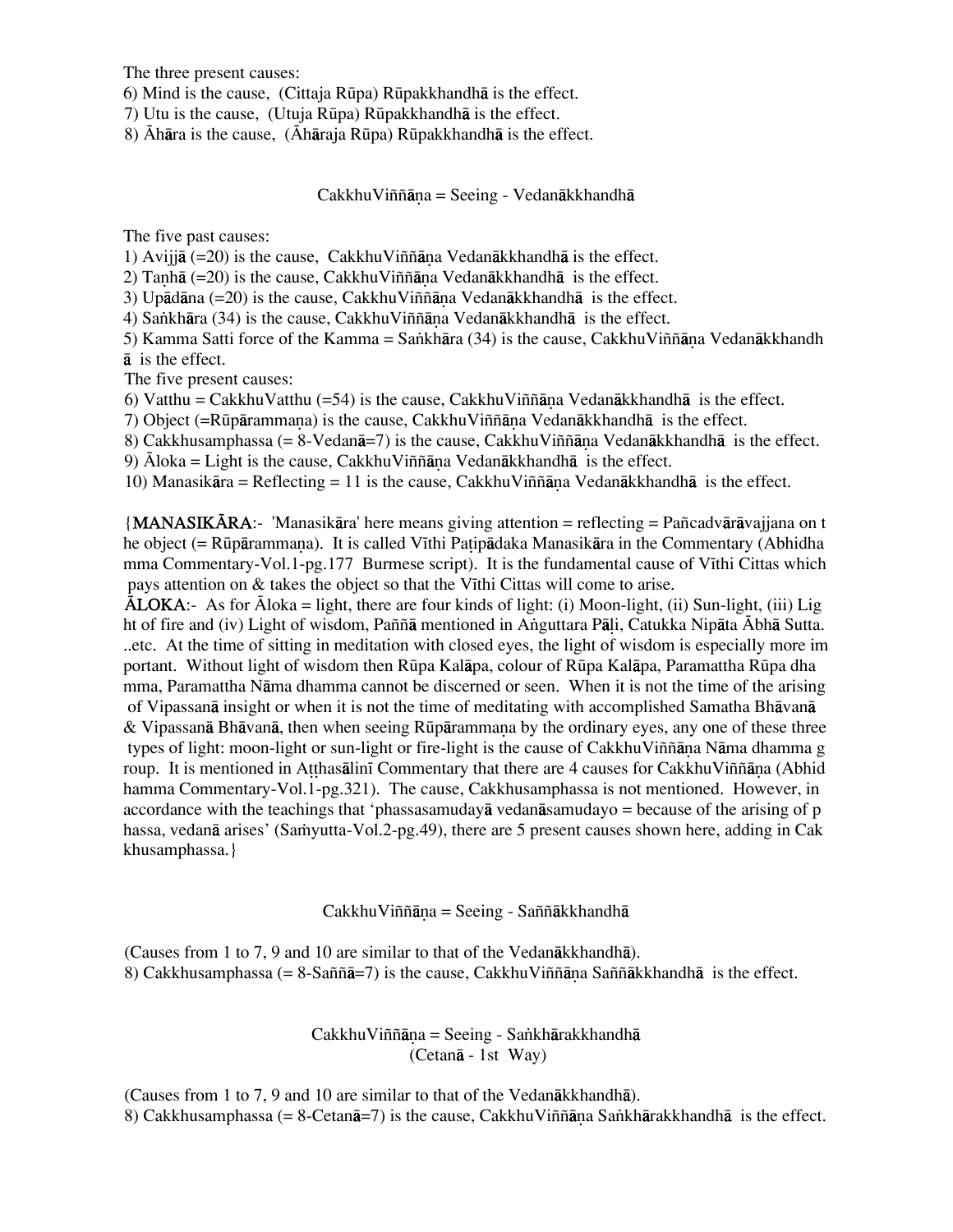# $CakkhuViññāna = Seeing - Sankhārakkhandhā$ (Regarding It As 5 Cetasikas - 2nd Way)

(Causes from 1 to 7, 9 and 10 are similar to that of the Vedanåkkhandhå).

8) The remaining three Nāma Khandhā is the cause, CakkhuViññāna Sankhārakkhandhā is the effe ct.

# $CakkhuViññāna = Seeine - Viññānakkhandhā$

(Causes from 1 to 5 are similar to that of the Vedanåkkhandhå).

Three present causes:

6) NāmaRūpa is the cause, CakkhuViññāṇa Viññāṇakkhandhā is the effect.

- 7)  $\bar{A}$ loka is the cause, Cakkhu Viññāna Viññānakkhandhā is the effect.
- 8) Manasikāra (Reflecting = 11) is the cause, Cakkhu Viññāna Viññānakkhandhā is the effect. 'Nāma' = the accompanying 7 Cetasika; 'Rūpa' = Basis Vatthu Rūpa and Rūpārammana. (Phassa is included in the 7 accompanying Cetasika).

 $Rūpārammana = Colour Line: Sampaticchana (= Receiving) - 5 Khandhā$ 

1) The 54 types of Rūpa which includes the Basis Hadaya Vatthu of Sampaticchana; and the Rūpāra mmana are Rūpakkhandhā.

- 2) The Vedanā in the Sampaticchana 11 Nāma dhamma is Vedanākkhandhā.
- 3) The Saññā in the Sampaticchana 11 Nāma dhamma is Saññākkhandhā.
- 4) The Cetanā in the Sampaticchana 11 Nāma dhamma is Sankhārakkhandhā (1st way).

The remaining 8 Cetasika in the Sampaticchana 11 Nāma dhamma is Sankhārakkhandhā (2nd wa y).

5) The consciousness Viññāna in the Sampaticchana 11 Nāma dhamma is Viññānakkhandhā. Discern the Sampaticchana Rūpakkhandhā in the same way as that of Pañcadvārāvajjana.

Sampaticchana (= Receiving) - Vedanākkhandhā

The five past causes:

1) Avijjā  $(=20)$  is the cause, Sampaticchana Vedanākkhandhā is the effect.

- 2) Tanhā ( $=20$ ) is the cause, Sampaticchana Vedanākkhandhā is the effect.
- 3) Up $\bar{a}$ dāna (=20) is the cause, Sampaticchana Vedanākkhandhā is the effect.
- 4) Sankhāra (34) is the cause, Sampaticchana Vedanākkhandhā is the effect.

5) Kamma Satti force of the Kamma = Sankhāra (34) is the cause, Sampaticchana Vedanākkhandhā is the effect.

The three present causes:

- 6) Vatthu = HadayaVatthu (=54) is the cause, Sampaticchana Vedan $\bar{a}$ kkhandh $\bar{a}$  is the effect.
- 7) Object (=Rūpārammana) is the cause, Sampaticchana Vedanākkhandhā is the effect.
- $8$ )(i) Cakkhusamphassa (8) is the cause, Sampaticchana Vedan $\bar{a}$ kkhandh $\bar{a}$  is the effect.
- (ii) Sampaticchana Manosamphassa (= 11-Vedan $\bar{a}$  = 10) is the cause, Sampaticchana Vedan $\bar{a}$ kkh andhå is the effect.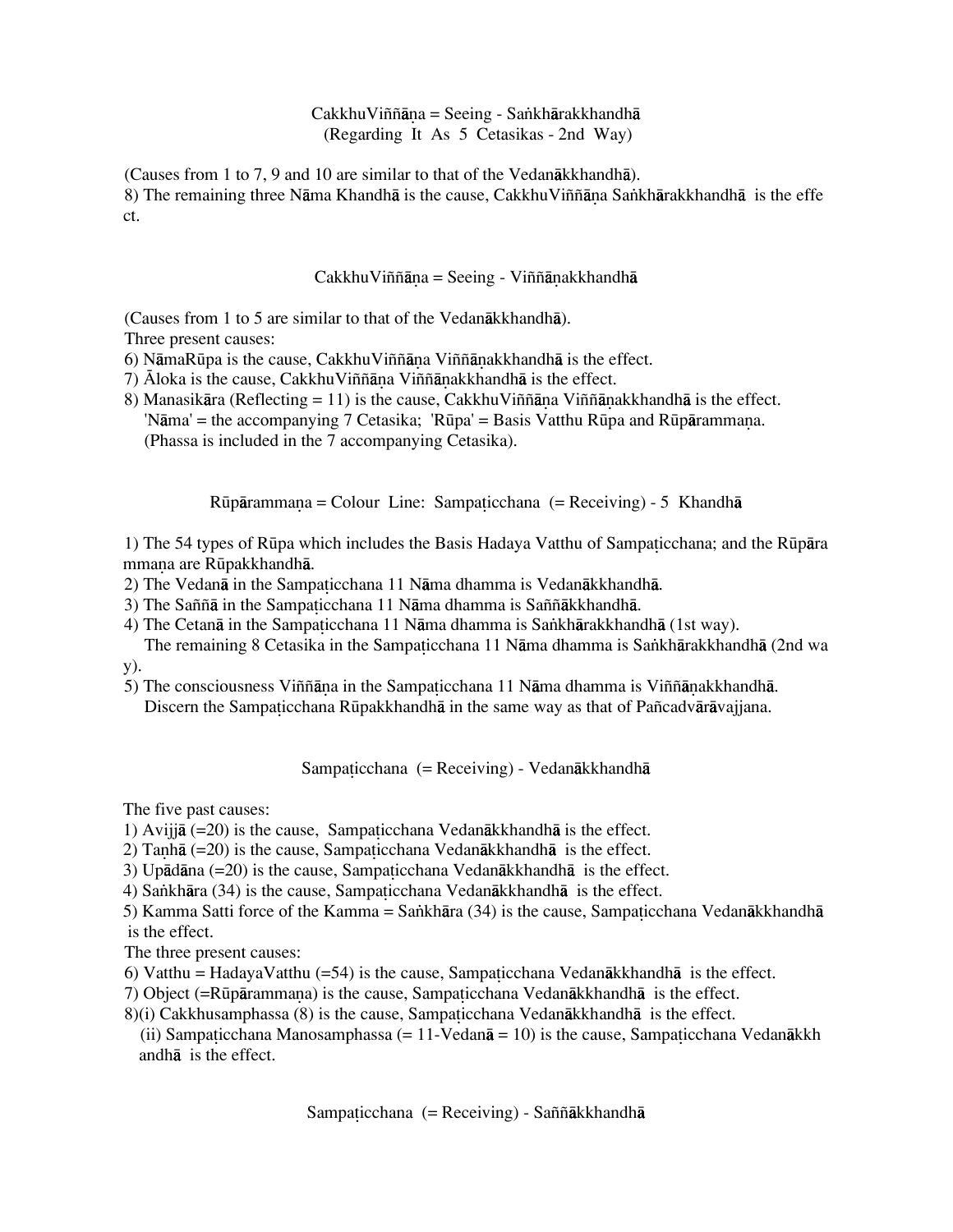(Causes from 1 to 7 are similar to that of Vedanåkkhandhå).

 $8$ )(i) Cakkhusamphassa (8) is the cause, Sampaticchana Saññākkhandhā is the effect.

(ii) Sampaticchana Manosamphassa (= 11-Saññ $\bar{a}$  = 10) is the cause, Sampaticchana Saññākkhand hå is the effect.

> Sampaticchana (= Receiving) - Sankhārakkhandhā (Cetanå - 1st Way)

(Causes from 1 to 7 are similar to that of Vedanåkkhandhå).

8)(i) Cakkhusamphassa (8) is the cause, Sampaticchana Sankhārakkhandhā is the effect.

(ii) Sampaticchana Manosamphassa (= 11-Cetan $\bar{a}$  = 10) is the cause, Sampaticchana Sankhārakk handhå is the effect.

> Sampaticchana (= Receiving) - Sankhārakkhandhā (8 Cetasika - 2nd Way)

(Causes from 1 to 7 are similar to that of Vedanåkkhandhå).

8)(i) Cakkhusamphassa (8) is the cause, Sampaticchana Sankhārakkhandhā is the effect. (ii) The remaining three Nāma Khandhā is the cause, Sampaticchana Sankhārakkhandhā is the ef fect.

Sampaticchana (= Receiving) - Viññānakkhandhā

(Discern the five past causes from 1 to 5 as in Vedanåkkhandhå.)

6) Cakkhusamphassa  $(8)$  is the cause, Sampaticchana Viññānakkhandhā is the effect.

7) Sampaticchana Nāma+Rūpa is the cause, Sampaticchana Viññānakkhandhā is the effect.

 $Rūpārammana = Colour Line: Santīrana (= Investigating) - 5 Khandhā$ 

1) The 54 types of Rūpa which are together with the Basis Hadaya Vatthu of Santīrana and the Rūp årammaˆa are RËpakkhandhå.

2) The Vedanā in the Santīrana 12 Nāma dhamma is Vedanākkhandhā.

3) The Saññā in the Santīrana 12 Nāma dhamma is Saññākkhandhā.

4) The Cetanā in the Santīrana 12 Nāma dhamma is Sankhārakkhandhā (1st way).

The remaining 9 Cetasika in the Santīrana 12 Nāma dhamma is Sankhārakkhandhā (2nd way).

5) The consciousness Viññāna in the Santīrana 12 Nāma dhamma is Viññānakkhandhā.

(NOTES:- If it is Somanassa Vedanā in Santīraṇa, then there are 12 Nāma dhamma; Pīti is accompa nying. However, if it is Upekkhā Vedanā, then there are 11 Nāma dhamma; Pīti is not accompanyin g. If Pīti is accompanying in Javana then it is also accompanying in Santīrana. Discern the Santīran a RËpakkhandhå in the same way as Pañcadvåråvajjana RËpakkhandhå.)

Santīrana (= Investigating) - Vedanākkhandhā

The five past causes:

1) Avijjā  $(=20)$  is the cause, Santīrana Vedanākkhandhā is the effect.

2) Tanhā (=20) is the cause, Santīrana Vedanākkhandhā is the effect.

3) Upādāna  $(=20)$  is the cause, Santīrana Vedanākkhandhā is the effect.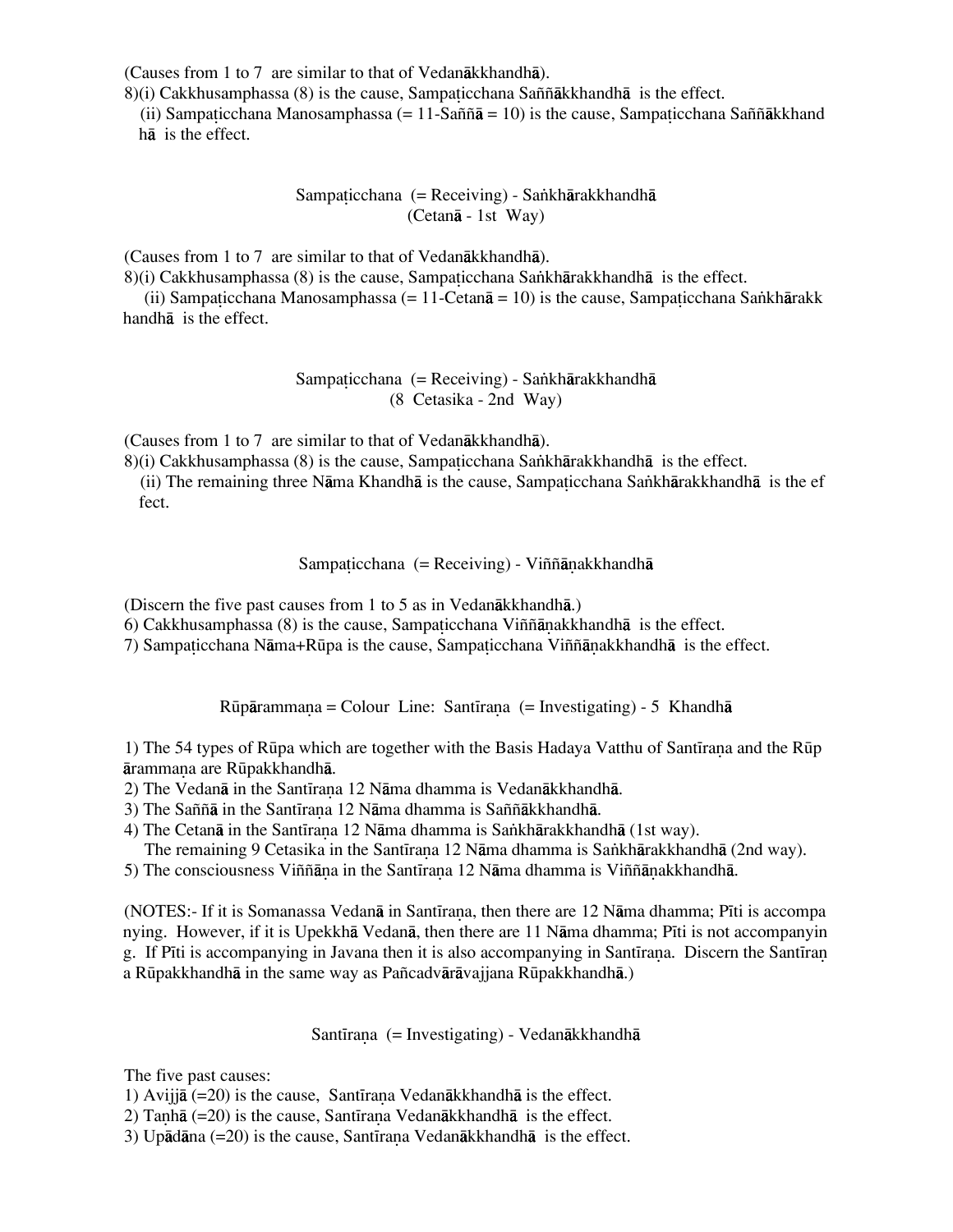4) Sankhāra (34) is the cause, Santīrana Vedanākkhandhā is the effect.

5) Kamma Satti force of the Kamma = Sankhāra (34) is the cause, Santīrana Vedanākkhandhā is th e effect.

The three present causes:

6) Vatthu = HadayaVatthu (=54) is the cause, Santīrana Vedanākkhandhā is the effect.

7) Object (=Rūpārammana) is the cause, Santīrana Vedanākkhandhā is the effect.

8) (i) Cakkhusamphassa (8) is the cause, Santirana Vedan $\bar{a}$ kkhandh $\bar{a}$  is the effect.

(ii) Sampaticchana Manosamphassa  $(11)$  is the cause, Santirana Vedan $\bar{a}$ kkhandh $\bar{a}$  is the effect.

(iii) Santīrana Manosamphassa (11 or 10)(=12-Vedanā=11 or 11-Vedanā =10) is the cause, Santī rana Vedanākkhandhā is the effect.

Santīrana (= Investigating) - Saññākkhandhā

(Discern the causes from 1 to 7 as in Vedanåkkhandhå.)

 $8$ )(i) Cakkhusamphassa (8) is the cause, Santīrana Saññākkhandhā is the effect.

(ii) Sampaticchana Manosamphassa  $(11)$  is the cause, Santirana Saññākkhandhā is the effect.

(iii) Santīrana Manosamphassa (11 or 10)(=12-Saññā=11 or 11-Saññā=10) is the cause, Santīran a Saññåkkhandhå is the effect.

Santīrana (= Investigating) - Sankhārakkhandhā

(Cetanå - 1st Way)

(Discern the causes from 1 to 7 as in Vedanåkkhandhå.)

 $8$ )(i) Cakkhusamphassa (8) is the cause, Santīrana Sankhārakkhandhā is the effect.

(ii) Sampaticchana Manosamphassa  $(11)$  is the cause, Santīrana Sankhārakkhandhā is the effect.

(iii) Santīrana Manosamphassa (11 or 10)(=12-Cetan $\bar{a}$ =11 or 11-Cetan $\bar{a}$ =10) is the cause, Santīra na Sankhārakkhandhā is the effect.

## Santīrana (= Investigating) - Sankhārakkhandhā (9 or 8 Cetasika - 2nd Way)

(Discern the causes from 1 to 7 as in Vedanåkkhandhå.)

 $8$ )(i) Cakkhusamphassa (8) is the cause, Santīrana Sankhārakkhandhā is the effect.

- (ii) Sampaticchana Manosamphassa (11) is the cause, Santīrana Sankhārakkhandhā is the effect.
- (iii) The remaining three Nāma Khandhā is the cause, Santīrana Sankhārakkhandhā is the effect.

Santīrana (= Investigating) - Viññānakkhandhā

(Discern the causes from 1 to 5 as in Vedanåkkhandhå.)

 $6$ )(i) Cakkhusamphassa (8) is the cause, Santīrana Viññānakkhandhā is the effect.

(ii) Sampaticchana Manosamphassa  $(11)$  is the cause, Santirana Viññānakkhandhā is the effect.

7) Santīrana Nāma+Rūpa is the cause, Santīrana Viññānakkhandhā is the effect.

'Nåma' = the accompanying Cetasika (if it is Somanassa then 11; if it is Upekkhå then 10).

'Rūpa' = Basis Hadaya Vatthu Rūpa together with 54 types of Rūpa and Rūpārammana.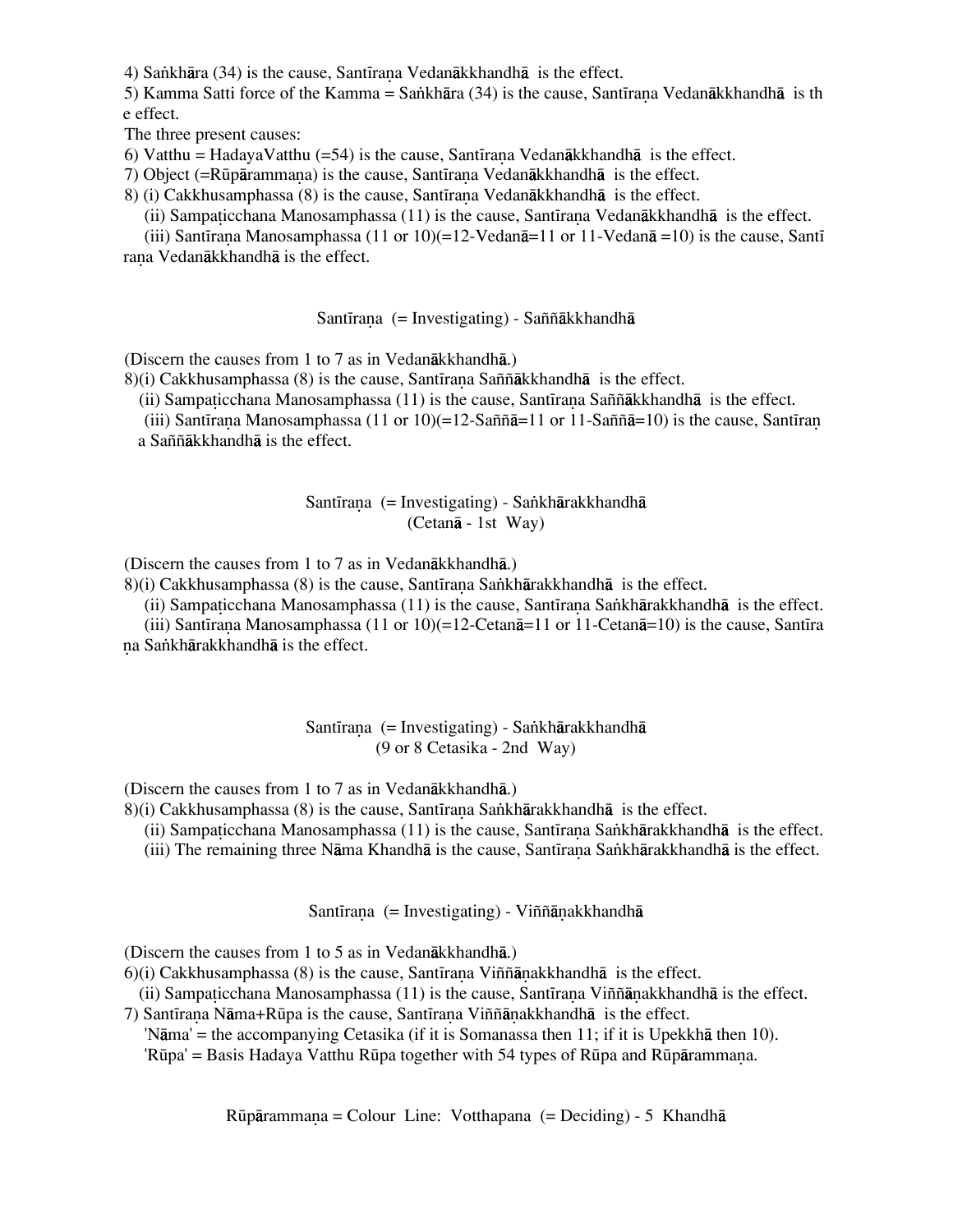1) The 54 types of RËpa which include the Basis Hadaya Vatthu of Votthapana; and the RËpåramm ana are Rūpakkhandhā.

2) The Vedanå in the Votthapana 12 Nåma dhamma is Vedanåkkhandhå.

- 3) The Saññå in the Votthapana 12 Nåma dhamma is Saññåkkhandhå.
- 4) The Cetanā in the Votthapana 12 Nāma dhamma is Sankhārakkhandhā (1st way). The remaining 9 Cetasika in the Votthapana 12 Nāma dhamma is Sankhārakkhandhā (2nd way).

5) The consciousness Viññāna in the Votthapana 12 Nāma dhamma is Viññānakkhandhā.

(NOTES:- Discern Votthapana RËpakkhandhå in the same way as in Pañcadvåråvajjana RËpakkha ndhå. As Votthapana is not produced by past causes but is only a functional mind, Kiriya Citta, ther e are no past cause for all 4 Nåma Khandhå in Votthapana. As they are produced by present causes only, there are only present causes.)

## Votthapana (= Deciding) - Vedanåkkhandhå

The three present causes:

1) Vatthu = HadayaVatthu RËpa (=54) is the cause, Votthapana Vedanåkkhandhå is the effect.

2) Object ( $=R\bar{u}p\bar{a}r$ ammana) is the cause, Votthapana Vedan $\bar{a}k$ khandh $\bar{a}$  is the effect.

3)(i) Cakkhusamphassa (8) is the cause, Votthapana Vedanåkkhandhå is the effect.

(ii) Santirana Manosamphassa (12 or 11) is the cause, Votthapana Vedan $\bar{a}$ kkhandh $\bar{a}$  is the effect.

(iii) Votthapana Manosamphassa (=12-Vedanå=11) is the cause, Votthapana Vedanåkkhandhå is t he effect.

Votthapana (= Deciding) - Saññåkkhandhå

The three present causes:

1) Vatthu = HadayaVatthu RËpa (=54) is the cause, Votthapana Saññåkkhandhå is the effect.

2) Object (=Rūpārammaṇa) is the cause, Votthapana Saññākkhandhā is the effect.

3)(i) Cakkhusamphassa (8) is the cause, Votthapana Saññåkkhandhå is the effect.

(ii) Santīrana Manosamphassa (12 or 11) is the cause, Votthapana Saññākkhandhā is the effect.

(iii) Votthapana Manosamphassa (=12-Saññā=11) is the cause, Votthapana Saññākkhandhā is the effect.

> Votthapana (= Deciding) - Sankhārakkhandhā (Cetanå - 1st Way)

The three present causes:

1) Vatthu = HadayaVatthu RËpa (=54) is the cause, Votthapana Sa∫khårakkhandhå is the effect.

2) Object (=Rūpārammana) is the cause, Votthapana Sankhārakkhandhā is the effect.

3)(i) Cakkhusamphassa (8) is the cause, Votthapana Sankhārakkhandhā is the effect.

(ii) Santīrana Manosamphassa (12 or 11) is the cause, Votthapana Sankhārakkhandhā is the effect

. (iii) Votthapana Manosamphassa (=12-Cetan $\bar{a}$ =11) is the cause, Votthapana Sankhārakkhandhā is the effect.

> Votthapana (= Deciding) - Sankhārakkhandhā (9 Cetasika - 2nd Way)

The three present causes:

1) Vatthu = HadayaVatthu RËpa (=54) is the cause, Votthapana Sa∫khårakkhandhå is the effect.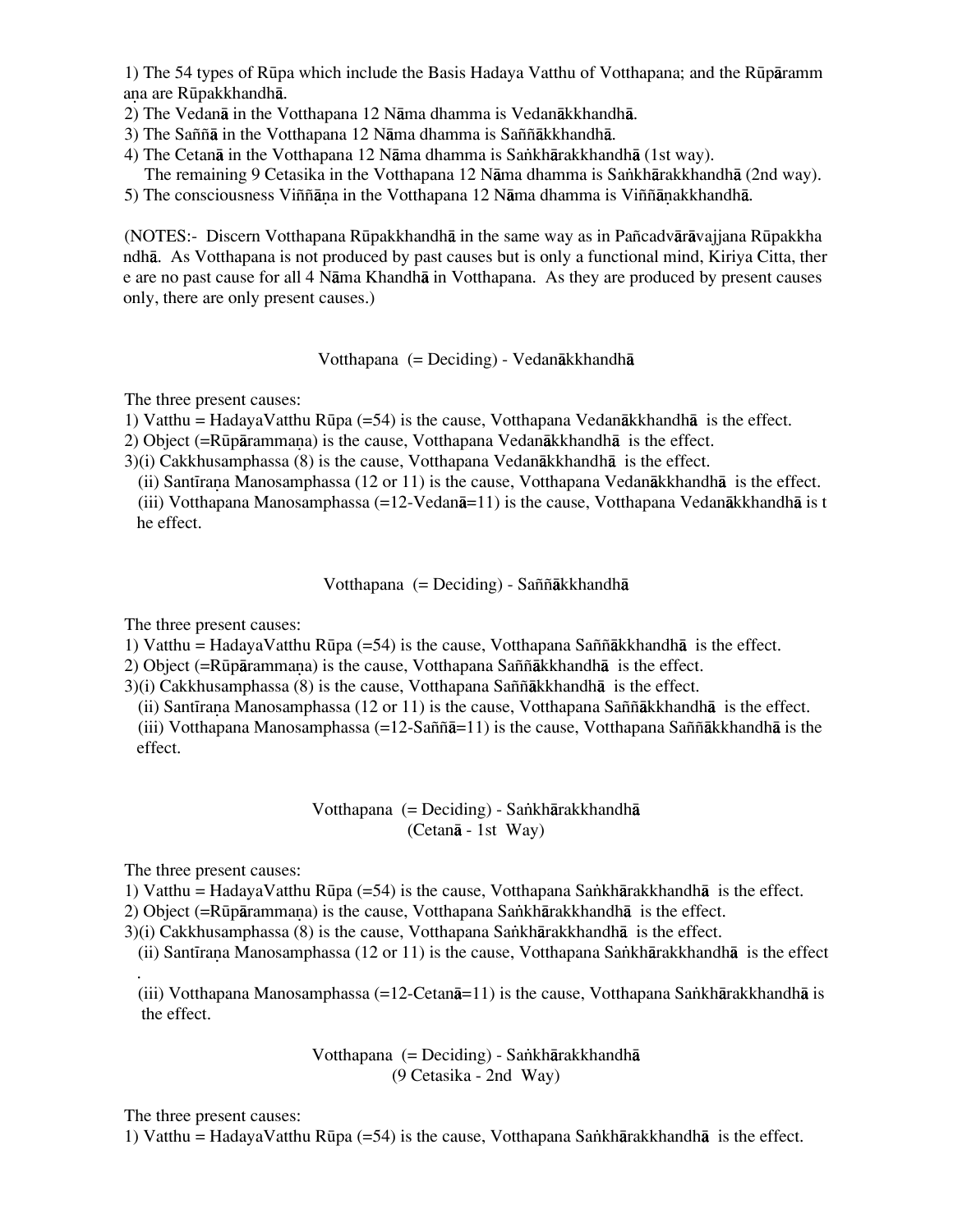2) Object (=Rūpārammana) is the cause, Votthapana Sankhārakkhandhā is the effect.

- 3)(i) Cakkhusamphassa (8) is the cause, Votthapana Sankhārakkhandhā is the effect.
	- (ii) Santīrana Manosamphassa (12 or 11) is the cause, Votthapana Sankhārakkhandhā is the effect

(iii) The remaining three Nāma Khandhā is the cause, Votthapana Sankhārakkhandhā is the effect.

Votthapana  $(=$  Deciding) - Viññānakkhandhā

The two present causes:

.

 $1)(i)$  Cakkhusamphassa  $(8)$  is the cause, Votthapana Viññānakkhandhā is the effect.

- (ii) Santīrana Manosamphassa (12 or 11) is the cause, Votthapana Viññānakkhandhā is the effect.
- 2) Votthapana N $\overline{a}$ ma+Rūpa is the cause, Votthapana Viññ $\overline{a}$ nakkhandh $\overline{a}$  is the effect. 'Nåma' = 11 Cetasika which accompany with Votthapana.

'Rūpa' = Hadaya Vatthu Rūpa together with 54 types of Rūpa and Rūpārammaṇa.

### Javanapatipādaka - Manasikāra

If the decision of this Votthapana on the object is of such type: 'pleasant (ittha)', 'unpleasant (anittha )'...etc., then -- as it is wrong attention = Ayoniso Manasikåra -- Akusala Javana will arise according ly. However, Votthapana in Pañcadvāra Vīthi cannot actually decide that the object is pleasant, unp leasant, permanent, happiness, atta, beautiful...etc (ittha, anittha, nicca, sukha, atta, subha...etc). Aft er having decided on the object as pleasant, unpleasant, permanent, happiness, atta, beautiful...etc fo r many times by preceding Manodvāra Vīthis, then -- as the arising of the subsequent Pañcadvāra Vī this are supported by those preceding Manodvāra Vīthis by means of powerful dependence, Upaniss aya paccayasatti -- the Votthapana included in those subsequent Pañcadvāra Vīthis arise as if decidi ng that the object is pleasant, unpleasant, permanent, happiness, atta, beautiful...etc. This is Ayonis o Manasikåra. With that Ayoniso Manasikåra as the fundamental cause, Akusala Javanas arise subs equent to that Votthapana. Furthermore, if the decision of Votthapana is of such types as 'Rupåram mana-Colour'...etc., then -- as it is Yoniso Manasikara -- Kusala Javana will arise subsequent to that Votthapana. In this case also, take note that Votthapana cannot actually decide; but is as if deciding . Therefore, Votthapana is called JavanaPatipādaka Manasikāra = the attention on the object which is the fundamental cause of Javana (Abhidhamma Commentary-Vol.1-pg.177 Burmese script). He re the discernment in Kusala Javanas, after having linked the causal relationships, which has Yoniso Manasikåra as the fundamental cause will be shown first.

(The above are from the new guide book while the followings are from the old guide book under the same heading:)

If the decision of the Votthapana decides it as 'permanent-happiness-atta-beautiful..etc', then -- as th at is wrong attention = Ayoniso Manasikåra -- subsequent to the Votthapana, Akusala Javana will o ccur. If the decision of Votthapana decides it as 'Rūpārammaṇa-Colour...etc', then -- as it is Yoniso Manasikåra -- Kusala Javana will occur subsequent to the Votthapana. Therefore Votthapana is call ed JavanaPatip $\vec{a}$ daka Manasik $\vec{a}$ ra = the attention which is the fundamental cause of Javana. The dis cernment in Kusala Javana, having linked the causal relationships, which fundamental cause is Yoni so Manasikåra will be shown first.

RËpårammaˆa = Colour Line Kusala 1st Javana 5 Khandhå

1) The 54 types of RËpa which include the Basis Hadaya Vatthu of Kusala 1st Javana; and the RËpå rammana are Rūpakkhandhā.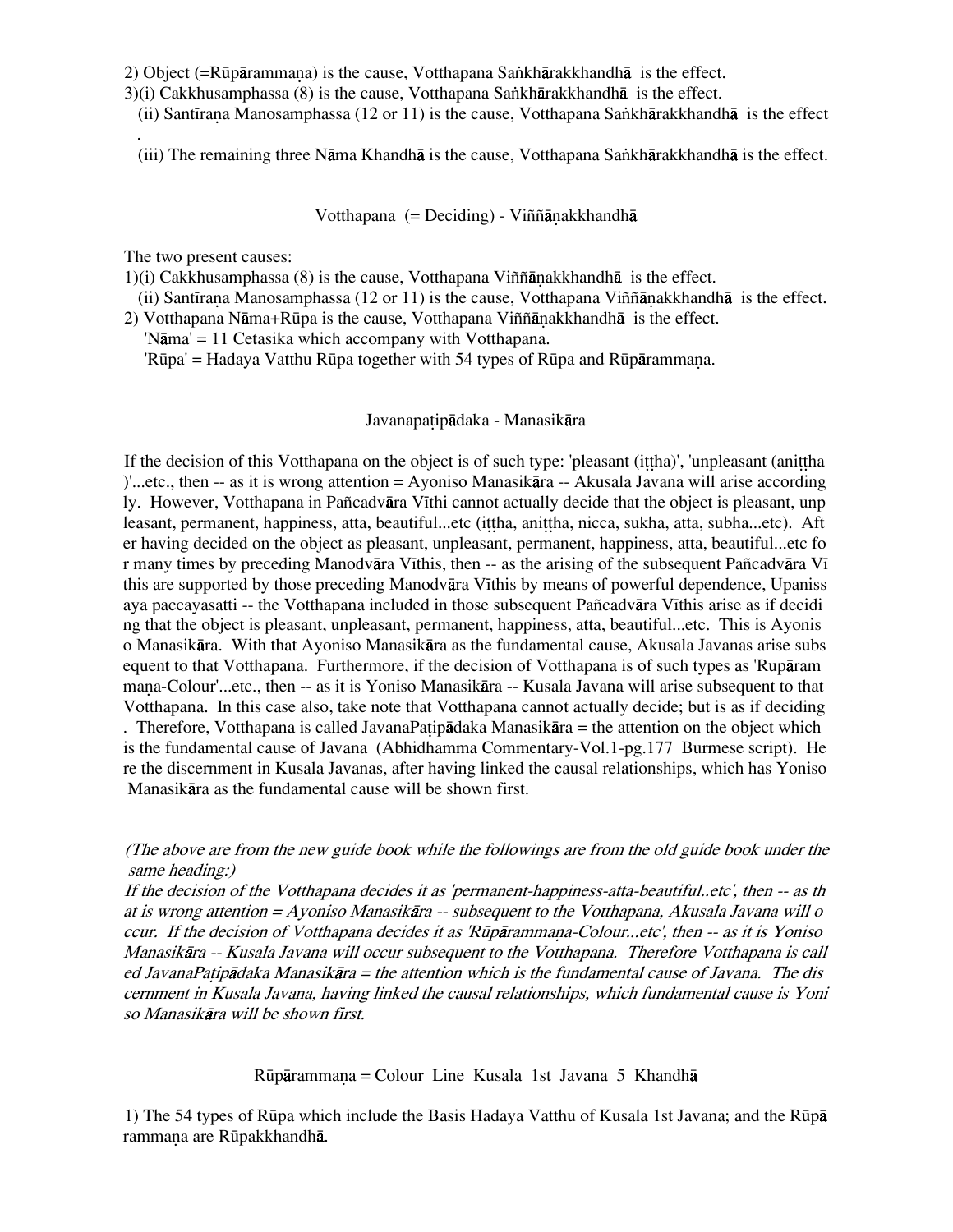- 2) The Vedanå in the 1st Javana 34 Nåma dhamma is Vedanåkkhandhå.
- 3) The Saññå in the 1st Javana 34 Nåma dhamma is Saññåkkhandhå.
- 4) The Cetanā in the 1st Javana 34 Nāma dhamma is Sankhārakkhandhā (1st way).
- The remaining 31 Cetasika in the 1st Javana 34 Nāma dhamma is Sankhārakkhandhā (2nd way).
- 5) The consciousness Viññāna in the 1st Javana 34 Nāma dhamma is Viññānakkhandhā.

(NOTES: Discern the above Kusala 1st Javana RËpakkhandhå as in the Pañcadvåråvajjana RËpakk handhå. As Javana Nåma dhamma are not produced by past causes but is produced by present caus es only, there is no past causes in Javana Nåma dhamma; only present causes exist.)

#### Mahåkusala 1st Javana - Vedanåkkhandhå

The four present causes:

1) Vatthu = HadayaVatthu RËpa (=54) is the cause, 1st Javana Vedanåkkhandhå is the effect.

2) Object ( $=R\bar{u}p\bar{a}r$ ammana) is the cause, 1st Javana Vedan $\bar{a}$ kkhandh $\bar{a}$  is the effect.

3)(i) Cakkhusamphassa (8) is the cause, 1st Javana Vedanåkkhandhå is the effect.

 (ii) 1st Javana Manosamphassa (34-Vedanå=33) is the cause, 1st Javana Vedanåkkhandhå is the effect.

4) Yoniso Manasikåra (= Votthapana = 12) is the cause, 1st Javana Vedanåkkhandhå is the effect.

#### Mahåkusala 1st Javana - Saññåkkhandhå

The four present causes:

1) Vatthu = HadayaVatthu RËpa (=54) is the cause, 1st Javana Saññåkkhandhå is the effect.

2) Object (=Rūpārammana) is the cause, 1st Javana Saññākkhandhā is the effect.

3)(i) Cakkhusamphassa (8) is the cause, 1st Javana Saññåkkhandhå is the effect.

(ii) 1st Javana Manosamphassa (34-Saññå=33) is the cause, 1st Javana Saññåkkhandhå is the effe ct.

4) Yoniso Manasikåra (= Votthapana = 12) is the cause, 1st Javana Saññåkkhandhå is the effect.

### Mahākusala 1st Javana - Sankhārakkhandhā (Cetanå - 1st Way)

The four present causes:

1) Vatthu = HadayaVatthu RËpa (=54) is the cause, 1st Javana Sa∫khårakkhandhå is the effect.

- 2) Object (=Rūpārammana) is the cause, 1st Javana Sankhārakkhandhā is the effect.
- $3$ (i) Cakkhusamphassa (8) is the cause, 1st Javana Sankhārakkhandhā is the effect.

(ii) 1st Javana Manosamphassa (34-Cetanå=33) is the cause, 1st Javana Sa∫khårakkhandhå is the effect.

4) Yoniso Manasikāra (= Votthapana = 12) is the cause, 1st Javana Sankhārakkhandhā is the effect.

### Mahākusala 1st Javana - Sankhārakkhandhā (31 Cetasika - 2nd Way)

The four present causes:

- 1) Vatthu = HadayaVatthu RËpa (=54) is the cause, 1st Javana Sa∫khårakkhandhå is the effect.
- 2) Object (=Rūpārammana) is the cause, 1st Javana Sankhārakkhandhā is the effect.

3)(i) Cakkhusamphassa (8) is the cause, 1st Javana Sankhārakkhandhā is the effect.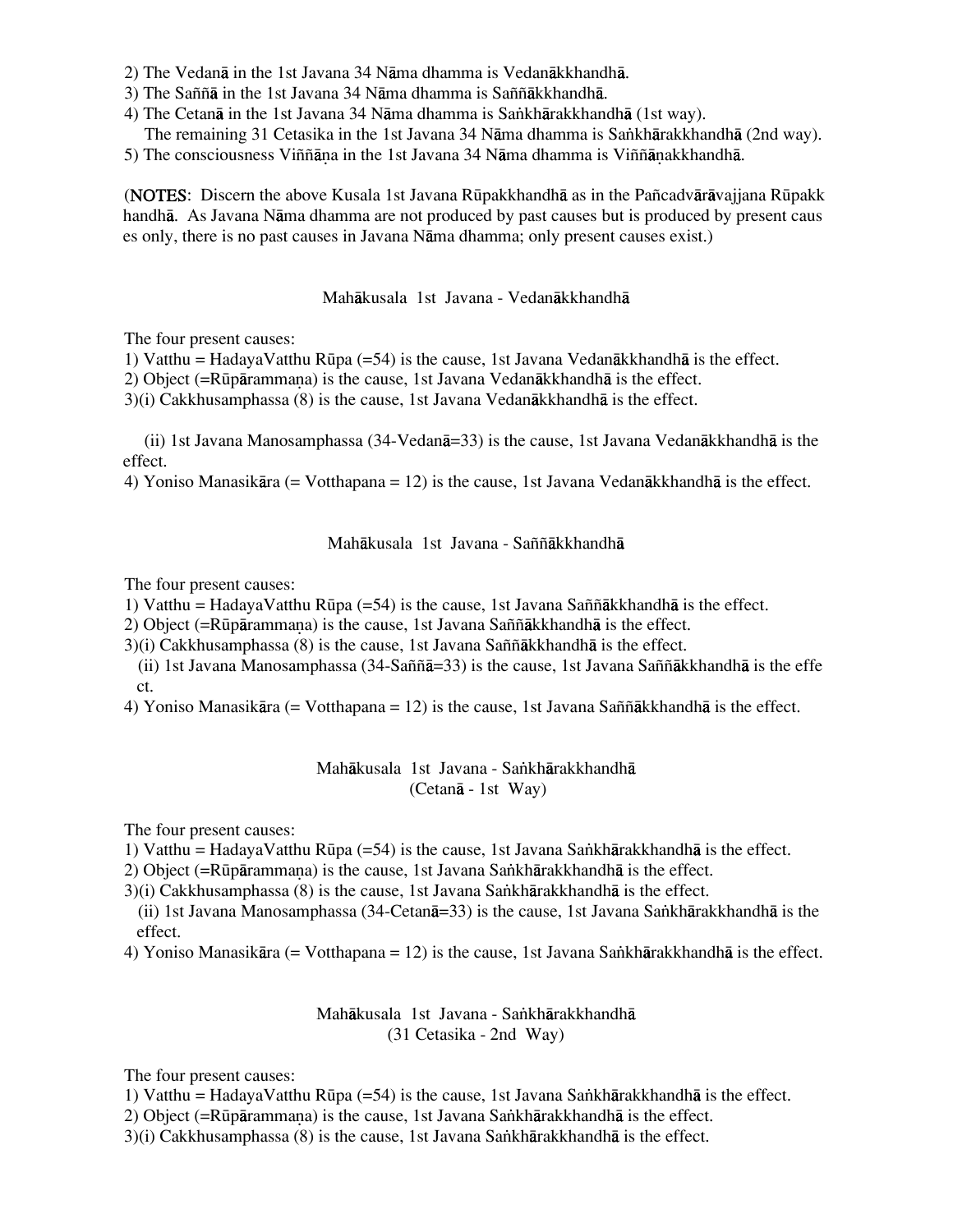(ii) The remaining three Nåma Khandhå is the cause, 1st Javana Sa∫khårakkhandhå is the effect. 4) Yoniso Manasikāra (= Votthapana = 12) is the cause, 1st Javana Sankhārakkhandhā is the effect.

Mahākusala 1st Javana - Viññānakkhandhā

- 1) Cakkhusamphassa (8) is the cause, 1st Javana Viññānakkhandhā is the effect.
- 2) N $\bar{a}$ ma+Rūpa is the cause, 1st Javana Viññ $\bar{a}$ nakkhandh $\bar{a}$  is the effect.
- 3) Yoniso Manasikāra (= Votthapana = 12) is the cause, 1st Javana Viññānakkhandhā is the effect. 'Nåma' = the accompanying 33 Cetasika;  $'$ Rūpa' = 54 types of Rūpa which include the Basis Hadaya Vatthu Rūpa; and Rūpārammana.

(**NOTES**: If there is Upekkhā Vedanā in Javana then Pīti is not included; subtract Pīti from the abo ve 34, as the case may be. If there is no Ñāna, then subtract Ñāna. If both Ñāna and Pīti are not inc luded, then subtract both. Except Vedanā-Saññā-Viññāna, the remaining Cetasika, be it a few or ma ny, are called Sankhārakkhandhā.

As for the 2nd Javana -- as the Buddha taught in Patthana that **Purima purima kusala dhamma pacc** himānam pacchimānam kusalānam dhammānam anantara paccayena paccayo...etc (Patthāna-Vol.1) -pg.3 Burmese script) -- the preceding Javana is the Anantara cause of the subsequent Javana. In ot her words, Yesam yesam dhammānam anantarā ye ye dhammā uppajjanti citta-cetasikā dhammā, t e te dhammā tesam tesam dhammānam anantarapaccayena paccayo (Patthāna-Vol.1-pg.3 Burmese script) -- in accordance with this teaching, the preceding Citta = the preceding Nāma dhamma grou p is the Anantara cause of the subsequent Citta = the subsequent Nåma dhamma group. One must al so discern the Anantara cause in 2nd Javana...etc and Tad<del>arammanas.</del> If that is so, one may ask "Is n't there Anantara cause for the 1st Javana?". There is. Votthapana is the Anantara cause of 1st Jav ana. However, as Votthapana is called Yoniso Manasikåra here, it is not mentioned again. In the fo llowing only Mahå Kusala 2nd Javana Vedanåkkhandhå will be shown as an example. Discern the remaining Nāma Khandhā and the remaining Javanas and Tadārammana base on this method. Do n ot forget that it is to discern after having grouped into 5 Khandhas in every Javana mind moment, as well as every Tadārammaṇa mind moment.)

### Mahåkusala 2nd Javana - Vedanåkkhandhå

The four present causes:

- 1) Vatthu = HadayaVatthu Rūpa (=54) is the cause, Vedan $\bar{a}$ kkhandh $\bar{a}$  is the effect.
- 2) Object ( $=R\bar{u}p\bar{a}r$ ammana) is the cause, Vedan $\bar{a}$ kkhandh $\bar{a}$  is the effect.
- 3)(i) Cakkhusamphassa (8) is the cause, Vedanåkkhandhå is the effect.
- (ii) 1st Javana Manosamphassa (=34) is the cause, Vedanåkkhandhå is the effect.
- (iii) 2nd Javana Manosamphassa (=34-Vedanå=33) is the cause, Vedanåkkhandhå is the effect.
- 4) Yoniso Manasikåra (= Votthapana = 12) is the cause, Vedanåkkhandhå is the effect.

(Understand that in No. 3(ii) above:

- 1) the Anantara cause in the 3rd Javana is 2nd Javana,
- 2) the Anantara cause in the 4th Javana is 3rd Javana,
- 3) the Anantara cause in the 5th Javana is 4th Javana,
- 4) the Anantara cause in the 6th Javana is 5th Javana,
- 5) the Anantara cause in the 7th Javana is 6th Javana,
- 6) the Anantara cause in the 1st Tad $\bar{a}$ rammana is 7th Javana,
- 7) the Anantara cause in the 2nd Tadārammana is 1st Tadārammana.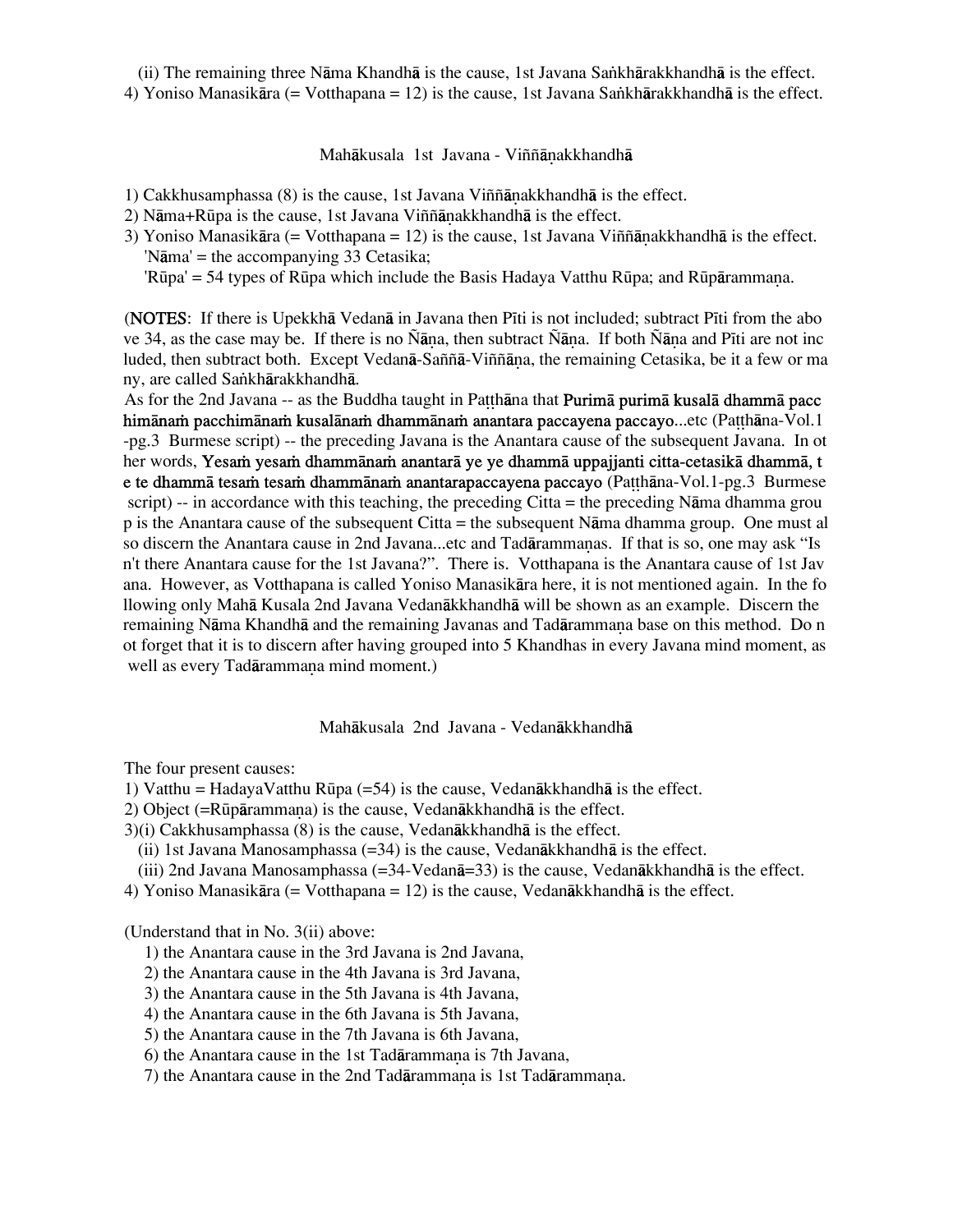1) The 54 types of Rūpa which include the Basis Hadaya Vatthu of Tadārammana; and the Rūpāra mmana are Rūpakkhandhā.

2) The Vedanā in the Mahā Vipāka Tadārammana 34 Nāma dhamma is Vedanākkhandhā.

3) The Saññā in the Mahā Vipāka Tadārammana 34 Nāma dhamma is Saññākkhandhā.

4) The Cetanā in the Mahā Vipāka Tadārammana 34 Nāma dhamma is Sankhārakkhandhā (1st way ).

The remaining 31 Cetasika in the Mahā Vipāka Tadārammana 34 Nāma dhamma is Sankhārakkh andhå (2nd way).

5) The consciousness Viññāna in the Mahā Vipāka Tadārammana 34 Nāma dhamma is Viññānakkh andhå.

Discern Tadārammana Rūpakkhandhā in the same way as Pañcadvārāvajjana Rūpakkhandhā.

Mahā Vipāka 1st Tadārammana - Vedanākkhandhā

The five past causes:

1) Avijjā  $(=20)$  is the cause, 1st Tadārammana Vedanākkhandhā is the effect.

2) Tanhā  $(=20)$  is the cause, 1st Tadārammana Vedanākkhandhā is the effect.

3) Up $\bar{a}$ dāna (=20) is the cause, 1st Tadārammana Vedanākkhandhā is the effect.

4) Sankhāra (34) is the cause, 1st Tadārammana Vedanākkhandhā is the effect.

5) Kamma Satti force of the Kamma = Sankhāra (34) is the cause, 1st Tadārammana Vedanākkhand hå is the effect.

The three present causes:

6) Vatthu = HadayaVatthu  $(=54)$  is the cause, 1st Tadārammana Vedanākkhandhā is the effect.

7) Object (=Rūpārammana) is the cause, 1st Tadārammana Vedanākkhandhā is the effect.

 $8$ )(i) Cakkhusamphassa (8) is the cause, 1st Tadārammana Vedanākkhandhā is the effect.

(ii) 7th Javana Manosamphassa (=34) is the cause, 1st Tadārammaṇa Vedanākkhandhā is the effec t.

(iii) 1st Tadārammana Manosamphassa (34-Vedanā=33) is the cause, 1st Tadārammana Vedanākk handhå is the effect.

Discernment for the remaining Nåma Khandhå will be the same as Vedanåkkhandhå except for the following differences:

In 1st Tadārammana Saññākkhandhā No. 8(iii) it is 1st Tadārammana Manosamphassa =34-Saññā= 33.

In 1st Tadārammaṇa Saṅkhārakkhandhā No. 8(iii) it is 1st Tadārammaṇa Manosamphassa =34-Ceta nå=33 (1st way).

In 1st Tadārammana Sankhārakkhandhā No. 8(iii) it is the remaining three Nāma Khandhā (=Vedan ā, Saññā and Viññāṇa).

Mahā Vipāka 1st Tadārammana - Viññānakkhandhā

(Discern the causes from 1 to 5 as in Vedanåkkhandhå.)

6) (i) Cakkhusamphassa  $(8)$  is the cause, 1st Tad $\bar{a}$ rammana Viññ $\bar{a}$ nakkhandh $\bar{a}$  is the effect.

(ii) 7th Javana Manosamphassa (=34) is the cause, 1st Tadārammana Viññānakkhandhā is the eff ect.

7) 1st Tadārammana NāmaRūpa is the cause, 1st Tadārammana Viññānakkhandhā is the effect.

 'Nåma' = the accompanying 33 Cetasika; 'RËpa' = Basis Hadaya Vatthu RËpa together with 54 t ypes of Rūpa and the Rūpārammana.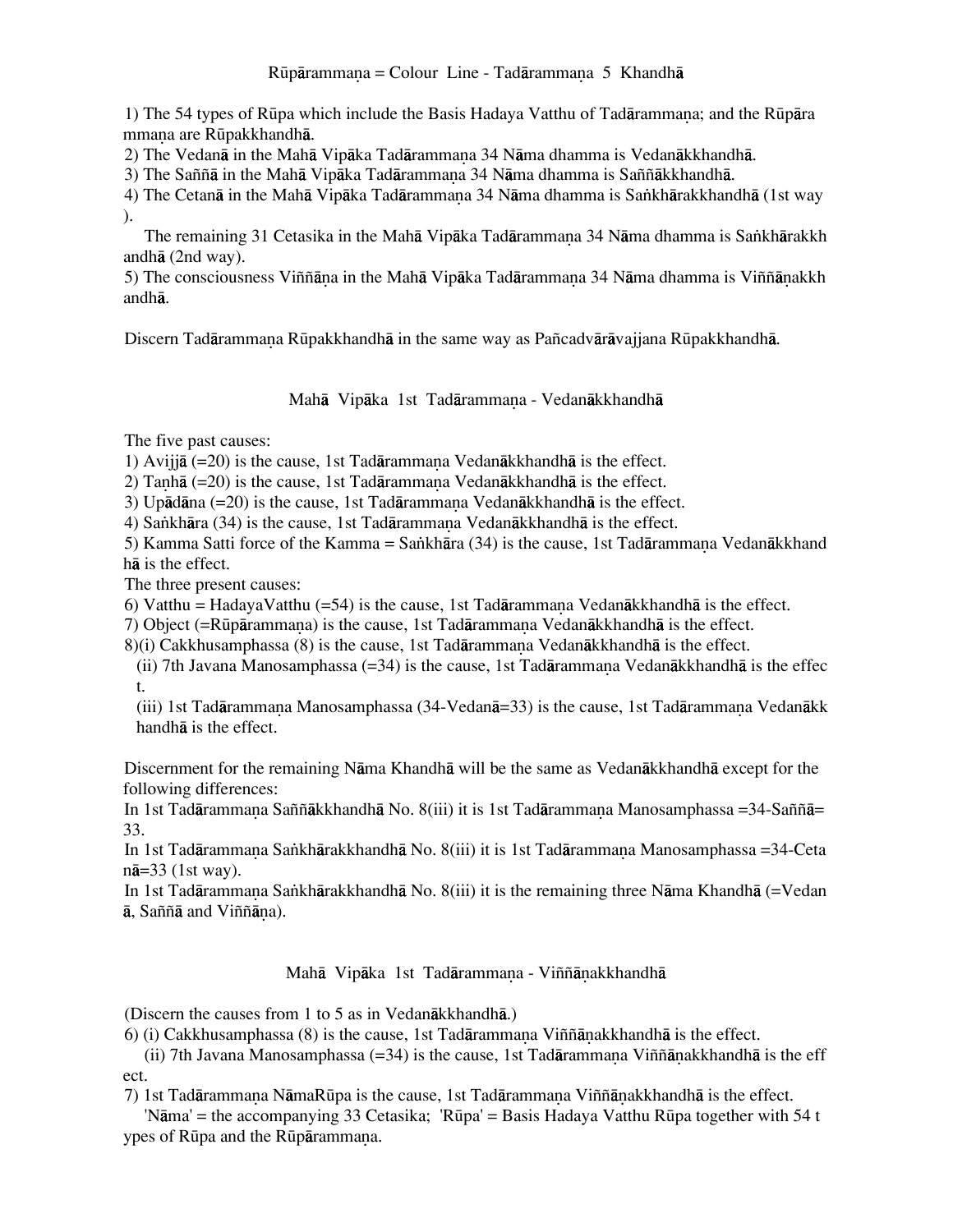If the MahāVipāka Tadārammana is of Upekkhā Vedanā then Pīti is not included; it is 33 Nāma dha mmas. If it is not accompanied by Ñāna, then as Ñāna is not included it is 33 Nāma dhamma. If bo th  $\tilde{N}$ āna and Pīti are not accompanying then it is 32 Nāma dhamma. The differences in the quantity of Cetasika is according to whether it is Somanassa or Upekkhā or Ñānasampayutta or Ñānavippayu tta. In Sankhārakkhandhā 2nd way the quantity of Cetasika may be increased or decreased accordin gly. If the Tadārammana is Ahetuka Kusala Vipāka SomanassaSantīrana Tadārammana then there are 12 Nāma dhamma. If it is Ahetuka KusalaVipāka UpekkhāSantīrana Tadārammana, then there are 11 Nāma dhamma. If it is Ahetuka Tadārammana then the quantity of Cetasika in Sankhārakkh andhå 2nd way can vary. Discern base on these methods. As the Anantara cause of the 2nd Tadåra mmana is the 1st Tadārammana, in the Manosamphassa which is cause No. 8(ii), the quantity of N $\bar{a}$ ma dhamma can be changed accordingly as 34 or 33, or 33 or 32, or 12 or 11, or 11. Bear it in mind and discern base on these methods.

#### Manodvāra Vīthis Which Take Rūpārammana As Object

The methods of discerning causal relationships in the 5 Khandha of every V<sub>I</sub>thi mind moment in Ku sala Javana Cakkhudvāra Vīthi are now already shown as an example. Based on these methods one should be able to discern the causes and effects in other Kusala Javana Cakkhudvāra Vīthis Nāma d hamma groups in the same way. Then, subsequent to Cakkhudvāra Vīthi, after Bhavangas occurred in between, the ManodvāraV $\overline{\text{t}}$ thi mind processes which continue to take R $\overline{\text{u}}$ t arise. In this case, discern the Bhavanga 5 Khandhā in the same way as in the Bhavanga 5 Khandh å mentioned earlier. Only the Vedanåkkhandhå of Manodvåråvajjana and Javana will be further sho wn as an example. The grouping of the 5 Khandha in Manodvaravajjana is similar to the grouping of the 5 Khandhā in Votthapana. The grouping of the 5 Khandhā in Javana and Tadārammana is si milar to the grouping of the 5 Khandhā in Cakkhudvāra Vīthi Javana and Tadārammana.

### Manodvåråvajjana - Vedanåkkhandhå

The three present causes:

1) Vatthu = HadayaVatthu Rūpa (=54) is the cause, Manodvārāvajjana Vedanākkhandhā is the effec t.

2) Object ( $=R\bar{u}p\bar{a}r$ ammana) is the cause, Manodv $\bar{a}r\bar{a}v$ ajjana Vedan $\bar{a}k$ khandh $\bar{a}$  is the effect.

3)(i) Cakkhusamphassa (8) is the cause, Manodvåråvajjana Vedanåkkhandhå is the effect.

(ii) Bhava∫ga Manosamphassa (= 34) is the cause, Manodvåråvajjana Vedanåkkhandhå is the effe ct.

(iii) Manodvåråvajjana Manosamphassa (=12-Vedanå=11) is the cause, Manodvåråvajjana Vedan åkkhandhå is the effect.

### Mahå Kusala 1st Javana - Vedanåkkhandhå

The four present causes:

- 1) Vatthu = HadayaVatthu RËpa (=54) is the cause, 1st Javana Vedanåkkhandhå is the effect.
- 2) Object ( $=R\bar{u}p\bar{a}r$ ammana) is the cause, 1st Javana Vedan $\bar{a}$ kkhandh $\bar{a}$  is the effect.
- 3)(i) Cakkhusamphassa (8) is the cause, 1st Javana Vedanåkkhandhå is the effect.

(ii) Bhava∫ga Manosamphassa (34) is the cause, 1st Javana Vedanåkkhandhå is the effect.

- (iii) 1st Javana Manosamphassa (34-Vedanå=33) is the cause, 1st Javana Vedanåkkhandhå is the effect.
- 4) Yoniso Manasikåra (= Votthapana = 12) is the cause, 1st Javana Vedanåkkhandhå is the effect.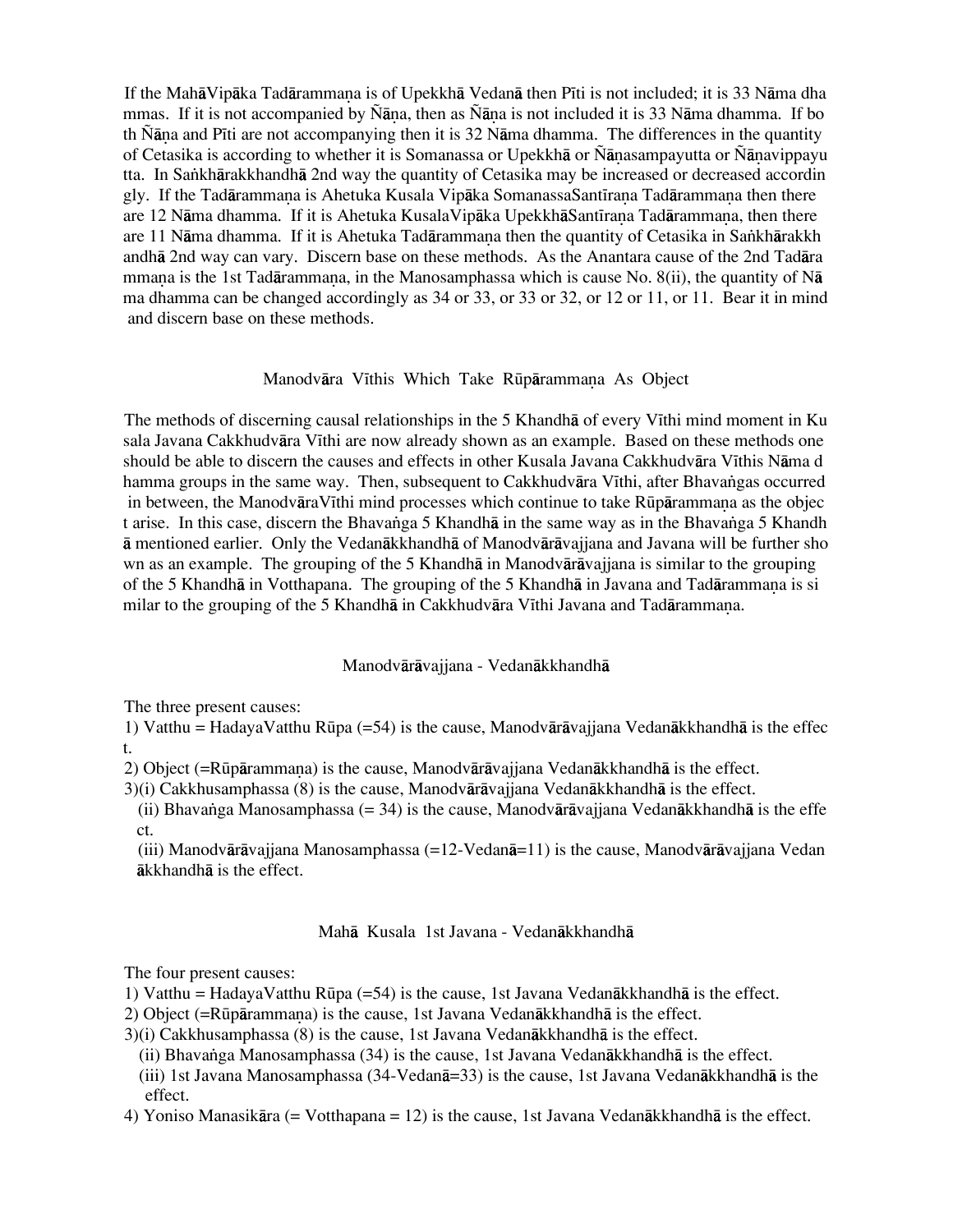### Mahå Kusala 2nd Javana - Vedanåkkhandhå

The four present causes:

1) Vatthu = HadayaVatthu Rūpa (=54) is the cause, 2nd Javana Vedan $\bar{a}$ kkhandh $\bar{a}$  is the effect.

2) Object ( $=R\bar{u}p\bar{a}r$ ammana) is the cause, 2nd Javana Vedan $\bar{a}k$ khandh $\bar{a}$  is the effect.

3)(i) Cakkhusamphassa (8) is the cause, 2nd Javana Vedanåkkhandhå is the effect.

(ii) Bhava∫ga Manosamphassa (34) is the cause, 2nd Javana Vedanåkkhandhå is the effect.

(iii) 1st Javana Manosamphassa (=34) is the cause, 2nd Javana Vedanåkkhandhå is the effect.

(iv) 2nd Javana Manosamphassa (=34-Vedanå=33) is the cause, 2nd Javana Vedanåkkhandhå is t he effect.

4) Yoniso Manasikåra (= Votthapana = 12) is the cause, 2nd Javana Vedanåkkhandhå is the effect.

Discern the remaining Khandhā as well as the remaining Javana and Tadārammana base on the thes e methods. One should have already understand about it.

## Explanations

Yampidaṁ cakkhusamphassapaccayā uppajjati vedayitaṁ sukhaṁ vā dukkhaṁ vā adukkhamasuka ham va (Samyutta Nikāya-Vol.2-pg.248 Burmese script).

Cakkhusamphassapaccayā uppajjati vedayitanti cakkhusamphassam mūlapaccayam katvā uppannā sampaticchana-santīrana-votthabbana-javanavedanā. Cakkhuviññānasampayuttāya pana vattabbam eva natthi. Sotadvārādivedanāpaccayādīsupi eseva nayo (Saṁyutta Commentary-Vol.3-pg.5).

Yampidam manosamphassapaccayā uppajjati vedayitam sukham vā dukkham vā adukkhamasukha  $\dot{m}$  vā (Sa $\dot{m}$ yutta-Vol.2-pg. 248).

Manosamphassoti bhavangasahajāto samphasso. Vedayitanti javanasahajātā vedanā. Sahāvajjanen a bhavangasahajātāpi vattati yeva...

Yamidam≀ = (yampidam̄) cakkhusamphassapaccayā uppajjati vedanāgatam saññāgatam sankhāragat am viññānagatam (Majjhima Nikāya-Vol.3-pg.325 Burmese script).

Yamidaṁ manosamphassapaccayā uppajjati vedanāgataṁ saññāgataṁ sankhāragataṁ viññānagata m (Majjhima Nikāya-Vol.3-pg.326 Burmese script).

Sahåvajjanavedanåya javanavedanå "vedayita"nti adhippetå.

Bhavangasampayuttāya pana vedanāya gahane vattabbameva natthi (Samyutta sub-commentary Ti ka-Vol.2-pg.286).

In accordance with the above Pali Text, commentary and sub-commentary, the Vedanas of Cakkhu Viññāna, Sampaticchana, Santīrana, Votthabbana, Javana and Tadārammana which arise having Ca kkhusamphassa as the fundamental cause are Cakkhusamphassapaccayå vedanå. In accordance wit h Cula Rahulovāda Sutta mentioned above, Cakkhusamphassa produce not just Vedanā only but all 4 Nāma Khandhā which are Vedanā, Saññā, Sankhāra and Viññāna -- Yamidam cakkhusamphassap accayā uppajjati vedanāgatam saññāgatam sankhāragatam viññānagatam. Therefore take note that t he Cakkhusamphassa accompanying CakkhuViññāṇa supports so that the 4 Nāma Khandhā of each respective CakkhuViññāna, Sampaticchana, Santīrana, Votthapana, Javana and Tadārammana arises . Although the Commentary mentioned that in Cakkhusamphassa supporting the Nåma dhamma pr oduced by Cakkhusamphassa, it supports only in SamānaVīthi = same Vīthi = Cakkhudvāra Vīthi, t he Commentary also did not reject that -- "Cakkhusamphassapaccay**a** vedan**a**kkhandho atthi anupad inna anupādāniyo asamkilittha asamkilesiko avitakka avicāro" -- Cakkhusamphassa supports Nānā  $=$  different Vīthi = the Manodvāra Vīthi which continue to take the Rūpārammana as object. As the supporting of Cakkhusamphassa to the N $\overline{a}$ ma dhamma group in the Sam $\overline{a}$ nanaV $\overline{b}$ thi = Ca kkhudvāra Vīthi is certain, the Commentary mentioned that Cakkhusamphassa support the Cakkhud vāra Vīthi Nāma dhamma group (Mūla Tīka-Vol.2-pg.30). The research on meditators supports the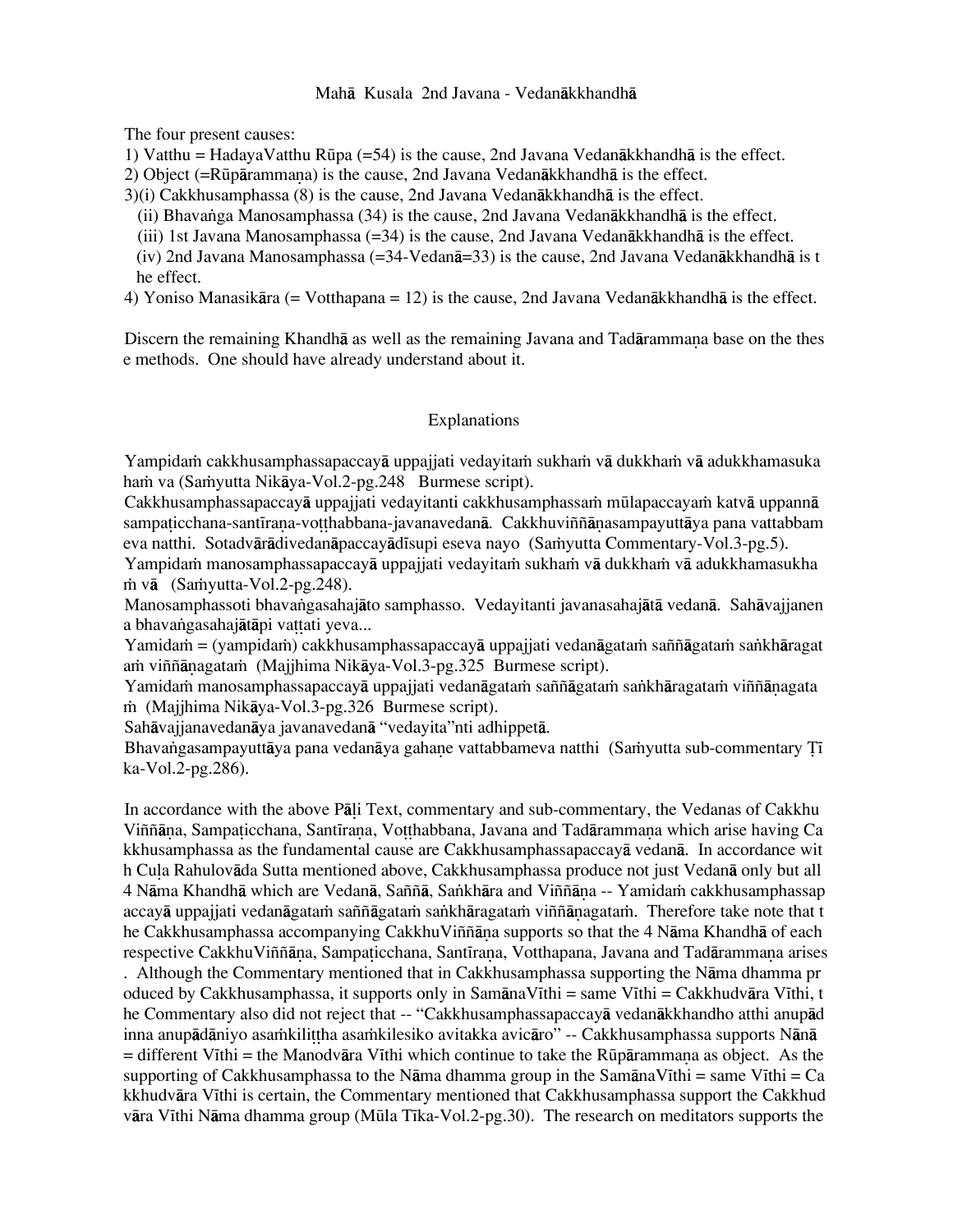explanation of the sub-commentary. Take note that it is similar that Sotasamphassa support Sotadvå ra Vīthi and Manodvāra Vīthi which take Saddārammana as object.

MANOSAMPHASSA:- The Phassa accompanying with the Bhavanga close to Manodvārāvajjana which support the Manodvåråvajjana by means of Anantara Satti is Manosamphassa. This Manosa mphassa also supports so that the Manodvāra Vīthi Nāma dhamma group, which are Manodvārāvaji ana-Javana-(Tadārammana), arise. If it is Appanā Vīthi, the Manosamphassa support so that Manod våråvajjana and Upåcåra Samådhi Javana-Appanå Javana arise. Therefore it is shown that Cakkhus amphassa, Bhavanga Manosamphassa and the Sampayutta Manosamphassa support the Manodvāra Vīthi Nāma dhamma group which take Rūpārammana as object are shown. In 2nd Javana...etc., the Anantara Manosamphassa causes are added.

That being so, discern the causes and effects, after having seen by insight the causal relationships be tween the causes and effects in Cakkhusamphassa, Anantara Manosamphassa and SahajåtaSampayu tta Manosamphassa supporting the appropriate Nåma Khandhå; as well as in the support by Cakkhu samphassa, Bhavanga Manosamphassa, Anantara Manosamphassa and SahajātaSampayutta Manosa mphassa in Manodvārika Nāma dhamma group which continue to take the Rūpārammana as object.

Now the discernment of causes and effects by the 5 Khandhå method in every mind moment of the Cakkhudvāra- and Manodvāra- Akusala Javana Vīthis which take Rūpārammana as object will be f urther shown.

## Rūpārammana Colour Line - Akusala Group

In the Cakkhudvāra and Manodvāra Akusala Vīthis which take Rūpārammana as the object, the disc ernment of Pañcadvārāvajjana, Cakkhu Viññāna, Sampaticchana, Santīrana, Votthapana, Tadāramm ana, (Bhavanga), Manodvārāvajjana...etc are the same with the discernment of Kusala Javana Vīthis . As there are a little differences in Javana only, the Lobha-Ditthi group (20 Nāma dhamma) will be shown as an example. In the Akusala Javana Nåma dhamma group, like the Kusala Javana Nåma d hamma group, there is no past cause; there is only present causes.

Rūpārammana = Colour Line: (Lobha-Ditthi Group) Javana - 5 Khandhā

1) The 54 types of Rūpa which include the Basis Hadaya Vatthu of Javana and the Rūpārammana ar e RËpakkhandhå.

2) The Vedanā in the Lobha-Ditthi group Javana 20 Nāma dhamma is Vedanākkhandhā.

3) The Saññā in the Lobha-Ditthi group Javana 20 Nāma dhamma is Saññākkhandhā.

4) The Cetanā in the Lobha-Ditthi group Javana 20 Nāma dhamma is Sankhārakkhandhā (1st way).

The remaining 17 Cetasika in the Lobha-Ditthi group Javana 20 Nāma dhamma is Sankhārakkha ndhå (2nd way).

5) The consciousness Viññāna in the Lobha-Ditthi group Javana 20 Nāma dhamma is Viññāṇakkha ndhå.

Discern the Javana Rūpakkhandhā base on the methods in Pañcadvārāvajjana Rūpakkhandhā.

Lobha-Ditthi Group 1st Javana - Vedanākkhandhā (Cakkhudvāra Vīthi)

The four present causes:

1) Vatthu = HadayaVatthu Rūpa (=54) is the cause, 1st Javana Vedan $\bar{a}$ kkhandh $\bar{a}$  is the effect.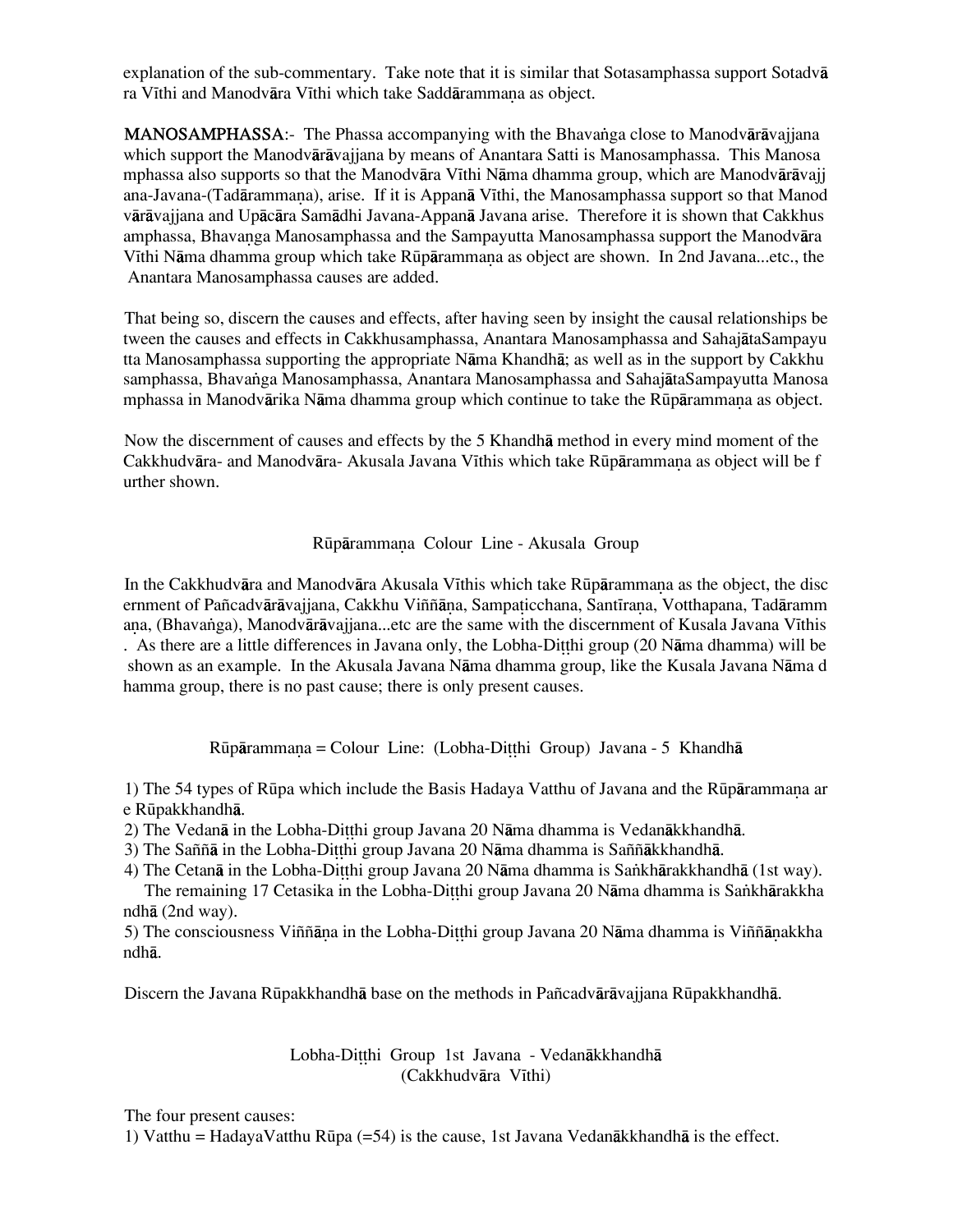2) Object ( $=R\bar{u}p\bar{a}r$ ammana) is the cause, 1st Javana Vedan $\bar{a}k$ khandh $\bar{a}$  is the effect.

3)(i) Cakkhusamphassa (8) is the cause, 1st Javana Vedanåkkhandhå is the effect.

(ii) 1st Javana Manosamphassa (20-Vedanå=19) is the cause, 1st Javana Vedanåkkhandhå is the e ffect.

4) Ayoniso Manasikåra (= Votthapana = 12) is the cause, 1st Javana Vedanåkkhandhå is the effect. (If the attention and decision of the Votthapana on Rūpārammana is as 'permanent or happy or att

a or beautiful...etc', then -- as it is Ayoniso Manasikåra -- Akusala Javana will occur accordingly.)

## Lobha-Ditthi Group 1st Javana - Viññānakkhandhā (Cakkhudvāra Vīthi)

1) Cakkhusamphassa  $(8)$  is the cause, 1st Javana Viññ $\overline{a}$ nakkhandh $\overline{a}$  is the effect.

- 2) N $\bar{a}$ ma $R\bar{u}$ pa is the cause, 1st Javana Viññ $\bar{a}$ nakkhandh $\bar{a}$  is the effect.
- 3) Ayoniso Manasikåra(= Votthapana = 12) is the cause, 1st Javana Vedanåkkhandhå is the effect. 'Nāma' = the accompanying 19 Cetasika; 'Rūpa' = 54 types of Rūpa which include the Basis Had

aya Vatthu Rūpa; and the Rūpārammana.

# Lobha-Ditthi Group 2nd Javana - Vedanākkhandhā (Cakkhudvāra Vīthi)

The four present causes:

1) Vatthu = HadayaVatthu RËpa (=54) is the cause, 2nd Javana Vedanåkkhandhå is the effect.

2) Object (=Rūpārammana) is the cause, 2nd Javana Vedanākkhandhā is the effect.

3)(i) Cakkhusamphassa (8) is the cause, 2nd Javana Vedanåkkhandhå is the effect.

(ii) 1st Javana Manosamphassa (20) is the cause, 2nd Javana Vedanåkkhandhå is the effect.

(iii) 2nd Javana Manosamphassa (20-Vedanå=19) is the cause, 2nd Javana Vedanåkkhandhå is th e effect.

4) Ayoniso Manasikåra (= Votthapana = 12) is the cause, 2nd Javana Vedanåkkhandhå is the effect.

## Lobha-Ditthi Group 2nd Javana - Viññānakkhandhā (Cakkhudvāra Vīthi)

The three present causes:

 $1$ )(i) Cakkhusamphassa (8) is the cause, 2nd Javana Viññānakkhandhā is the effect.

(ii) 1st Javana Manosamphassa  $(20)$  is the cause, 2nd Javana Viññānakkhandhā is the effect.

2) N $\bar{a}$ ma+Rūpa is the cause, 2nd Javana Viññ $\bar{a}$ nakkhandh $\bar{a}$  is the effect.

3) Ayoniso Manasikåra(= Votthapana = 12) is the cause, 2nd Javana Vedanåkkhandhå is the effect.

 'Nåma' = the accompanying 19 Cetasika; 'RËpa' = 54 types of RËpa which include the Basis Had aya Vatthu Rūpa; and the Rūpārammana.

### Take Note Of These

One can understand the discernment of the causes and effects by 5 Khandhå method in every mind moment in the Akusala Javana Vīthis which are Cakkhudvāra Vīthi and Manodvāra Vīthi in the Rū pårammaˆa line, linking the causal relationships based on the above methods. If the meditator unde rstands the said discernment for both the Kusala Javana Vīthi and Akusala Javana Vīthi in Rūpāram mana line then he can change to discern another line such as Saddārammana line. It is assumed that the meditator will be able to understand the increasing or decreasing of the quantity of Cetasika acc ording to the number of accompanying Cetasika. Take note that according to quantity of accompan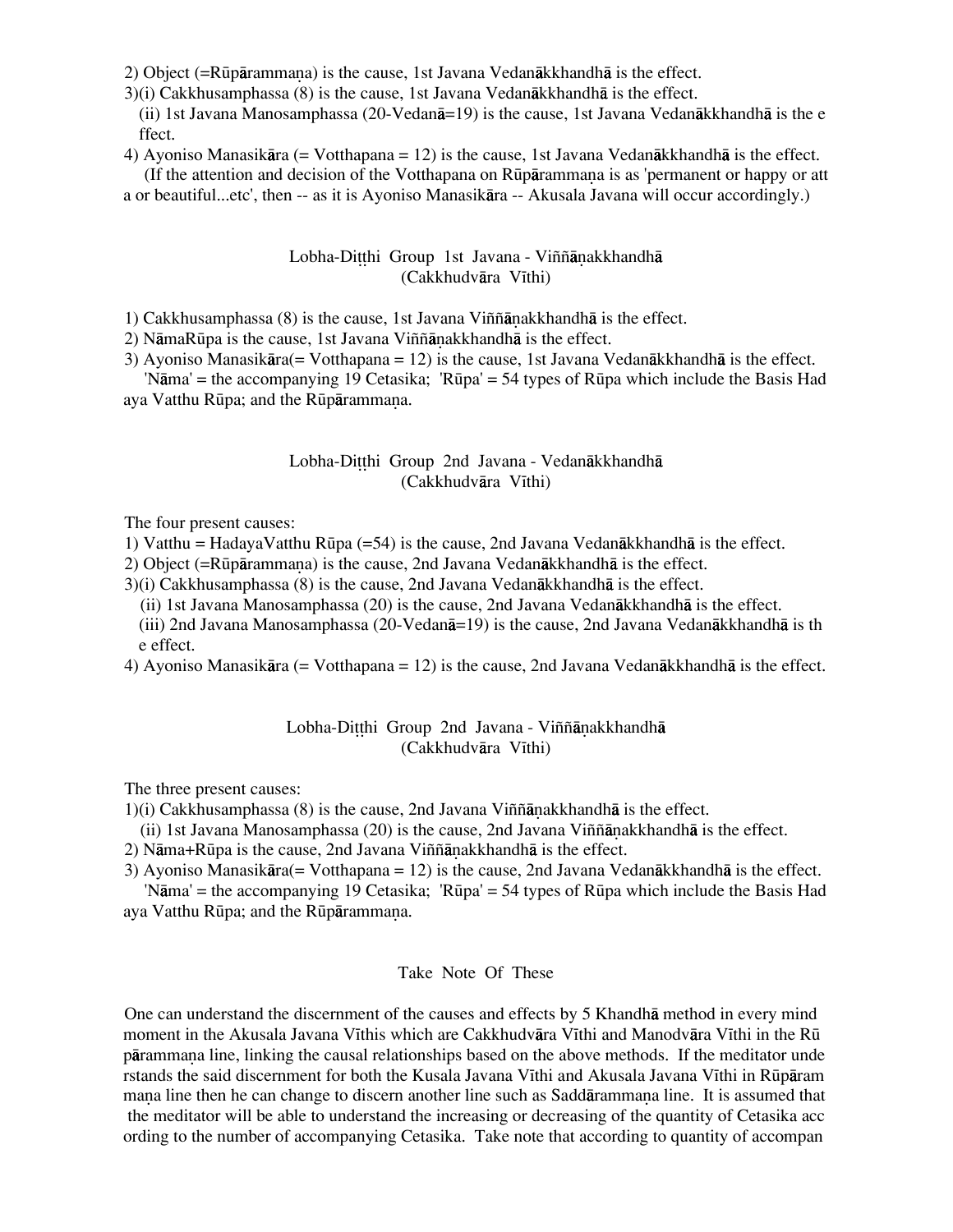ying Cetasika in each mind moment, there are changes in Sankhārakkhandhā and Sahajāta Manosa mphassa. If the meditator has only little basic knowledge of Abhidhamma or has not study Abhidha mma before, then the help of a teacher is necessary. Therefore, some of the differences will be sho wn.

## Changes

2) In Saddārammana line: as for 'Object', change it to Saddārammana in place of Rūpārammana; a nd as for 'Cakkhusamphassa' change it to Sotasamphassa.

3) In Gandhārammana line: in 'Object', change it to Gandhārammana; and in 'Phassa' change it to Ghånasamphassa.

4) In Rasārammana line: in 'Object', change it to Rasārammana; and in 'Phassa' change it to Jivhāsa mphassa.

5) In Pho tthabbārammaṇa line: in 'Object', change it to Pho tthabbārammaṇa; and in 'Phassa' change it to Kåyasamphassa.

Saddārammana = Sound Line: Pañcadvārāvajjana - Vedanākkhandhā

The three present causes:

1) Vatthu = Hadaya Vatthu Rūpa (= 54) is the cause, Pañcadvārāvajiana Vedanākkhandhā is the eff ect.

2) Object (= Saddārammana) is the cause, Pañcadvārāvajjana Vedanākkhandhā is the effect.

3) (i) Bhavanga Manosamphassa (34) is the cause, Pañcadvārāvajjana

Vedanåkkhandhå is the effect.

 (ii) Pañcadvåråvajjana Manosamphassa (11-Vedanå=10) is the cause, Pañcadvåråvajjana Vedanå kkhandhå is the effect.

To this extent, the meditator can understand it for the remaining Nåma Khandhå. Only one or two Khandhås in some mind moment will be further shown so as to know the method. However at the ti me of meditation it is to discern all 5 Khandhå in every mind moment completely.

Saddārammana = Sound Line: SotaViññāna (= Hearing) - Vedanākkhandhā

The five past causes:

1) Avijjā  $(=20)$  is the cause, SotaViññāna Vedanākkhandhā is the effect.

2) Tanhā (=20) is the cause, SotaViññāna Vedanākkhandhā is the effect.

3) Upādāna  $(=20)$  is the cause, SotaViññāna Vedanākkhandhā is the effect.

4) Sankhāra (34) is the cause, SotaViññāna Vedanākkhandhā is the effect.

5) Kamma Satti force of the Kamma = Sankhāra (34) is the cause, SotaViññāna Vedanākkhandhā is the effect.

The five present causes:

6) Vatthu = SotaVatthu (=54) is the cause, SotaViññana Vedanakkhandha is the effect.

7) Object (=Saddārammana) is the cause, SotaViññāna Vedanākkhandhā is the effect.

8) Sotasamphassa (=  $8$ -Vedan $\bar{a}$ =7) is the cause, SotaViññ $\bar{a}$ na Vedan $\bar{a}$ kkhandh $\bar{a}$  is the effect.

9)  $\bar{A}$ kāsa = space is the cause, SotaViññāna Vedanākkhandhā is the effect.

10) Manasikāra = Pañcadvārāvajjana = 11 is the cause, Sota Viññāna Vedanākkhandhā is the effect.

{ $\overline{A}K\overline{A}SA$ : There must be  $\overline{A}k\overline{a}sa$  = space between Sota Pas $\overline{a}da$  and Sadd $\overline{a}ram$ mana. Only if that  $\overline{A}k$ åsa dhåtu is being dependent upon then SotaViññåˆa can come to arise. Without that Ókåsa dhåtu t hen SotaViññāna cannot arise. It is right that in the one whose ears are blocked or being blocked So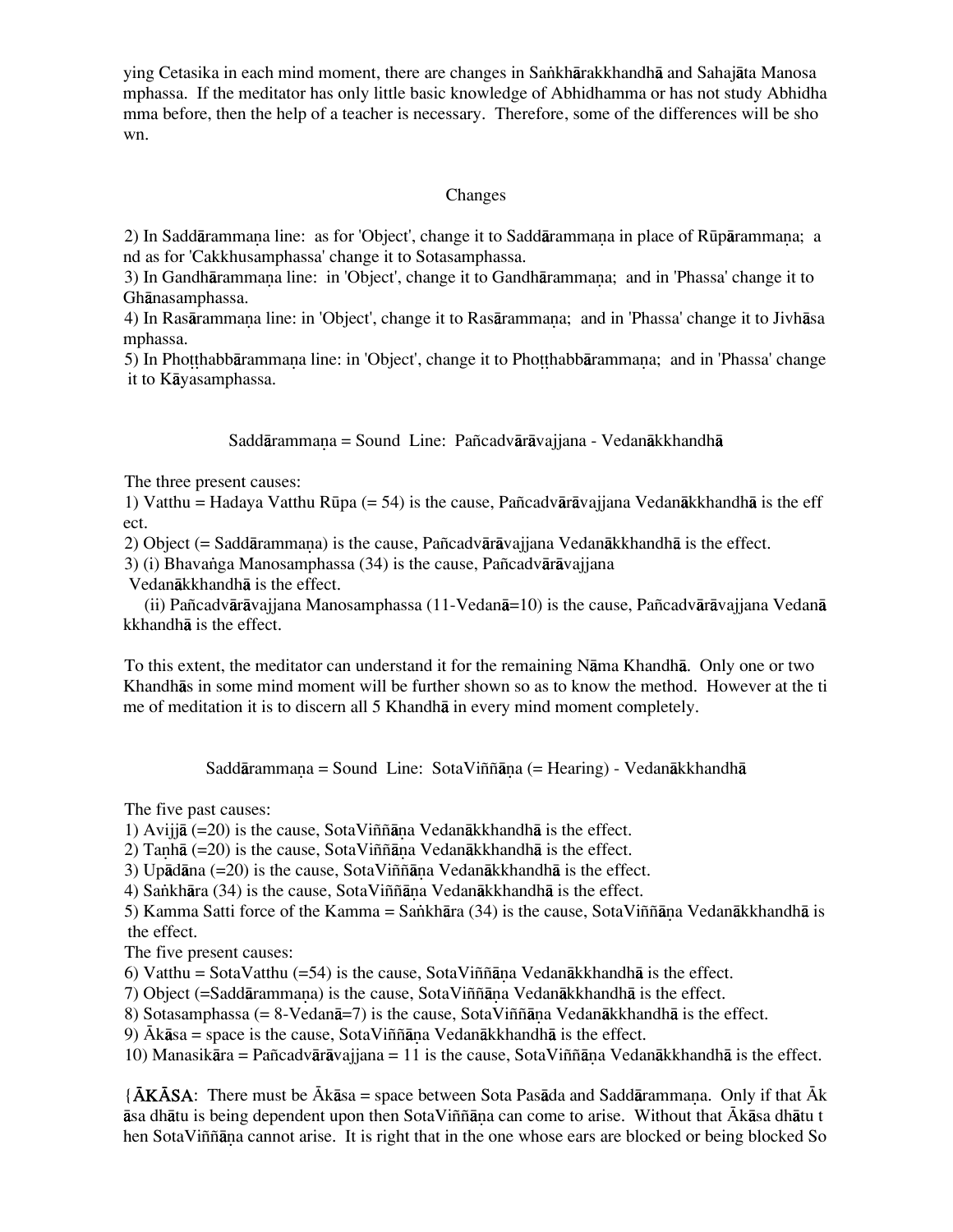taViññãna cannot arise. Therefore Ákāsa dhātu is also one of the causes for the arising of SotaViññ åˆa Nåma dhamma group. (Abhidhamma Commentary-Vol.2-pg.322 Burmese script)}

### Saddārammana = Sound Line: Sampaticchana (= Receiving) Sankhārakkhandhā (2nd Way)

The five past causes:

1) Avijjā (=20) is the cause, Sampaticchana Sankhārakkhandhā is the effect.

2) Tanhā (=20) is the cause, Sampaticchana Sankhārakkhandhā is the effect.

3) Up $\bar{a}$ dāna (=20) is the cause, Sampaticchana Sankhārakkhandhā is the effect.

4) Sankhāra (34) is the cause, Sampaticchana Sankhārakkhandhā is the effect.

5) Kamma Satti force of the Kamma = Sankhāra (34) is the cause, Sampaticchana Sankhārakkhandh å is the effect.

The three present causes:

6) Vatthu = HadayaVatthu Rūpa (=54) is the cause, Sampaticchana Sankhārakkhandhā is the effect.

7) Object (=Saddārammana) is the cause, Sampaticchana Sankhārakkhandhā is the effect.

8)(i) Sotasamphassa (8) is the cause, Sampaticchana Sankhārakkhandhā is the effect.

(ii) The remaining three Nāma Khandhā is the cause, Sampaticchana Sankhārakkhandhā is the eff ect.

#### Saddārammana = Sound Line: Sampaticchana (= Receiving) Viññānakkhandhā

The five past causes:

1) Avijjā  $(=20)$  is the cause, Sampaticchana Viññānakkhandhā is the effect.

2) Tanhā  $(=20)$  is the cause, Sampaticchana Viññānakkhandhā is the effect.

3) Upādāna  $(=20)$  is the cause, Sampaticchana Viññānakkhandhā is the effect.

4) Sankhāra (34) is the cause, Sampaticchana Viññānakkhandhā is the effect.

5) Kamma Satti force of the Kamma = Sankhāra (34) is the cause, Sampaticchana Viññānakkhandh å is the effect.

The two present causes:

 $6$ )(i) Sotasamphassa (8) is the cause, Sampaticchana Viññānakkhandhā is the effect.

7) Nāma+Rūpa is the cause, Sampaticchana Viññānakkhandhā is the effect.

'Nåma' = the accompanying 10 Cetasika;

'RËpa' = Hadaya Vatthu together with 54 types of RËpa and Saddårammanå.

### Saddārammaṇa = Sound Line: Santīraṇa (= Investigating) Vedanåkkhandhå

The five past causes:

1) Avijjā  $(=20)$  is the cause, Santīrana Vedanākkhandhā is the effect.

2) Tanhā (=20) is the cause, Santīrana Vedanākkhandhā is the effect.

3) Up $\bar{a}$ dāna (=20) is the cause, Santīrana Vedanākkhandhā is the effect.

4) Sankhāra  $(34)$  is the cause, Santīrana Vedanākkhandhā is the effect.

5) Kamma Satti force of the Kamma = Sankhāra (34) is the cause, Santīrana Vedanākkhandhā is the effect.

The three present causes:

6) Vatthu = HadayaVatthu (=54) is the cause, Santīrana Vedanākkhandhā is the effect.

7) Object (=Rūpārammana) is the cause, Santīrana Vedanākkhandhā is the effect.

8)(i) Sotasamphassa (= 8) is the cause, Santīrana Vedanākkhandhā is the effect.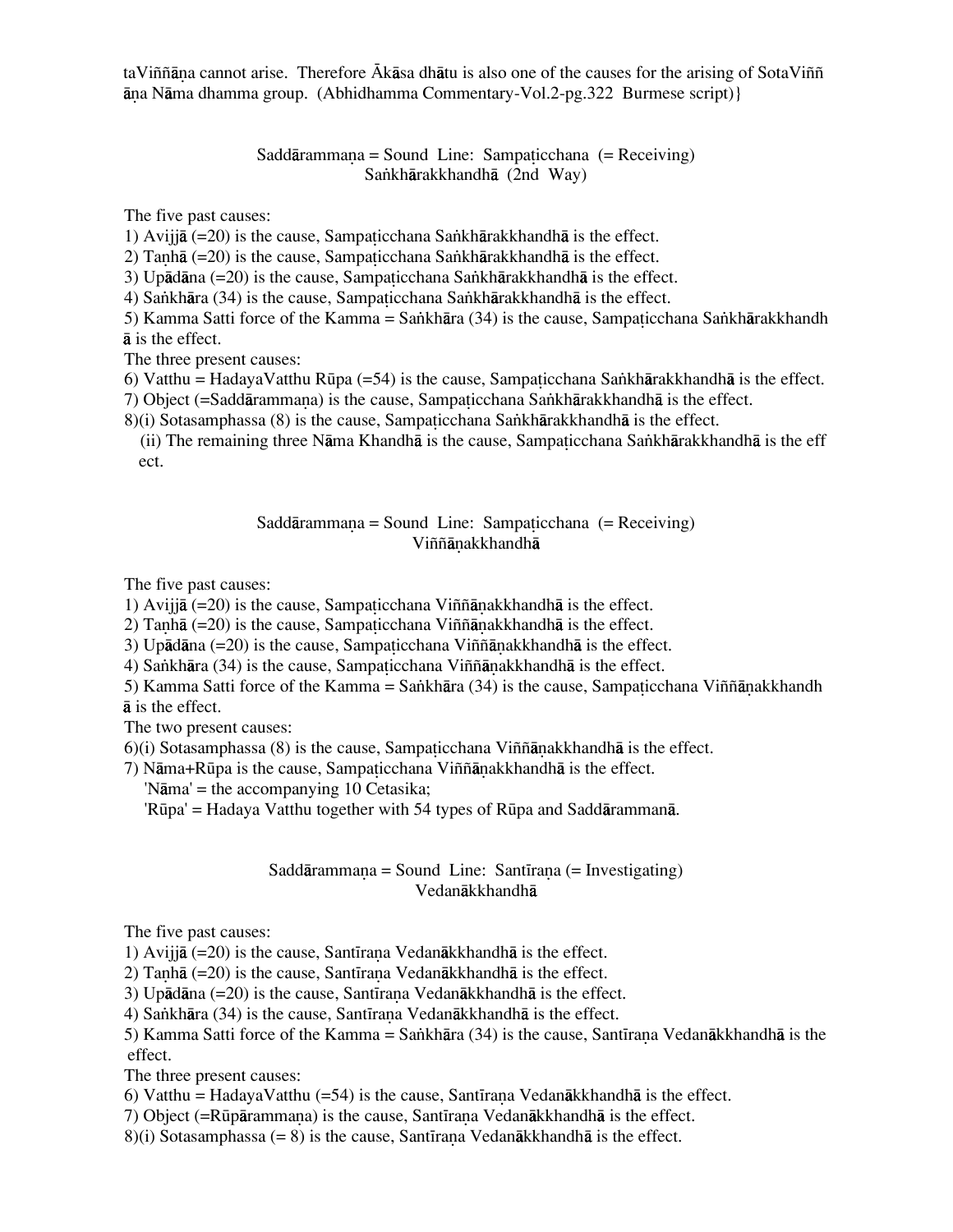(ii) Sampaticchana Manosamphassa  $(11)$  is the cause, Santīrana Vedanākkhandhā is the effect. (iii) Santīrana Manosamphassa (=12-Vedanā=11) is the cause, Santīrana Vedanākkhandhā is the e ffect.

(The above are shown as examples only, so that one can understand it. To this extent, it is assumed that the meditator can understand the discernment in Saddārammana line. The discernment of the c auses and effects in the mind moments of Gandhārammana line by the 5 Khandhā method, linking t he causal relationships, will be further shown as follows.)

> Gandhārammana = Smell Line: Pañcadvārāvajiana (= Reflecting) Vedanåkkhandhå

The 3 present causes:

1) Vatthu = Hadaya Vatthu Rūpa (= 54) is the cause, Pañcadvārāvajjana Vedanākkhandhā is the eff ect.

2) Object (= Gandhārammana) is the cause, Pañcadvārāvajjana Vedanākkhandhā is the effect.

3) (i) Bhava∫ga Manosamphassa (= 34) is the cause, Pañcadvåråvajjana Vedanåkkhandhå is the effe ct.

 (ii) Pañcadvåråvajjana Manosamphassa (11-Vedanå=10) is the cause, Pañcadvåråvajjana Vedanå kkhandhå is the effect.

### Gandhārammana = Smell Line: GhānaViññāna Vedanåkkhandhå

The five past causes:

1) Avijjā  $(=20)$  is the cause, GhānaViññāna Vedanākkhandhā is the effect.

2) Tanhā  $(=20)$  is the cause, GhānaViññāṇa Vedanākkhandhā is the effect.

3) Up $\bar{a}$ dāna (=20) is the cause, GhānaViññāna Vedanākkhandhā is the effect.

4) Sankhāra (34) is the cause, Ghāna Viññāna Vedanākkhandhā is the effect.

5) Kamma Satti force of the Kamma = Sankhāra (34) is the cause, GhānaViññāna Vedanākkhandhā is the effect.

The five present causes:

6) Vatthu = GhānaVatthu (=54) is the cause, GhānaViññāna Vedanākkhandhā is the effect.

7) Object (=Saddārammana) is the cause, GhānaViññāna Vedanākkhandhā is the effect.

8) Ghānasamphassa (= 8-Vedanā=7) is the cause, Ghāna Viññāna Vedanākkhandhā is the effect.

9) VāvoDhātu is the cause, GhānaViññāna Vedanākkhandhā is the effect.

10) Manasikāra = Pañcadvārāvajjana = 11 is the cause, Ghāna Viññāna Vedanākkhandhā is the effec t.

 ${V\bar{A}YO\text{-}DH\bar{A}TU:}$  Only if the air = Vayo Dhatu -- which carries the smell (Gandharammana) into t he nostril where Nose Transparent Element exists -- goes in, then GhānaViññāna together with the Nāma dhamma group which know and take as object the smell (Gandhārammana) can arise. If the a  $ir = V\bar{a}$ yo Dhātu which carries smell (Gandhārammana) does not exist then GhānaViññāna Nāma dh amma group together with the Sampayutta dhamma cannot arise. Therefore Våyo Dhåtu is a cause. }

> Gandhārammana = Smell Line: Sampaticchana (= Receiving) Vedanåkkhandhå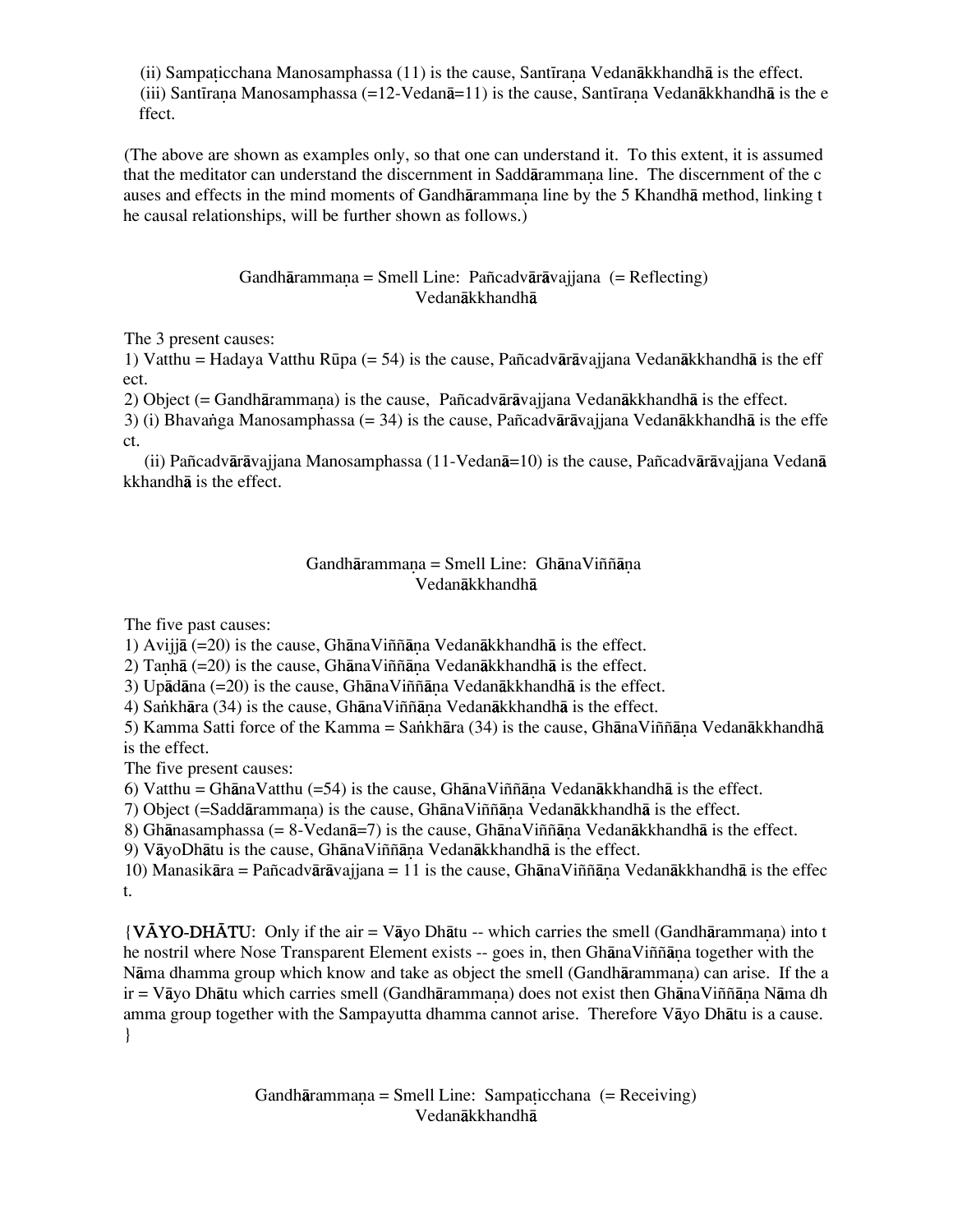The five past causes:

1) Avijjā  $(=20)$  is the cause, Sampaticchana Vedanākkhandhā is the effect.

2) Tanhā  $(=20)$  is the cause, Sampaticchana Vedanākkhandhā is the effect.

3) Upādāna  $(=20)$  is the cause, Sampaticchana Vedanākkhandhā is the effect.

4) Sankhāra (34) is the cause, Sampaticchana Vedanākkhandhā is the effect.

5) Kamma Satti force of the Kamma = Sankhāra (34) is the cause, Sampaticchana Vedanākkhandhā is the effect.

The three present causes:

6) Vatthu = HadayaVatthu Rūpa (=54) is the cause, Sampaticchana Vedan $\bar{a}$ kkhandh $\bar{a}$  is the effect.

7) Object (=Gandhārammana) is the cause, Sampaticchana Vedanākkhandhā is the effect.

- $8$ )(i) Ghānasamphassa (8) is the cause, Sampaticchana Vedanākkhandhā is the effect.
	- (ii) Sampaticchana Manosamphassa  $(= 11$ -Vedan $\bar{a} = 10$ ) is the cause, Sampaticchana Vedan $\bar{a}$ kkh andhå is the effect.

# Gandhārammana = Smell Line: Santīrana (= Investigating) Vedanåkkhandhå

The five past causes:

1) Avijjā  $(=20)$  is the cause, Santīrana Vedanākkhandhā is the effect.

2) Tanhā  $(=20)$  is the cause, Santīrana Vedanākkhandhā is the effect.

3) Up $\bar{a}$ dāna (=20) is the cause, Santīrana Vedanākkhandhā is the effect.

4) Sankhāra (34) is the cause, Santīrana Vedanākkhandhā is the effect.

5) Kamma Satti force of the Kamma = Sankhāra (34) is the cause, Santīrana Vedanākkhandhā is the effect.

The three present causes:

6) Vatthu = HadayaVatthu Rūpa (=54) is the cause, Santīrana Vedanākkhandhā is the effect.

7) Object (=Gandhārammana) is the cause, Santīrana Vedanākkhandhā is the effect.

8)(i) Ghānasamphassa (= 8) is the cause, Santīrana Vedanākkhandhā is the effect.

(ii) Sampaticchana Manosamphassa  $(11)$  is the cause, Santīraṇa Vedanākkhandhā is the effect.

(iii) Santīrana Manosamphassa (=12-Vedanā=11) is the cause, Santīrana Vedanākkhandhā is the e ffect.

SIGNIFICANT POINTS: Concerning the 'Nāma+Rūpa' cause among the present causes of Viññān akkhandhā in GhānaViññāna, Sampaticchana, Santīrana...etc, take the accompanying Cetasika that arise together with the consciousness, Viññānakkhandhā in one mind moment as 'Nāma'; and take th e Basis Vatthu Rūpa and Gandhārammana as 'Rūpa'. In the other remaining lines, take their respecti ve Cetasika, respective Basis Vatthu and respective Object (as 'Nåma+RËpa') accordingly.

# Rasårammaˆa Line: - Pañcadvåråvajjana (= Reflecting) Vedanåkkhandhå

The 3 present causes:

1) Vatthu = Hadaya Vatthu Rūpa (= 54) is the cause, Pañcadvārāvajjana Vedanākkhandhā is the eff ect.

2) Object (= Rasārammana) is the cause, Pañcadvārāvajiana Vedanākkhandhā is the effect.

3) (i) Bhavanga Manosamphassa (= 34) is the cause, Pañcadvārāvajjana Vedanākkhandhā is the effe ct.

 (ii) Pañcadvåråvajjana Manosamphassa (11-Vedanå=10) is the cause, Pañcadvåråvajjana Vedanå kkhandhå is the effect.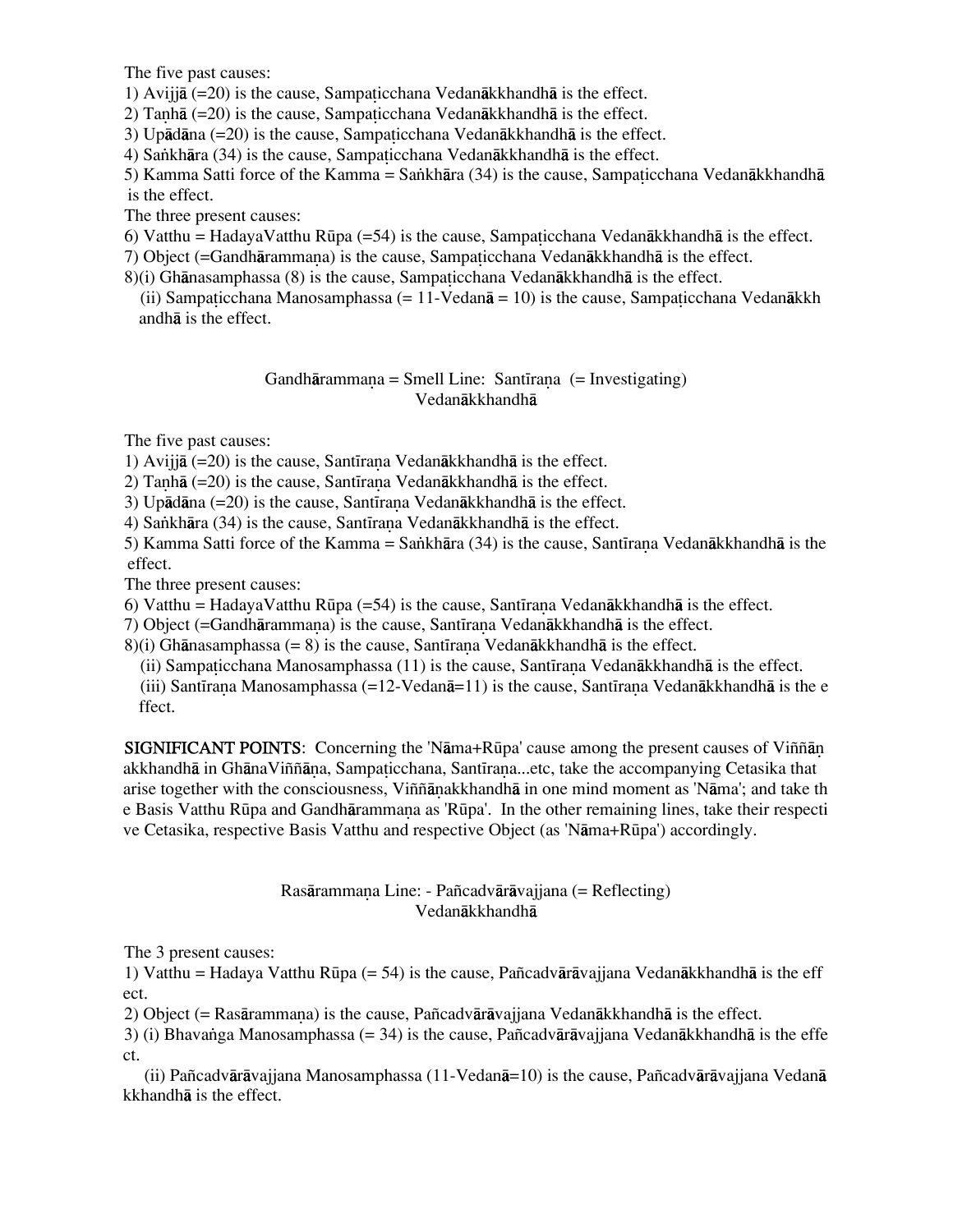# Rasārammana Line: Jivhā Viññāna Vedanåkkhandhå

The five past causes:

1) Avijjā  $(=20)$  is the cause, Jivhā Viññāna Vedanākkhandhā is the effect.

2) Tanhā (=20) is the cause, Jivhā Viññāna Vedanākkhandhā is the effect.

3) Upādāna  $(=20)$  is the cause, Jivhā Viññāna Vedanākkhandhā is the effect.

4) Sankhāra (34) is the cause, Jivhā Viññāna Vedanākkhandhā is the effect.

5) Kamma Satti force of the Kamma = Sankhāra (34) is the cause, JivhāViññāna Vedanākkhandhā i s the effect.

The five present causes:

6) Vatthu = JivhāVatthu Rūpa (=54) is the cause, JivhāViññāna Vedanākkhandhā is the effect.

7) Object (=Rasārammana) is the cause, Jivhā Viññāna Vedanākkhandhā is the effect.

8) Jivhāsamphassa (= 8-Vedanā=7) is the cause, Jivhā Viññāna Vedanākkhandhā is the effect.

9)  $\bar{A}$ po $Dh$ ātu is the cause, Jivhā $V$ iññāna Vedanākkhandhā is the effect.

10) Manasikāra = Pañcadvārāvajjana = 11 is the cause, Jivhā Viññāna Vedanākkhandhā is the effect.

 $\overline{A}PO-DH\overline{A}TU$ : Jivhā $V$ iññāna and Sampayutta dhamma group can arise only when there is  $\overline{A}$ poDhāt u, water which wets the tongue. They cannot arise without ApoDhåtu, water. Although you put dri ed edibles on the dried tongue of the person with dried tongue, Jivhā Viññāna cannot arise (Abhidha mma Commentary-Vol.1-pg.322 Burmese script).

Among the present causes of Viññānakkhandhā in Jivhā Viññāna, take the appropriate accompanyin g Cetasika as 'Nāma' and take the appropriate Basis Vatthu Rūpa and Rasārammana as 'Rūpa'.

## Rasārammaṇa Line: Sampaticchana (= Receiving) Vedanåkkhandhå

The five past causes:

1) Avijjā  $(=20)$  is the cause, Sampaticchana Vedanākkhandhā is the effect.

2) Tanhā ( $=20$ ) is the cause, Sampaticchana Vedanākkhandhā is the effect.

3) Upādāna  $(=20)$  is the cause, Sampaticchana Vedanākkhandhā is the effect.

4) Sankhāra (34) is the cause, Sampaticchana Vedanākkhandhā is the effect.

5) Kamma Satti force of the Kamma = Sankhāra (34) is the cause, Sampaticchana Vedanākkhandhā is the effect.

The three present causes:

6) Vatthu = Hadaya Vatthu Rūpa (=54) is the cause, Sampaticchana Vedan $\bar{a}$ kkhandh $\bar{a}$  is the effect.

7) Object (=Rasārammana) is the cause, Sampaticchana Vedanākkhandhā is the effect.

 $8$ )(i) Jivhāsamphassa (= 8) is the cause, Sampaticchana Vedanākkhandhā is the effect.

(ii) Sampaticchana Manosamphassa  $(= 11$ -Vedan $\bar{a} = 10$ ) is the cause, Sampaticchana Vedan $\bar{a}$ kkh andhå is the effect.

# Rasārammana Line: Santīrana (= Investigating) Vedanåkkhandhå

The five past causes:

1) Avijjā  $(=20)$  is the cause, Santīrana Vedanākkhandhā is the effect.

2) Tanhā ( $=20$ ) is the cause, Santīrana Vedanākkhandhā is the effect.

3) Up $\bar{a}$ dāna (=20) is the cause, Santīrana Vedanākkhandhā is the effect.

4) Sankhāra (34) is the cause, Santīrana Vedanākkhandhā is the effect.

5) Kamma Satti force of the Kamma = Sankhāra (34) is the cause, Santīrana Vedanākkhandhā is the effect.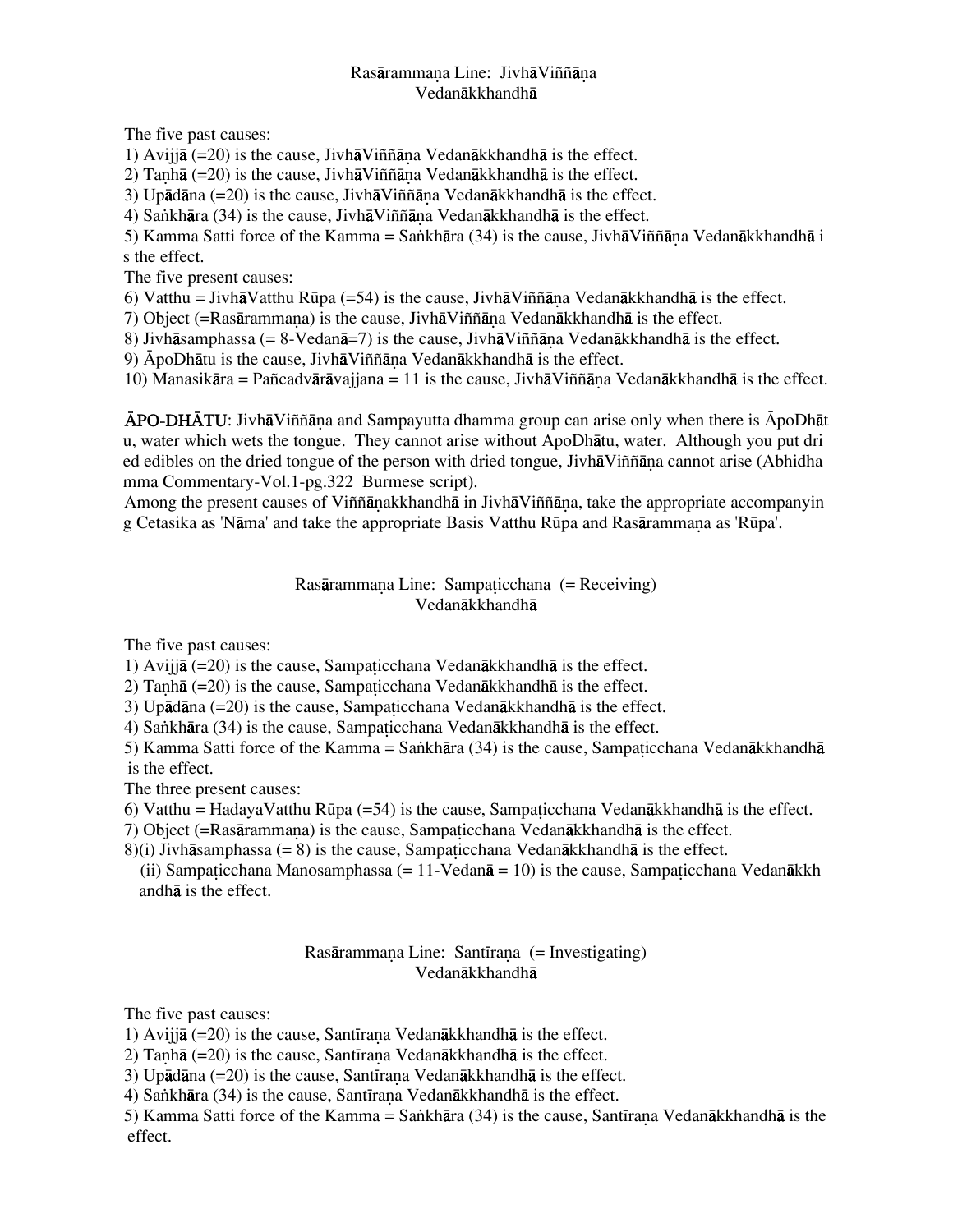The three present causes:

6) Vatthu = HadayaVatthu Rūpa (=54) is the cause, Santīrana Vedanākkhandhā is the effect.

7) Object (=Rasārammana) is the cause, Santīrana Vedanākkhandhā is the effect.

 $8$ )(i) Jivhāsamphassa (= 8) is the cause, Santīrana Vedanākkhandhā is the effect.

(ii) Sampaticchana Manosamphassa  $(11)$  is the cause, Santīrana Vedanākkhandhā is the effect.

(iii) Santīrana Manosamphassa (=12-Vedanā=11) is the cause, Santīrana Vedanākkhandhā is the e ffect.

# Photthabbārammana Line: Pañcadvārāvajjana (= Reflecting) Vedanåkkhandhå

The 3 present causes:

1) Vatthu = Hadaya Vatthu RËpa (= 54) is the cause, Pañcadvåråvajjana Vedanåkkhandhå is the eff ect.

2) Object (= Photthabbārammana) is the cause, Pañcadvārāvajjana Vedanākkhandhā is the effect.

3) (i) Bhavanga Manosamphassa (= 34) is the cause, Pañcadvārāvajjana Vedanākkhandhā is the effe ct.

 (ii) Pañcadvåråvajjana Manosamphassa (11-Vedanå=10) is the cause, Pañcadvåråvajjana Vedanå kkhandhå is the effect.

# Photthabbārammana Line: KāyaViññāna Vedanåkkhandhå

The five past causes:

1) Avijjā  $(=20)$  is the cause, Kāya Viññāna Vedanākkhandhā is the effect.

2) Tanhā (=20) is the cause, KāyaViññāna Vedanākkhandhā is the effect.

3) Upādāna  $(=20)$  is the cause, KāyaViññāna Vedanākkhandhā is the effect.

4) Sankhāra (34) is the cause, KāyaViññāṇa Vedanākkhandhā is the effect.

5) Kamma Satti force of the Kamma = Sankhāra (34) is the cause, KāyaViññāna Vedanākkhandhā i s the effect.

The five present causes:

6) Vatthu = KāyaVatthu Rūpa (=54) is the cause, KāyaViññāna Vedanākkhandhā is the effect.

7) Object (=Photthabbārammana) is the cause, KāyaViññāna Vedanākkhandhā is the effect.

8) Kāyasamphassa (= 8-Vedanā=7) is the cause, KāyaViññāna Vedanākkhandhā is the effect.

9) Pathav $\overline{1}$ Dhātu is the cause, KāyaViññāna Vedanākkhandhā is the effect.

10) Manasikāra = Pañcadvārāvajjana = 11 is the cause, Kāya Viññāna Vedanākkhandhā is the effect.

 ${PATHAVI-DHÅTU:}$  When Photthabbarammana impinges on Kāya Pasāda = Body Transparent E lement, it impinges not only on the Kåya Pasåda but also on the Great Elements in the same Kalåpa which are the Dependence, the Nissaya cause, of KåyaPasåda. Out of these Great Elements in the s ame Kalāpa, Pathavī-Dhātu is the main cause of Kāya Pasāda. Kāya Viññāṇa can arise only when it gets to be dependent upon Pathavi Dhātu which is the real fundamental cause of Kāya Pasāda. It ca nnot arise without Pathavī dhātu. It is true that as the external Great Elements object (= external Pat havī, Tejo, Vāyo) impinges on the internal Kāya Pasāda, the Great Elements of the same Kalāpa -- i. e. the Basis which are the causes of KåyaPasåda -- are also being impinged upon. Therefore Pathav  $\bar{p}$  Dhātu is one of the causes of the arising of KāyaViññāna (Abhidhamma Commentary-Vol.1-pg.3) 22).}

Among the present causes of Viññānakkhandhā in the 'NāmaRūpa' cause, take the appropriate acco mpanying Cetasika as 'Nåma' and take the 44 types of RËpa dhamma which are together with Kåya Vatthu Rūpa and the object Rūpa which are Pathavī, Tejo & Vāyo called Photthabbārammana as 'R ūpa'.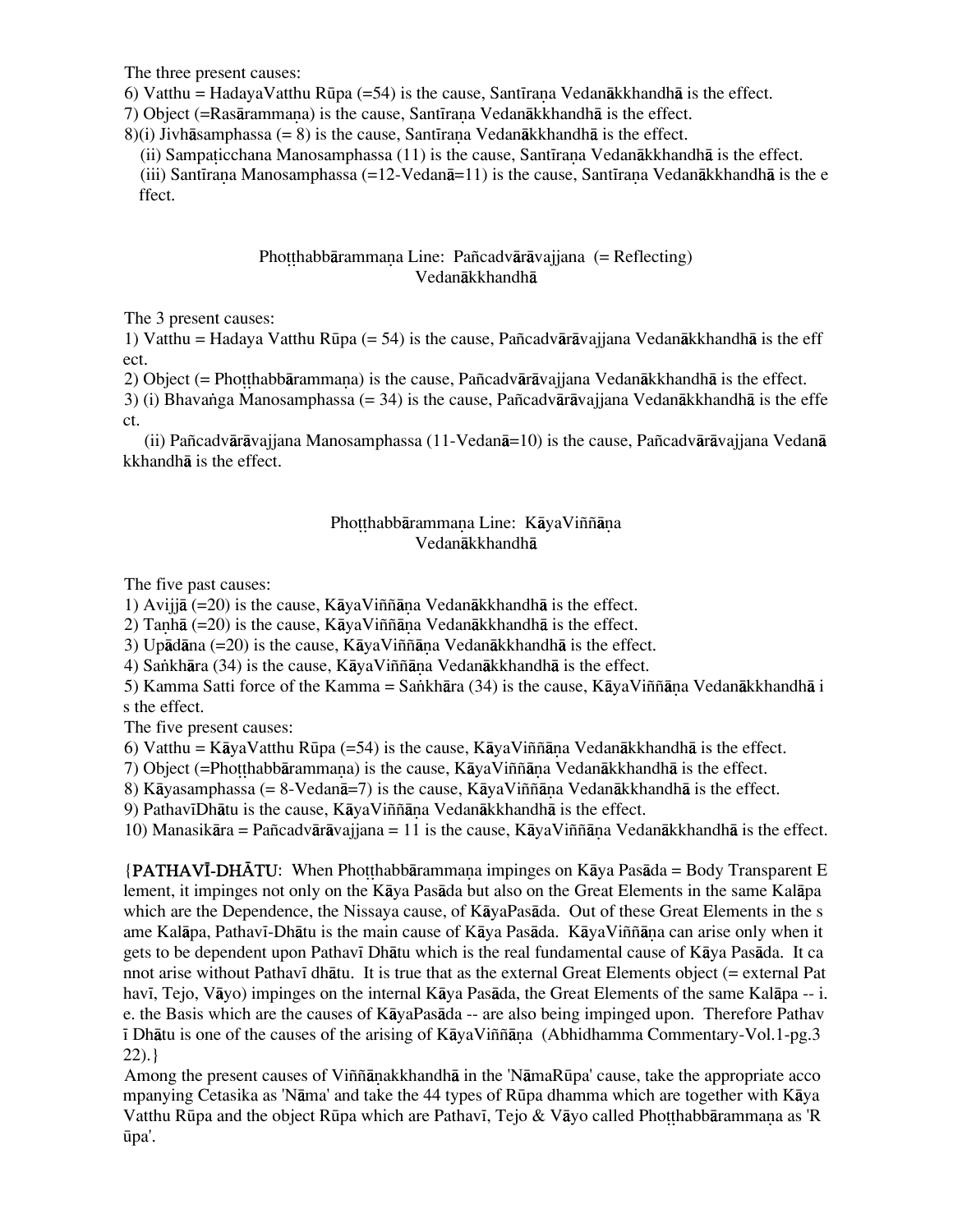### Photthabbārammana Line: Sampaticchana (= Receiving) Vedanåkkhandhå

The five past causes:

1) Avijjā  $(=20)$  is the cause, Sampaticchana Vedanākkhandhā is the effect.

2) Tanhā  $(=20)$  is the cause, Sampaticchana Vedanākkhandhā is the effect.

3) Up $\bar{a}$ dāna (=20) is the cause, Sampaticchana Vedanākkhandhā is the effect.

4) Sankhāra (34) is the cause, Sampaticchana Vedanākkhandhā is the effect.

5) Kamma Satti force of the Kamma = Sankhāra (34) is the cause, Sampaticchana Vedanākkhandhā is the effect.

The three present causes:

6) Vatthu = HadayaVatthu Rūpa (=54) is the cause, Sampaticchana Vedanākkhandhā is the effect.

7) Object (=Photthabbārammaṇa) is the cause, Sampa ticchana Vedanākkhandhā is the effect.

 $8$ )(i) Kāyasamphassa (= 8) is the cause, Sampaticchana Vedanākkhandhā is the effect.

(ii) Sampaticchana Manosamphassa  $(= 11$ -Vedan $\bar{a} = 10$ ) is the cause, Sampaticchana Vedan $\bar{a}$ kkh andhå is the effect.

#### Photthabbārammana Line: Santīrana (= Investigating) Vedanåkkhandhå

The five past causes:

1) Avijjā  $(=20)$  is the cause, Santīrana Vedanākkhandhā is the effect.

2) Tanhā  $(=20)$  is the cause, Santīrana Vedanākkhandhā is the effect.

3) Upādāna  $(=20)$  is the cause, Santīrana Vedanākkhandhā is the effect.

4) Sankhāra (34) is the cause, Santīrana Vedanākkhandhā is the effect.

5) Kamma Satti force of the Kamma = Sankhāra (34) is the cause, Santīrana Vedanākkhandhā is the effect.

The three present causes:

6) Vatthu = HadayaVatthu Rūpa (=54) is the cause, Santīrana Vedanākkhandhā is the effect.

7) Object (=Photthabbārammana) is the cause, Santīrana Vedanākkhandhā is the effect.

 $8$ (i) Kāyasamphassa (= 8) is the cause, Santīrana Vedanākkhandhā is the effect.

(ii) Sampaticchana Manosamphassa  $(11)$  is the cause, Santīrana Vedanākkhandhā is the effect.

(iii) Santīrana Manosamphassa (=12-Vedanā=11) is the cause, Santīrana Vedanākkhandhā is the e ffect.

### Dhammārammana Line - Kusala Javana Vīthi (Object = Eye Transparent Element) 1st Javana - Vedanākkhandhā (Manodvāra Vīthi)

The four present causes:

1) Vatthu = HadayaVatthu RËpa (=54) is the cause, 1st Javana Vedanåkkhandhå is the effect.

2) Object (=Eye Transparent Element as object) is the cause, 1st Javana Vedanåkkhandhå is the effe ct.

3)(i) Bhava∫ga Manosamphassa (34) is the cause, 1st Javana Vedanåkkhandhå is the effect. (iii) 1st Javana Manosamphassa (34-Vedanå=33) is the cause, 1st Javana Vedanåkkhandhå is the effect.

4) Yoniso Manasikåra (= Manodvåråvajjana = 12) is the cause, 1st Javana Vedanåkkhandhå is the e ffect.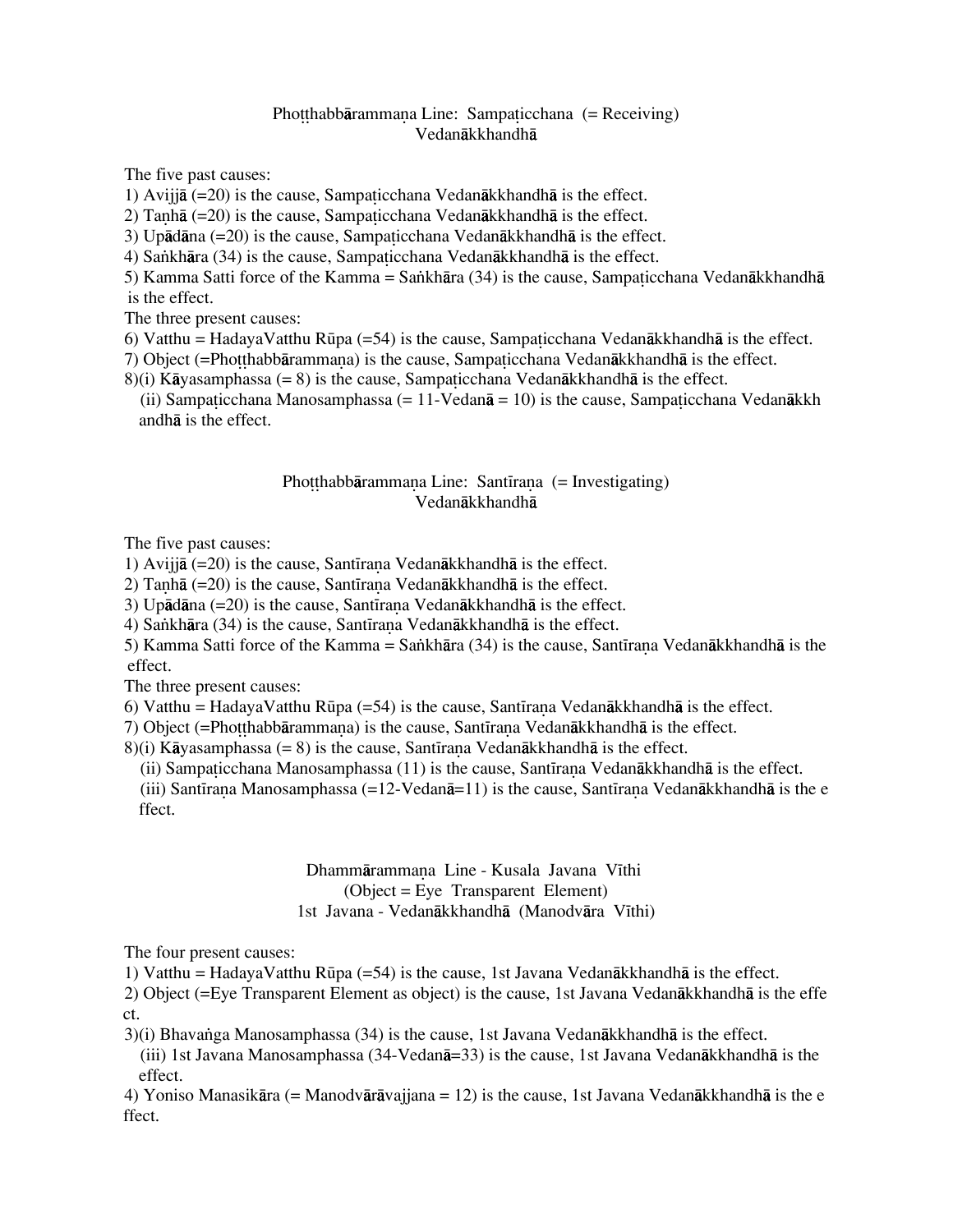### 2nd Javana - Vedanåkkhandhå

The four present causes:

1) Vatthu = HadayaVatthu Rūpa (=54) is the cause, 2nd Javana Vedan $\bar{a}$ kkhandh $\bar{a}$  is the effect.

2) Object (=Eye Transparent Element as object) is the cause, 2nd Javana Vedanåkkhandhå is the eff ect.

3)(i) Bhava∫ga Manosamphassa (34) is the cause, 2nd Javana Vedanåkkhandhå is the effect.

(ii) 1st Javana Manosamphassa  $(=34)$  is the cause, 2nd Javana Vedan $\bar{a}$ kkhandh $\bar{a}$  is the effect. (iii) 2nd Javana Manosamphassa (=34-Vedanå=33) is the cause, 2nd Javana Vedanåkkhandhå is t he effect.

4) Yoniso Manasikåra (= Votthapana = 12) is the cause, 2nd Javana Vedanåkkhandhå is the effect.

Dhammārammaṇa Line - 1st Jhāna Samāpatti Vīthi (Ānāpāna Patibhāga Nimitta As Object) 1st Javana - Vedanåkkhandhå

The four present causes:

1) Vatthu = HadayaVatthu RËpa (=54) is the cause, 1st Javana Vedanåkkhandhå is the effect.

2) Object ( $=\bar{A}n\bar{a}p\bar{a}n$ a Patibh $\bar{a}g$ a Nimitta as object) is the cause, 1st Javana Vedan $\bar{a}$ kkhandh $\bar{a}$  is the e ffect.

3)(i) Bhava∫ga Manosamphassa (34) is the cause, 1st Javana Vedanåkkhandhå is the effect.

(ii) 1st Javana Manosamphassa (34-Vedanå=33) is the cause, 1st Javana Vedanåkkhandhå is the e ffect.

4) Yoniso Manasikåra (= Manodvåråvajjana = 12) is the cause, 1st Javana Vedanåkkhandhå is the e ffect.

The only difference in 2nd Javana and etc... is that there is one more cause, that is the Anantara caus e which is the preceding Nåma dhamma such as the 1st Javana Nåma dhamma cause for the 2nd Jav ana ...etc.

In the 'NāmaRūpa' cause of this Jhāna Samāpatti Vīthi Javana Viññānakkhandhā take only the 54 ty pes of RËpa that include Hadaya Vatthu which is the Basis Vatthu RËpa as 'RËpa'; the object, whic h is Ánāpāna Patibhāga Nimitta, is a Paññatti object. In discerning the causes and effects in the Jhā na Nāma dhamma which takes a Samatha Nimitta as object such as Skeleton Patibhāga Nimitta or White Kasina Patibhāga Nimitta, after having linked the causal relationships by insight, in the 'Obje ct' cause change it to the object of the Jhåna Nåma dhamma group which one is discerning. For exa mple, change it to ' White Kasina Patibhāga Nimitta as object'. As there are 34 Nāma dhamma in 1s t Jhåna; 32 in 2nd Jhåna; 31 in 3rd Jhåna; and 31 in 4th Jhåna respectively, in the 'Javana Manosam phassa' cause, decrease the quantity of Cetasika accordingly. Tadārammana does not arise subseque nt to Appanå Javana = Jhåna Javana.

Dhammārammana Line - Rūpa Dhamma As Object

Among the Rūpa dhamma that are part of Dhammārammana line which are Pasāda Rūpa = 5 Trans parent RËpa and Sukhuma RËpa = 16 subtle RËpa, when the meditator takes any one of those RËpa as object, if there is Yoniso Manasikåra then Kusala Javana will arise; if there is Ayoniso Manasikår a then Akusala Javana will arise accordingly. If pay attention to it as 'RËpa dhamma' or 'Anicca' or ' Dukkha' or 'Anatta' or 'Asubha' or 'Eye Transparent Element'...etc then it is Yoniso Manasikåra. Co ncerning the arising of Ayoniso Manasikāra, refer to that in Nāma Kammatthāna. The arising of the 10 Samyojana are already explained then. The remaining causes are the same (as above). To this e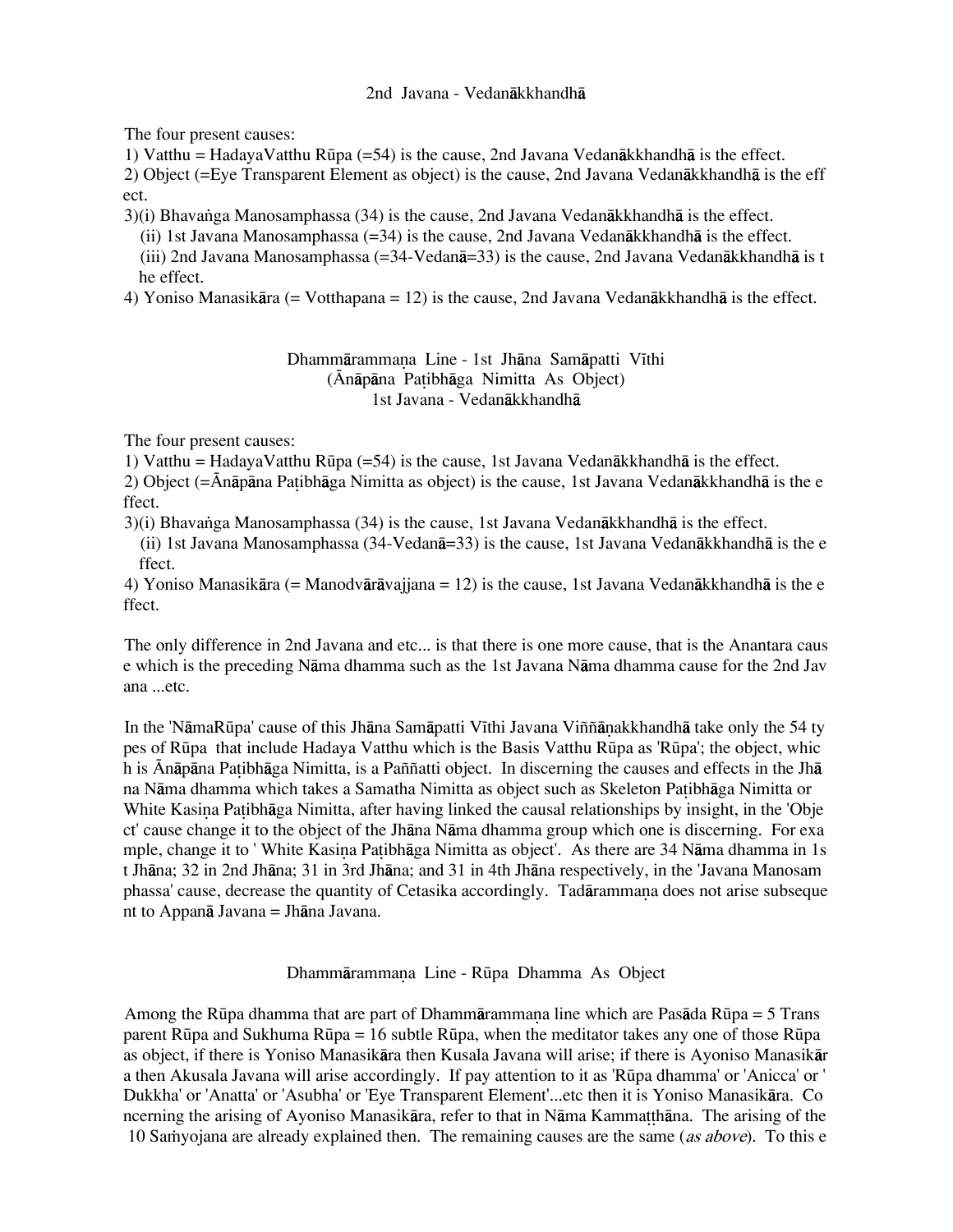xtent it is sufficient to understand the linking of causes and effects in Akusala Javana Vīthi. If Tad<del>ā</del> rammana arises then discern it base on the Tadārammana discernment mentioned earlier.

#### Partially

Having grouped into 5 Khandhås, discern the causes and effects in every mind moment of Kusala Ja vana Vīthi and Akusala Javana Vīthi in all 6 lines which are Rūpārammana line, Saddārammana lin e, Gandhārammaṇa line, Rasārammaṇa line, Photthabbārammana line and Dhammārammana line b y 5 Khandhå method, after having linked the causal relationships. In discerning like that, it is menti oned in Visuddhimagga that -- Vipassakena pana kammantarañca vipåkantarañca ekadesato jånitab bam (Vism.-Ch.XIX-17) -- one must further discern to realise some of the Kamma and their effects. Not every Pavatti Vipāka Viññāna (which are PañcaViññāna, Sampaticchana, Santīrana and Tadār ammana) existing in the 6 types of Vīthi such as Cakkhudvāra Vīthi is produced by the same Kamm a that produces Patisandhi-Bhavanga-Cuti Vipāka Viññāṇa. Only some of the Pavatti Vipāka Viññā na are produced by the Kamma which produces Patisandhi-Bhavanga-Cuti Vipāka dhammas. There are also some other Pavatti Vipāka Viññāna which are not produced by that Kamma. Refer to the 1 2 Vipåka of Buddha. Therefore, the meditator is to discern the past 5 Khandhå thoroughly. In disce rning like that, if the meditator happened to discern some Kusala Kamma and some Akusala Kamm a, then he is discern also the good effects or bad effects which occurred during the duration of life ( Pavatti) in this present life, linking the causal relationships.

Externally And Towards The Successive Pasts & Successive Futures

After having linked the causal relationships and having discerned the causes and effects in all 6 line s as mentioned above between the past 5 causes and present effects, then discern externally (Bahidd ha) in the same way based on those methods. However, as they are the same externally, discern the m as a whole.

If successful, then having sent the mind towards the successive pasts, discern the causes and effects such as 2nd past life causes and 1st past life effects; 3rd past life causes and 2nd past life effects...et c. Similarly discern the present causes and future effects, after having linked the causal relationship s. Having sent the insight towards the successive futures until the last future discern the causes and effects as far as possible. Discern externally similarly as in the discernment of causes and effects int ernally in the three periods of Past-Present-Future.

### Carana 'Seed' And Vijja 'Seed'

In discerning like that, discern by insight emphasising on the Carana 'seeds' and Vijja 'seeds' done a nd fulfilled in past lives with the aspiration for attainment of Nibbåna such as:

1) Dāna, Sīla and Samatha practices which were Caraṇa 'seeds',

2)(i) had discerned 4 Great Elements,

(ii) had discerned RËpa dhamma until attainment of ultimate reality,

(iii) had discerned Nåma dhamma until attainment of ultimate reality,

(iv) had discerned RËpa-Nåma until attainment of ultimate reality,

(v) had discerned causes and effects,

(vi) had meditated Vipassanå on the 3 Characteristics of RËpa-Nåma-causes-effects which were s ome of the Vijja 'seeds'.

Also discern by insight that those Carana 'seeds' and Vijja 'seeds' are supporting successively by me ans Upatthambhaka Satti and Janaka Satti.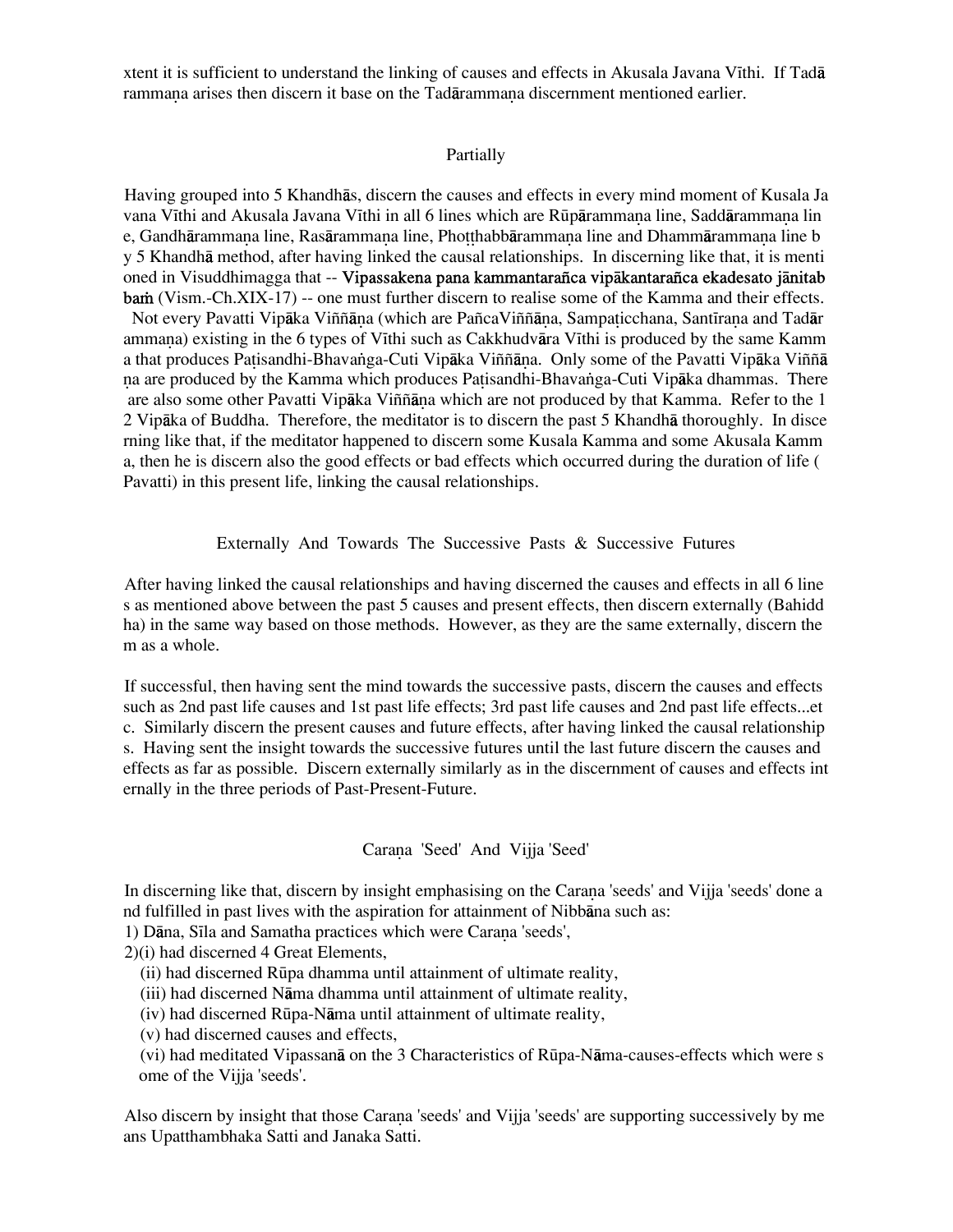### Anantara Cause Of Bhavanga

The mind which is arising as the cause of life so that the mental process continuity does not break in one life is called Bhavanga. It is already explained earlier that Bhavanga is produced by the approp riate causes such as Avijjā, Tanhā, Upādāna, Sankhāra, Kamma, Vatthu, Object, Phassa...etc. As B havanga is the mind which mostly occur throughout the whole life, there may be variety of Anantar a causes in Bhavanga. The essential point to take note is that the mind moment which is nearest to t he Bhavanga Citta which one is discerning is the Anantara cause; in other words, the mind moment preceding to that Bhavanga without interval is the Anantara cause of that Bhavanga. Therefore: 1) Patisandhi supports the 1st Bhavanga by means of Anantara Paccayasatti,

2) 1st Bhavanga supports the 2nd Bhavanga by means of Anantara Paccayasatti,

3) preceding Bhavanga supports the subsequent Bhavanga by means of Anantara Paccayasatti,

4) if Bhavanga arise subsequent to Votthapana, then Votthapana supports that Bhavanga by means of Anantara Paccayasatti,

5) if Bhavanga arise subsequent to Javana, then the last Javana supports that Bhavanga by means of Anantara Paccayasatti,

6) if Bhavanga arise subsequent to Tadārammaṇa, then the 2nd Tadārammaṇa supports that Bhavan ga by means of Anantara Paccayasatti.

Subsequent to Bhavanga if Bhavanga arises again, then the preceding Bhavanga supports the subse quent Bhavanga by means of Anantara paccayasatti.

# Attainment Of ÑåtaPariññå

So "idam nāmarūpam na ahetu na appaccayā nibbattam, sahetu sappaccayā nibbattam. Ko panassa hetu, ko pana paccayo"ti upaparikkhanto "Avijjāpaccayā tanhā paccayā kammapaccayā āhārapacca yā cā"ti tassa paccayam vavatthapetvā "atītepi paccayā ceva paccayasamuppannadhammā ca, anāga tepi etarahipi paccayā ceva paccayasamuppannadhammā ca, tato uddham satto vā puggalo vā natthi, suddhasankhārapuñjā evā"ti tīsu addhāsu kankham viharati. Ayam pana vipassanāsankhārasallakk hanā ñātapariññā nāma.

(Abhidhamma Commentary-Vol.2-241,242 Burmese script) For the meditator who has already discerned the RËpa and Nåma, i.e. the 5 Khandhås in all 6 lines a ccording to Āyatana dvāra completely, if he investigates and contemplates, "These NāmaRūpa do n ot arise without Hetu cause = Janaka cause which produces directly and not without Upatthambhaka cause = Paccaya cause which supports. They arise only because of Hetu cause = Janaka cause whi ch produces directly and because of Upatthambhaka cause = Paccaya cause which supports. What a re the Hetu cause and Paccaya cause of these NāmaRūpa?", then he realises by insight, "They arise because of causes such as Avijjā, Tanhā, Upādāna, Sankhāra, Kamma, Āhāra...etc.". Having disting uished the causes of those NāmaRūpa (such as 'because of the arising of Avijia, Patisandhi Kammaj aRūpa arises. Avijjā is the cause, Patisandhi KammajaRūpa Rūpakkhandhā is the effect'....etc.), the n Vicikiccha, the doubts on the three periods of Past-Future-Present can be eradicated by realising t hat:

"1) There are only causes and effects in the Past;

2) there are only causes and effects in the Future;

3) there are only causes and effects in the Present also;

and apart from these causes and effects there is no Being who creates and there is no Being who is c reated; there are only Rūpa-Nāma-causes-effects-Sankhāra dhamma groups". This is called Ñāta Pa riññã, realising well the Sankhāra dhamma which are the object of Vipassanã insight, which are:

- 1) RËpa dhamma,
- 2) Nåma dhamma,